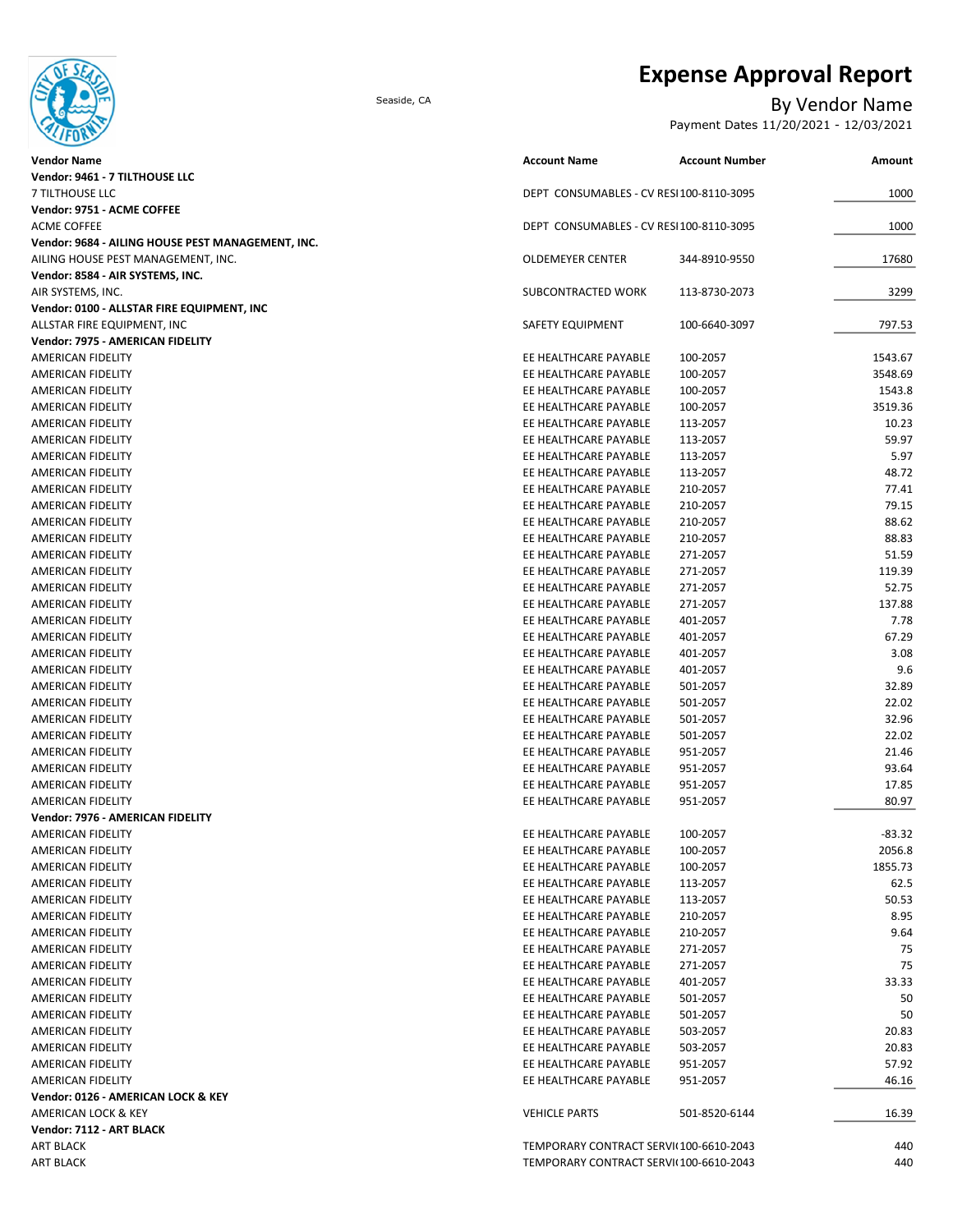| <b>ART BLACK</b>                                           | TEMPORARY CONTRACT SERVI(100-6610-2043    |               | 440     |
|------------------------------------------------------------|-------------------------------------------|---------------|---------|
| <b>ART BLACK</b>                                           | TEMPORARY CONTRACT SERVI(100-6610-2043    |               | 440     |
| <b>ART BLACK</b>                                           | TEMPORARY CONTRACT SERVI(100-6610-2043    |               | 440     |
| Vendor: 6747 - AT&T MOBILITY                               |                                           |               |         |
| <b>AT&amp;T MOBILITY</b>                                   | MOBILE COMMUNICATIONS                     | 503-4010-5135 | 117.93  |
| <b>AT&amp;T MOBILITY</b>                                   | <b>MOBILE COMMUNICATIONS</b>              | 503-4010-5135 | 245.34  |
| Vendor: 8980 - ATHENA OCCMED                               |                                           |               |         |
| ATHENA OCCMED                                              | MEDICAL EXAMS                             | 100-6640-1026 | 1057    |
| ATHENA OCCMED                                              | MEDICAL EXAMS                             | 100-6660-1026 | 4636    |
| <b>ATHENA OCCMED</b>                                       | SUBCONTRACTED WORK - CV R100-8110-2073    |               | 1300    |
| Vendor: 0922 - AUGARTEN LTD.                               |                                           |               |         |
| <b>AUGARTEN LTD.</b>                                       | <b>VEHICLE PARTS</b>                      | 501-8520-6144 | 21.83   |
| Vendor: 2946 - BECK'S SHOE STORE, INC                      |                                           |               |         |
| BECK'S SHOE STORE, INC                                     | SAFETY EQUIPMENT                          | 100-8420-3097 | 250     |
| BECK'S SHOE STORE, INC                                     | SAFETY EQUIPMENT                          | 100-8420-3097 | 250     |
| Vendor: 3851 - BOUND TREE MEDICAL, LLC                     |                                           |               |         |
| BOUND TREE MEDICAL, LLC                                    | DEPT CONSUMABLES - CV RESI100-8110-3095   |               | 948.84  |
| <b>BOUND TREE MEDICAL, LLC</b>                             | DEPT CONSUMABLES - CV RESI100-8110-3095   |               | 272.86  |
| Vendor: 6290 - BURKE, WILLIAMS & SORENSEN, LLP             |                                           |               |         |
| BURKE, WILLIAMS & SORENSEN, LLP                            | LEGAL SERVICES - SPECIAL                  | 100-3010-1023 | 1446    |
| Vendor: 8975 - CA DIESEL COMPLIANCE, INC.                  |                                           |               |         |
| CA DIESEL COMPLIANCE, INC.                                 | <b>OUTSIDE REPAIRS</b>                    | 501-8520-6148 | 355     |
| Vendor: 0530 - CA. STATE DISBURSEMENT UNIT                 |                                           |               |         |
| CA. STATE DISBURSEMENT UNIT                                | <b>GARNISHMENT PAYABLE</b>                | 100-2059      | 167.02  |
| CA. STATE DISBURSEMENT UNIT                                | <b>GARNISHMENT PAYABLE</b>                | 100-2059      | 461.53  |
| CA. STATE DISBURSEMENT UNIT                                | <b>GARNISHMENT PAYABLE</b>                | 100-2059      | 603.69  |
| CA. STATE DISBURSEMENT UNIT                                | <b>GARNISHMENT PAYABLE</b>                | 210-2059      | 17.58   |
| CA. STATE DISBURSEMENT UNIT                                | <b>GARNISHMENT PAYABLE</b>                | 271-2059      | 193.4   |
| Vendor: 0517 - CALED                                       |                                           |               |         |
| CALED                                                      | <b>DUES &amp; MEMBERSHIPS</b>             | 100-7410-4122 | 570     |
| Vendor: 5103 - CALIF LAW ENFRCMNT ASSOC                    |                                           |               |         |
| CALIF LAW ENFRCMNT ASSOC                                   | MISC PAYROLL PAYABLES                     | 100-2062      | $-0.28$ |
| CALIF LAW ENFRCMNT ASSOC                                   | MISC PAYROLL PAYABLES                     | 100-2062      | 10.38   |
| CALIF LAW ENFRCMNT ASSOC                                   | MISC PAYROLL PAYABLES                     | 100-2062      | 280.26  |
| CALIF LAW ENFRCMNT ASSOC                                   | MISC PAYROLL PAYABLES                     | 100-2062      | 10.38   |
| CALIF LAW ENFRCMNT ASSOC                                   | MISC PAYROLL PAYABLES                     | 100-2062      | 280.26  |
| Vendor: 9584 - CALIFORNIA AMERICAN WATER                   |                                           |               |         |
| CALIFORNIA AMERICAN WATER                                  | UTILITY ASSISTANCE PRGM                   | 100-7410-4201 | 375.16  |
| Vendor: 9750 - CHAPLIN AND HILL INVESTIGATIVE SERVICES LLC |                                           |               |         |
| CHAPLIN AND HILL INVESTIGATIVE SERVIC                      | BACKGROUND INVESTIGATION 100-6110-1027    |               | 9208.63 |
| <b>Vendor: 9564 - CIRCLEUP EDUCATION</b>                   |                                           |               |         |
| <b>CIRCLEUP EDUCATION</b>                                  | TRAINING (CITYWIDE)                       | 100-2031-1028 | 3100    |
| Vendor: 7506 - CODE PUBLISHING, INC.                       |                                           |               |         |
| CODE PUBLISHING, INC.                                      | PUBLISHING & LEGAL ADVERTI! 100-2021-2063 |               | 75      |
| Vendor: 9486 - COMPANY NURSE, LLC                          |                                           |               |         |
| <b>COMPANY NURSE, LLC</b>                                  | CONSULTANT - CV RESPONSE 100-8110-1030    |               | 375     |
| Vendor: 8493 - CORODATA RECORDS MGMT., INC.                |                                           |               |         |
| CORODATA RECORDS MGMT., INC.                               | <b>CONTRACT SERVICES</b>                  | 100-2021-2075 | 589.64  |
| Vendor: 7044 - CSG CONSULTANTS, INC.                       |                                           |               |         |
|                                                            | SEASIDE RESORT DEVELOPMEN 601-2312        |               |         |
| CSG CONSULTANTS, INC.                                      |                                           |               | 2200    |
| Vendor: 9332 - DENISE DUFFY & ASSOCIATES, INC.             |                                           |               |         |
| DENISE DUFFY & ASSOCIATES, INC.                            | CONSULTANT                                | 332-8110-1030 | 11398   |
| <b>Vendor: 4896 - DEPARTMENT OF JUSTICE</b>                |                                           |               |         |
| DEPARTMENT OF JUSTICE                                      | PERSONNEL RECRUITMENT                     | 100-2031-2064 | 192     |
| DEPARTMENT OF JUSTICE                                      | BACKGROUND INVESTIGATION 100-9310-1027    |               | 128     |
| Vendor: 7266 - E2 CONSULTING ENGINEERS, INC.               |                                           |               |         |
| E2 CONSULTING ENGINEERS, INC.                              | LIFT STATION UPGRADES                     | 953-8820-9204 | 568.75  |
| Vendor: 4892 - EDGES ELECTRICAL GROUP                      |                                           |               |         |
| <b>EDGES ELECTRICAL GROUP</b>                              | DEPARTMENT CONSUMABLES 113-8730-3095      |               | 112.44  |
| <b>EDGES ELECTRICAL GROUP</b>                              | DEPARTMENT CONSUMABLES 113-8730-3095      |               | 80.39   |
| Vendor: 8338 - FEDEX                                       |                                           |               |         |
| <b>FEDEX</b>                                               | <b>MAIL SERVICES</b>                      | 100-6110-4124 | 6.3     |
| Vendor: 1188 - FERGUSON US HOLDINGS, INC.                  |                                           |               |         |
| FERGUSON US HOLDINGS, INC.                                 | DEPARTMENT CONSUMABLES 113-8730-3095      |               | 142.57  |
| Vendor: 1268 - FRANCHISE TAX BOARD                         |                                           |               |         |
| <b>FRANCHISE TAX BOARD</b>                                 | <b>GARNISHMENT PAYABLE</b>                | 100-2059      | 11.05   |
| <b>FRANCHISE TAX BOARD</b>                                 | <b>GARNISHMENT PAYABLE</b>                | 113-2059      | 50      |
| <b>FRANCHISE TAX BOARD</b>                                 | <b>GARNISHMENT PAYABLE</b>                | 113-2059      | 36.64   |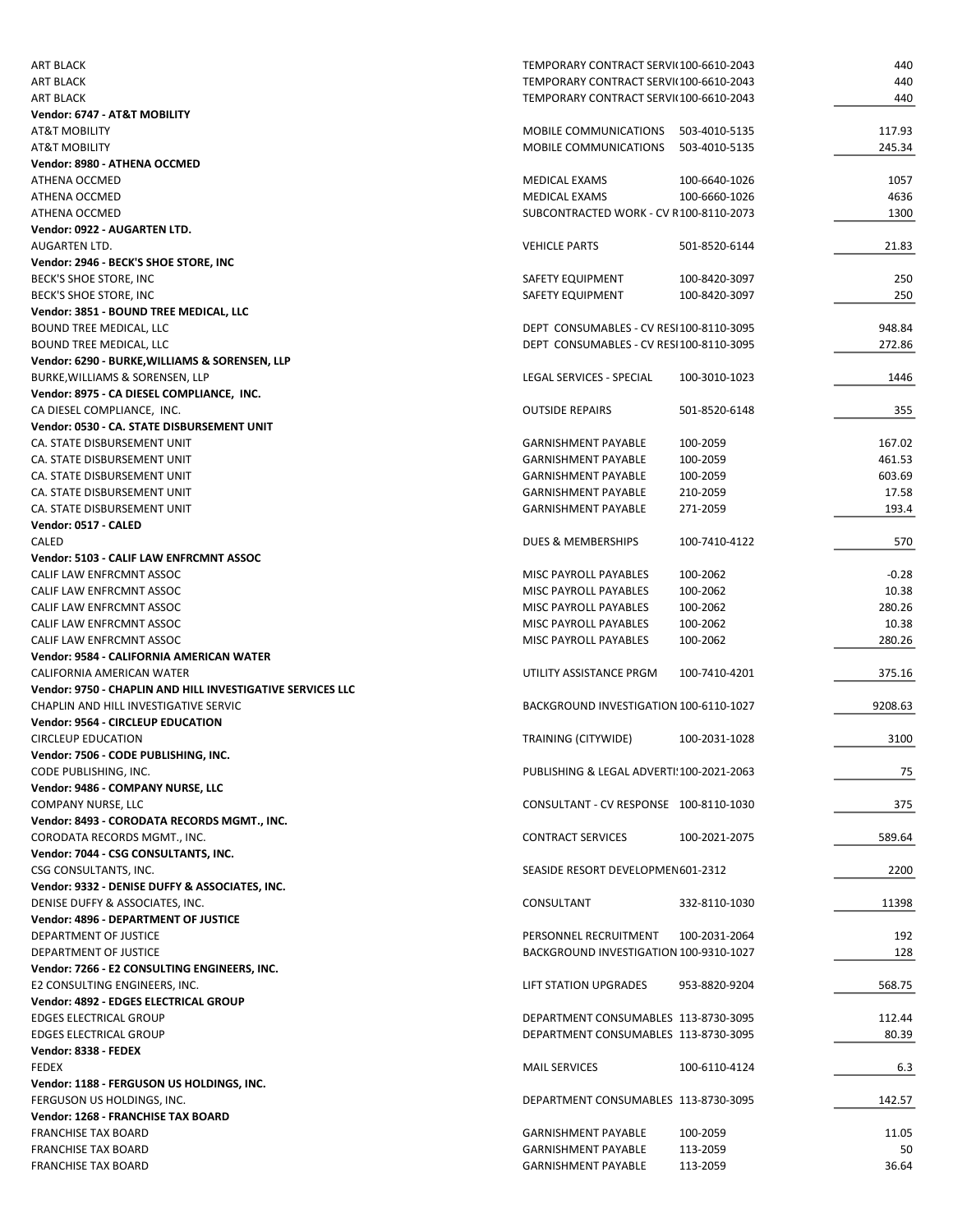| <b>GOLDEN STATE EMERGENCY VEHICLE SERY</b><br><b>VEHICLE PARTS</b><br>501-8520-6144<br>33.7<br><b>GOLDEN STATE EMERGENCY VEHICLE SERY</b><br><b>VEHICLE PARTS</b><br>501-8520-6144<br>127.43<br><b>Vendor: 1391 - GRANITE CONSTRUCTION COMPANY</b><br><b>GRANITE CONSTRUCTION COMPANY</b><br>DEPARTMENT CONSUMABLES 210-8110-3095<br>141.15<br>Vendor: 7763 - GREENWASTE RECOVERY, INC.<br>GREENWASTE RECOVERY, INC.<br>UTILITY ASSISTANCE PRGM<br>69.63<br>100-7410-4201<br>Vendor: 9537 - GROUNDED SOLUTIONS NETWORK<br><b>GROUNDED SOLUTIONS NETWORK</b><br><b>OTHER EXPENSE</b><br>150<br>297-7993-2078<br>Vendor: 4222 - HARRIS & ASSOCIATES, INC.<br>HARRIS & ASSOCIATES, INC.<br>CONSULTANT<br>329-8110-1030<br>15270<br>Vendor: 1494 - HD SUPPLY FACILITIES MAINTENANCE<br>HD SUPPLY FACILITIES MAINTENANCE<br>$-5.05$<br>SUBCONTRACTED WORK<br>100-8310-2073<br>HD SUPPLY FACILITIES MAINTENANCE<br>SUBCONTRACTED WORK<br>100-8310-2073<br>616.5<br>HD SUPPLY FACILITIES MAINTENANCE<br>SUBCONTRACTED WORK<br>100-8310-2073<br>401.62<br>Vendor: 8611 - HEIDI MITZNER TOY<br><b>HEIDI MITZNER TOY</b><br>SENIOR ACTIVITIES<br>251-9500-7125<br>75<br>Vendor: 9752 - HELADOS LA YAQUESITA<br>1000<br><b>HELADOS LA YAQUESITA</b><br>DEPT CONSUMABLES - CV RESI100-8110-3095<br>Vendor: 1561 - HOME DEPOT CREDIT SERVICES<br>HOME DEPOT CREDIT SERVICES<br>18.5<br>DEPARTMENT CONSUMABLES 100-8310-3095<br>10.82<br>HOME DEPOT CREDIT SERVICES<br>DEPARTMENT CONSUMABLES 100-8310-3095<br>76.61<br>HOME DEPOT CREDIT SERVICES<br>DEPARTMENT CONSUMABLES 100-8310-3095<br>8.7<br>HOME DEPOT CREDIT SERVICES<br>DEPARTMENT CONSUMABLES 100-8310-3095<br>22.55<br>HOME DEPOT CREDIT SERVICES<br>DEPARTMENT CONSUMABLES 100-8310-3095<br>$-193.37$<br>HOME DEPOT CREDIT SERVICES<br>DEPARTMENT CONSUMABLES 100-8420-3095<br>HOME DEPOT CREDIT SERVICES<br>DEPARTMENT CONSUMABLES 100-8420-3095<br>169.34<br>HOME DEPOT CREDIT SERVICES<br>DEPARTMENT CONSUMABLES 100-8420-3095<br>193.37<br>HOME DEPOT CREDIT SERVICES<br>DEPARTMENT CONSUMABLES 100-8430-3095<br>61.61<br>HOME DEPOT CREDIT SERVICES<br>DEPARTMENT CONSUMABLES 100-8430-3095<br>234.21<br>HOME DEPOT CREDIT SERVICES<br>DEPARTMENT CONSUMABLES 113-8730-3095<br>171.49<br>HOME DEPOT CREDIT SERVICES<br>DEPARTMENT CONSUMABLES 113-8730-3095<br>40.15<br>HOME DEPOT CREDIT SERVICES<br>DEPARTMENT CONSUMABLES 113-8730-3095<br>18.14<br>HOME DEPOT CREDIT SERVICES<br>DEPARTMENT CONSUMABLES 113-8730-3095<br>11.65<br>HOME DEPOT CREDIT SERVICES<br>DEPARTMENT CONSUMABLES 113-8730-3095<br>115.55<br>51.88<br>HOME DEPOT CREDIT SERVICES<br>DEPARTMENT CONSUMABLES 113-8730-3095<br>HOME DEPOT CREDIT SERVICES<br>DEPARTMENT CONSUMABLES 113-8730-3095<br>36.53<br>DEPARTMENT CONSUMABLES 113-8730-3095<br>38.4<br>HOME DEPOT CREDIT SERVICES<br>HOME DEPOT CREDIT SERVICES<br>DEPARTMENT CONSUMABLES 113-8730-3095<br>7.4<br>DEPARTMENT CONSUMABLES 113-8730-3095<br>30.39<br>HOME DEPOT CREDIT SERVICES<br>HOME DEPOT CREDIT SERVICES<br>DEPARTMENT CONSUMABLES 113-8730-3095<br>104.05<br>382.5<br>HOME DEPOT CREDIT SERVICES<br>DEPARTMENT CONSUMABLES 113-8730-3095<br>HOME DEPOT CREDIT SERVICES<br>DEPARTMENT CONSUMABLES 113-8730-3095<br>24.96<br>25.29<br>HOME DEPOT CREDIT SERVICES<br>DEPARTMENT CONSUMABLES 113-8730-3095<br>39.82<br>HOME DEPOT CREDIT SERVICES<br>DEPARTMENT CONSUMABLES 113-8730-3095<br>HOME DEPOT CREDIT SERVICES<br>DEPARTMENT CONSUMABLES 113-8730-3095<br>160.58<br>HOME DEPOT CREDIT SERVICES<br>DEPARTMENT CONSUMABLES 113-8730-3095<br>55.64<br>HOME DEPOT CREDIT SERVICES<br>DEPARTMENT CONSUMABLES 113-8730-3095<br>50.43<br>HOME DEPOT CREDIT SERVICES<br>DEPARTMENT CONSUMABLES 113-8730-3095<br>$-183.45$<br>HOME DEPOT CREDIT SERVICES<br>DEPARTMENT CONSUMABLES 113-8730-3095<br>61.15<br>HOME DEPOT CREDIT SERVICES<br>DEPARTMENT CONSUMABLES 113-8730-3095<br>122.29<br>HOME DEPOT CREDIT SERVICES<br>DEPARTMENT CONSUMABLES 113-8730-3095<br>75.32<br>HOME DEPOT CREDIT SERVICES<br>DEPARTMENT CONSUMABLES 113-8730-3095<br>122.29<br>DEPARTMENT CONSUMABLES 113-8730-3095<br>214.58<br>HOME DEPOT CREDIT SERVICES<br>HOME DEPOT CREDIT SERVICES<br>DEPARTMENT CONSUMABLES 210-8110-3095<br>77.23<br>HOME DEPOT CREDIT SERVICES<br>DEPARTMENT CONSUMABLES 210-8110-3095<br>80.39<br>HOME DEPOT CREDIT SERVICES<br>DEPARTMENT CONSUMABLES 210-8110-3095<br>19.6<br>HOME DEPOT CREDIT SERVICES<br>DEPARTMENT CONSUMABLES 210-8110-3095<br>175.52<br>HOME DEPOT CREDIT SERVICES<br>DEPARTMENT CONSUMABLES 210-8110-3095<br>84.39<br>HOME DEPOT CREDIT SERVICES<br>DEPARTMENT CONSUMABLES 210-8110-3095<br>115.6<br>DEPARTMENT CONSUMABLES 210-8110-3095<br>$-26.16$<br>HOME DEPOT CREDIT SERVICES<br>HOME DEPOT CREDIT SERVICES<br>DEPARTMENT CONSUMABLES 210-8110-3095<br>55.51<br>HOME DEPOT CREDIT SERVICES<br>DEPARTMENT CONSUMABLES 210-8110-3095<br>151.86<br>HOME DEPOT CREDIT SERVICES<br>DEPARTMENT CONSUMABLES 210-8110-3095<br>13.16<br>HOME DEPOT CREDIT SERVICES<br>CIP - STREET SIGN UPGRADES 212-8960-9600<br>82.31<br>HOME DEPOT CREDIT SERVICES<br><b>CONSUMABLES</b><br>67.74<br>271-8110-3095<br>HOME DEPOT CREDIT SERVICES<br>DEPARTMENT CONSUMABLES 401-8620-3095<br>44.75 | <b>FRANCHISE TAX BOARD</b>                                 | <b>GARNISHMENT PAYABLE</b> | 210-2059 | 2.31 |
|----------------------------------------------------------------------------------------------------------------------------------------------------------------------------------------------------------------------------------------------------------------------------------------------------------------------------------------------------------------------------------------------------------------------------------------------------------------------------------------------------------------------------------------------------------------------------------------------------------------------------------------------------------------------------------------------------------------------------------------------------------------------------------------------------------------------------------------------------------------------------------------------------------------------------------------------------------------------------------------------------------------------------------------------------------------------------------------------------------------------------------------------------------------------------------------------------------------------------------------------------------------------------------------------------------------------------------------------------------------------------------------------------------------------------------------------------------------------------------------------------------------------------------------------------------------------------------------------------------------------------------------------------------------------------------------------------------------------------------------------------------------------------------------------------------------------------------------------------------------------------------------------------------------------------------------------------------------------------------------------------------------------------------------------------------------------------------------------------------------------------------------------------------------------------------------------------------------------------------------------------------------------------------------------------------------------------------------------------------------------------------------------------------------------------------------------------------------------------------------------------------------------------------------------------------------------------------------------------------------------------------------------------------------------------------------------------------------------------------------------------------------------------------------------------------------------------------------------------------------------------------------------------------------------------------------------------------------------------------------------------------------------------------------------------------------------------------------------------------------------------------------------------------------------------------------------------------------------------------------------------------------------------------------------------------------------------------------------------------------------------------------------------------------------------------------------------------------------------------------------------------------------------------------------------------------------------------------------------------------------------------------------------------------------------------------------------------------------------------------------------------------------------------------------------------------------------------------------------------------------------------------------------------------------------------------------------------------------------------------------------------------------------------------------------------------------------------------------------------------------------------------------------------------------------------------------------------------------------------------------------------------------------------------------------------------------------------------------------------------------------------------------------------------------------------------------------------------------------------------------------------------------------------------------------------------------------------------------------------------------------------------------------------------------------------------------------------------------------------------------------------------------------------------------------------------------------------------------------------------------------------------------------------------------------------------------------------------------------------------------------------------------------------------------------------------------------------------------------------------------------------------------------------------------------------------------------------------------|------------------------------------------------------------|----------------------------|----------|------|
|                                                                                                                                                                                                                                                                                                                                                                                                                                                                                                                                                                                                                                                                                                                                                                                                                                                                                                                                                                                                                                                                                                                                                                                                                                                                                                                                                                                                                                                                                                                                                                                                                                                                                                                                                                                                                                                                                                                                                                                                                                                                                                                                                                                                                                                                                                                                                                                                                                                                                                                                                                                                                                                                                                                                                                                                                                                                                                                                                                                                                                                                                                                                                                                                                                                                                                                                                                                                                                                                                                                                                                                                                                                                                                                                                                                                                                                                                                                                                                                                                                                                                                                                                                                                                                                                                                                                                                                                                                                                                                                                                                                                                                                                                                                                                                                                                                                                                                                                                                                                                                                                                                                                                                                                                      | Vendor: 9143 - GOLDEN STATE EMERGENCY VEHICLE SERVICE INC. |                            |          |      |
|                                                                                                                                                                                                                                                                                                                                                                                                                                                                                                                                                                                                                                                                                                                                                                                                                                                                                                                                                                                                                                                                                                                                                                                                                                                                                                                                                                                                                                                                                                                                                                                                                                                                                                                                                                                                                                                                                                                                                                                                                                                                                                                                                                                                                                                                                                                                                                                                                                                                                                                                                                                                                                                                                                                                                                                                                                                                                                                                                                                                                                                                                                                                                                                                                                                                                                                                                                                                                                                                                                                                                                                                                                                                                                                                                                                                                                                                                                                                                                                                                                                                                                                                                                                                                                                                                                                                                                                                                                                                                                                                                                                                                                                                                                                                                                                                                                                                                                                                                                                                                                                                                                                                                                                                                      |                                                            |                            |          |      |
|                                                                                                                                                                                                                                                                                                                                                                                                                                                                                                                                                                                                                                                                                                                                                                                                                                                                                                                                                                                                                                                                                                                                                                                                                                                                                                                                                                                                                                                                                                                                                                                                                                                                                                                                                                                                                                                                                                                                                                                                                                                                                                                                                                                                                                                                                                                                                                                                                                                                                                                                                                                                                                                                                                                                                                                                                                                                                                                                                                                                                                                                                                                                                                                                                                                                                                                                                                                                                                                                                                                                                                                                                                                                                                                                                                                                                                                                                                                                                                                                                                                                                                                                                                                                                                                                                                                                                                                                                                                                                                                                                                                                                                                                                                                                                                                                                                                                                                                                                                                                                                                                                                                                                                                                                      |                                                            |                            |          |      |
|                                                                                                                                                                                                                                                                                                                                                                                                                                                                                                                                                                                                                                                                                                                                                                                                                                                                                                                                                                                                                                                                                                                                                                                                                                                                                                                                                                                                                                                                                                                                                                                                                                                                                                                                                                                                                                                                                                                                                                                                                                                                                                                                                                                                                                                                                                                                                                                                                                                                                                                                                                                                                                                                                                                                                                                                                                                                                                                                                                                                                                                                                                                                                                                                                                                                                                                                                                                                                                                                                                                                                                                                                                                                                                                                                                                                                                                                                                                                                                                                                                                                                                                                                                                                                                                                                                                                                                                                                                                                                                                                                                                                                                                                                                                                                                                                                                                                                                                                                                                                                                                                                                                                                                                                                      |                                                            |                            |          |      |
|                                                                                                                                                                                                                                                                                                                                                                                                                                                                                                                                                                                                                                                                                                                                                                                                                                                                                                                                                                                                                                                                                                                                                                                                                                                                                                                                                                                                                                                                                                                                                                                                                                                                                                                                                                                                                                                                                                                                                                                                                                                                                                                                                                                                                                                                                                                                                                                                                                                                                                                                                                                                                                                                                                                                                                                                                                                                                                                                                                                                                                                                                                                                                                                                                                                                                                                                                                                                                                                                                                                                                                                                                                                                                                                                                                                                                                                                                                                                                                                                                                                                                                                                                                                                                                                                                                                                                                                                                                                                                                                                                                                                                                                                                                                                                                                                                                                                                                                                                                                                                                                                                                                                                                                                                      |                                                            |                            |          |      |
|                                                                                                                                                                                                                                                                                                                                                                                                                                                                                                                                                                                                                                                                                                                                                                                                                                                                                                                                                                                                                                                                                                                                                                                                                                                                                                                                                                                                                                                                                                                                                                                                                                                                                                                                                                                                                                                                                                                                                                                                                                                                                                                                                                                                                                                                                                                                                                                                                                                                                                                                                                                                                                                                                                                                                                                                                                                                                                                                                                                                                                                                                                                                                                                                                                                                                                                                                                                                                                                                                                                                                                                                                                                                                                                                                                                                                                                                                                                                                                                                                                                                                                                                                                                                                                                                                                                                                                                                                                                                                                                                                                                                                                                                                                                                                                                                                                                                                                                                                                                                                                                                                                                                                                                                                      |                                                            |                            |          |      |
|                                                                                                                                                                                                                                                                                                                                                                                                                                                                                                                                                                                                                                                                                                                                                                                                                                                                                                                                                                                                                                                                                                                                                                                                                                                                                                                                                                                                                                                                                                                                                                                                                                                                                                                                                                                                                                                                                                                                                                                                                                                                                                                                                                                                                                                                                                                                                                                                                                                                                                                                                                                                                                                                                                                                                                                                                                                                                                                                                                                                                                                                                                                                                                                                                                                                                                                                                                                                                                                                                                                                                                                                                                                                                                                                                                                                                                                                                                                                                                                                                                                                                                                                                                                                                                                                                                                                                                                                                                                                                                                                                                                                                                                                                                                                                                                                                                                                                                                                                                                                                                                                                                                                                                                                                      |                                                            |                            |          |      |
|                                                                                                                                                                                                                                                                                                                                                                                                                                                                                                                                                                                                                                                                                                                                                                                                                                                                                                                                                                                                                                                                                                                                                                                                                                                                                                                                                                                                                                                                                                                                                                                                                                                                                                                                                                                                                                                                                                                                                                                                                                                                                                                                                                                                                                                                                                                                                                                                                                                                                                                                                                                                                                                                                                                                                                                                                                                                                                                                                                                                                                                                                                                                                                                                                                                                                                                                                                                                                                                                                                                                                                                                                                                                                                                                                                                                                                                                                                                                                                                                                                                                                                                                                                                                                                                                                                                                                                                                                                                                                                                                                                                                                                                                                                                                                                                                                                                                                                                                                                                                                                                                                                                                                                                                                      |                                                            |                            |          |      |
|                                                                                                                                                                                                                                                                                                                                                                                                                                                                                                                                                                                                                                                                                                                                                                                                                                                                                                                                                                                                                                                                                                                                                                                                                                                                                                                                                                                                                                                                                                                                                                                                                                                                                                                                                                                                                                                                                                                                                                                                                                                                                                                                                                                                                                                                                                                                                                                                                                                                                                                                                                                                                                                                                                                                                                                                                                                                                                                                                                                                                                                                                                                                                                                                                                                                                                                                                                                                                                                                                                                                                                                                                                                                                                                                                                                                                                                                                                                                                                                                                                                                                                                                                                                                                                                                                                                                                                                                                                                                                                                                                                                                                                                                                                                                                                                                                                                                                                                                                                                                                                                                                                                                                                                                                      |                                                            |                            |          |      |
|                                                                                                                                                                                                                                                                                                                                                                                                                                                                                                                                                                                                                                                                                                                                                                                                                                                                                                                                                                                                                                                                                                                                                                                                                                                                                                                                                                                                                                                                                                                                                                                                                                                                                                                                                                                                                                                                                                                                                                                                                                                                                                                                                                                                                                                                                                                                                                                                                                                                                                                                                                                                                                                                                                                                                                                                                                                                                                                                                                                                                                                                                                                                                                                                                                                                                                                                                                                                                                                                                                                                                                                                                                                                                                                                                                                                                                                                                                                                                                                                                                                                                                                                                                                                                                                                                                                                                                                                                                                                                                                                                                                                                                                                                                                                                                                                                                                                                                                                                                                                                                                                                                                                                                                                                      |                                                            |                            |          |      |
|                                                                                                                                                                                                                                                                                                                                                                                                                                                                                                                                                                                                                                                                                                                                                                                                                                                                                                                                                                                                                                                                                                                                                                                                                                                                                                                                                                                                                                                                                                                                                                                                                                                                                                                                                                                                                                                                                                                                                                                                                                                                                                                                                                                                                                                                                                                                                                                                                                                                                                                                                                                                                                                                                                                                                                                                                                                                                                                                                                                                                                                                                                                                                                                                                                                                                                                                                                                                                                                                                                                                                                                                                                                                                                                                                                                                                                                                                                                                                                                                                                                                                                                                                                                                                                                                                                                                                                                                                                                                                                                                                                                                                                                                                                                                                                                                                                                                                                                                                                                                                                                                                                                                                                                                                      |                                                            |                            |          |      |
|                                                                                                                                                                                                                                                                                                                                                                                                                                                                                                                                                                                                                                                                                                                                                                                                                                                                                                                                                                                                                                                                                                                                                                                                                                                                                                                                                                                                                                                                                                                                                                                                                                                                                                                                                                                                                                                                                                                                                                                                                                                                                                                                                                                                                                                                                                                                                                                                                                                                                                                                                                                                                                                                                                                                                                                                                                                                                                                                                                                                                                                                                                                                                                                                                                                                                                                                                                                                                                                                                                                                                                                                                                                                                                                                                                                                                                                                                                                                                                                                                                                                                                                                                                                                                                                                                                                                                                                                                                                                                                                                                                                                                                                                                                                                                                                                                                                                                                                                                                                                                                                                                                                                                                                                                      |                                                            |                            |          |      |
|                                                                                                                                                                                                                                                                                                                                                                                                                                                                                                                                                                                                                                                                                                                                                                                                                                                                                                                                                                                                                                                                                                                                                                                                                                                                                                                                                                                                                                                                                                                                                                                                                                                                                                                                                                                                                                                                                                                                                                                                                                                                                                                                                                                                                                                                                                                                                                                                                                                                                                                                                                                                                                                                                                                                                                                                                                                                                                                                                                                                                                                                                                                                                                                                                                                                                                                                                                                                                                                                                                                                                                                                                                                                                                                                                                                                                                                                                                                                                                                                                                                                                                                                                                                                                                                                                                                                                                                                                                                                                                                                                                                                                                                                                                                                                                                                                                                                                                                                                                                                                                                                                                                                                                                                                      |                                                            |                            |          |      |
|                                                                                                                                                                                                                                                                                                                                                                                                                                                                                                                                                                                                                                                                                                                                                                                                                                                                                                                                                                                                                                                                                                                                                                                                                                                                                                                                                                                                                                                                                                                                                                                                                                                                                                                                                                                                                                                                                                                                                                                                                                                                                                                                                                                                                                                                                                                                                                                                                                                                                                                                                                                                                                                                                                                                                                                                                                                                                                                                                                                                                                                                                                                                                                                                                                                                                                                                                                                                                                                                                                                                                                                                                                                                                                                                                                                                                                                                                                                                                                                                                                                                                                                                                                                                                                                                                                                                                                                                                                                                                                                                                                                                                                                                                                                                                                                                                                                                                                                                                                                                                                                                                                                                                                                                                      |                                                            |                            |          |      |
|                                                                                                                                                                                                                                                                                                                                                                                                                                                                                                                                                                                                                                                                                                                                                                                                                                                                                                                                                                                                                                                                                                                                                                                                                                                                                                                                                                                                                                                                                                                                                                                                                                                                                                                                                                                                                                                                                                                                                                                                                                                                                                                                                                                                                                                                                                                                                                                                                                                                                                                                                                                                                                                                                                                                                                                                                                                                                                                                                                                                                                                                                                                                                                                                                                                                                                                                                                                                                                                                                                                                                                                                                                                                                                                                                                                                                                                                                                                                                                                                                                                                                                                                                                                                                                                                                                                                                                                                                                                                                                                                                                                                                                                                                                                                                                                                                                                                                                                                                                                                                                                                                                                                                                                                                      |                                                            |                            |          |      |
|                                                                                                                                                                                                                                                                                                                                                                                                                                                                                                                                                                                                                                                                                                                                                                                                                                                                                                                                                                                                                                                                                                                                                                                                                                                                                                                                                                                                                                                                                                                                                                                                                                                                                                                                                                                                                                                                                                                                                                                                                                                                                                                                                                                                                                                                                                                                                                                                                                                                                                                                                                                                                                                                                                                                                                                                                                                                                                                                                                                                                                                                                                                                                                                                                                                                                                                                                                                                                                                                                                                                                                                                                                                                                                                                                                                                                                                                                                                                                                                                                                                                                                                                                                                                                                                                                                                                                                                                                                                                                                                                                                                                                                                                                                                                                                                                                                                                                                                                                                                                                                                                                                                                                                                                                      |                                                            |                            |          |      |
|                                                                                                                                                                                                                                                                                                                                                                                                                                                                                                                                                                                                                                                                                                                                                                                                                                                                                                                                                                                                                                                                                                                                                                                                                                                                                                                                                                                                                                                                                                                                                                                                                                                                                                                                                                                                                                                                                                                                                                                                                                                                                                                                                                                                                                                                                                                                                                                                                                                                                                                                                                                                                                                                                                                                                                                                                                                                                                                                                                                                                                                                                                                                                                                                                                                                                                                                                                                                                                                                                                                                                                                                                                                                                                                                                                                                                                                                                                                                                                                                                                                                                                                                                                                                                                                                                                                                                                                                                                                                                                                                                                                                                                                                                                                                                                                                                                                                                                                                                                                                                                                                                                                                                                                                                      |                                                            |                            |          |      |
|                                                                                                                                                                                                                                                                                                                                                                                                                                                                                                                                                                                                                                                                                                                                                                                                                                                                                                                                                                                                                                                                                                                                                                                                                                                                                                                                                                                                                                                                                                                                                                                                                                                                                                                                                                                                                                                                                                                                                                                                                                                                                                                                                                                                                                                                                                                                                                                                                                                                                                                                                                                                                                                                                                                                                                                                                                                                                                                                                                                                                                                                                                                                                                                                                                                                                                                                                                                                                                                                                                                                                                                                                                                                                                                                                                                                                                                                                                                                                                                                                                                                                                                                                                                                                                                                                                                                                                                                                                                                                                                                                                                                                                                                                                                                                                                                                                                                                                                                                                                                                                                                                                                                                                                                                      |                                                            |                            |          |      |
|                                                                                                                                                                                                                                                                                                                                                                                                                                                                                                                                                                                                                                                                                                                                                                                                                                                                                                                                                                                                                                                                                                                                                                                                                                                                                                                                                                                                                                                                                                                                                                                                                                                                                                                                                                                                                                                                                                                                                                                                                                                                                                                                                                                                                                                                                                                                                                                                                                                                                                                                                                                                                                                                                                                                                                                                                                                                                                                                                                                                                                                                                                                                                                                                                                                                                                                                                                                                                                                                                                                                                                                                                                                                                                                                                                                                                                                                                                                                                                                                                                                                                                                                                                                                                                                                                                                                                                                                                                                                                                                                                                                                                                                                                                                                                                                                                                                                                                                                                                                                                                                                                                                                                                                                                      |                                                            |                            |          |      |
|                                                                                                                                                                                                                                                                                                                                                                                                                                                                                                                                                                                                                                                                                                                                                                                                                                                                                                                                                                                                                                                                                                                                                                                                                                                                                                                                                                                                                                                                                                                                                                                                                                                                                                                                                                                                                                                                                                                                                                                                                                                                                                                                                                                                                                                                                                                                                                                                                                                                                                                                                                                                                                                                                                                                                                                                                                                                                                                                                                                                                                                                                                                                                                                                                                                                                                                                                                                                                                                                                                                                                                                                                                                                                                                                                                                                                                                                                                                                                                                                                                                                                                                                                                                                                                                                                                                                                                                                                                                                                                                                                                                                                                                                                                                                                                                                                                                                                                                                                                                                                                                                                                                                                                                                                      |                                                            |                            |          |      |
|                                                                                                                                                                                                                                                                                                                                                                                                                                                                                                                                                                                                                                                                                                                                                                                                                                                                                                                                                                                                                                                                                                                                                                                                                                                                                                                                                                                                                                                                                                                                                                                                                                                                                                                                                                                                                                                                                                                                                                                                                                                                                                                                                                                                                                                                                                                                                                                                                                                                                                                                                                                                                                                                                                                                                                                                                                                                                                                                                                                                                                                                                                                                                                                                                                                                                                                                                                                                                                                                                                                                                                                                                                                                                                                                                                                                                                                                                                                                                                                                                                                                                                                                                                                                                                                                                                                                                                                                                                                                                                                                                                                                                                                                                                                                                                                                                                                                                                                                                                                                                                                                                                                                                                                                                      |                                                            |                            |          |      |
|                                                                                                                                                                                                                                                                                                                                                                                                                                                                                                                                                                                                                                                                                                                                                                                                                                                                                                                                                                                                                                                                                                                                                                                                                                                                                                                                                                                                                                                                                                                                                                                                                                                                                                                                                                                                                                                                                                                                                                                                                                                                                                                                                                                                                                                                                                                                                                                                                                                                                                                                                                                                                                                                                                                                                                                                                                                                                                                                                                                                                                                                                                                                                                                                                                                                                                                                                                                                                                                                                                                                                                                                                                                                                                                                                                                                                                                                                                                                                                                                                                                                                                                                                                                                                                                                                                                                                                                                                                                                                                                                                                                                                                                                                                                                                                                                                                                                                                                                                                                                                                                                                                                                                                                                                      |                                                            |                            |          |      |
|                                                                                                                                                                                                                                                                                                                                                                                                                                                                                                                                                                                                                                                                                                                                                                                                                                                                                                                                                                                                                                                                                                                                                                                                                                                                                                                                                                                                                                                                                                                                                                                                                                                                                                                                                                                                                                                                                                                                                                                                                                                                                                                                                                                                                                                                                                                                                                                                                                                                                                                                                                                                                                                                                                                                                                                                                                                                                                                                                                                                                                                                                                                                                                                                                                                                                                                                                                                                                                                                                                                                                                                                                                                                                                                                                                                                                                                                                                                                                                                                                                                                                                                                                                                                                                                                                                                                                                                                                                                                                                                                                                                                                                                                                                                                                                                                                                                                                                                                                                                                                                                                                                                                                                                                                      |                                                            |                            |          |      |
|                                                                                                                                                                                                                                                                                                                                                                                                                                                                                                                                                                                                                                                                                                                                                                                                                                                                                                                                                                                                                                                                                                                                                                                                                                                                                                                                                                                                                                                                                                                                                                                                                                                                                                                                                                                                                                                                                                                                                                                                                                                                                                                                                                                                                                                                                                                                                                                                                                                                                                                                                                                                                                                                                                                                                                                                                                                                                                                                                                                                                                                                                                                                                                                                                                                                                                                                                                                                                                                                                                                                                                                                                                                                                                                                                                                                                                                                                                                                                                                                                                                                                                                                                                                                                                                                                                                                                                                                                                                                                                                                                                                                                                                                                                                                                                                                                                                                                                                                                                                                                                                                                                                                                                                                                      |                                                            |                            |          |      |
|                                                                                                                                                                                                                                                                                                                                                                                                                                                                                                                                                                                                                                                                                                                                                                                                                                                                                                                                                                                                                                                                                                                                                                                                                                                                                                                                                                                                                                                                                                                                                                                                                                                                                                                                                                                                                                                                                                                                                                                                                                                                                                                                                                                                                                                                                                                                                                                                                                                                                                                                                                                                                                                                                                                                                                                                                                                                                                                                                                                                                                                                                                                                                                                                                                                                                                                                                                                                                                                                                                                                                                                                                                                                                                                                                                                                                                                                                                                                                                                                                                                                                                                                                                                                                                                                                                                                                                                                                                                                                                                                                                                                                                                                                                                                                                                                                                                                                                                                                                                                                                                                                                                                                                                                                      |                                                            |                            |          |      |
|                                                                                                                                                                                                                                                                                                                                                                                                                                                                                                                                                                                                                                                                                                                                                                                                                                                                                                                                                                                                                                                                                                                                                                                                                                                                                                                                                                                                                                                                                                                                                                                                                                                                                                                                                                                                                                                                                                                                                                                                                                                                                                                                                                                                                                                                                                                                                                                                                                                                                                                                                                                                                                                                                                                                                                                                                                                                                                                                                                                                                                                                                                                                                                                                                                                                                                                                                                                                                                                                                                                                                                                                                                                                                                                                                                                                                                                                                                                                                                                                                                                                                                                                                                                                                                                                                                                                                                                                                                                                                                                                                                                                                                                                                                                                                                                                                                                                                                                                                                                                                                                                                                                                                                                                                      |                                                            |                            |          |      |
|                                                                                                                                                                                                                                                                                                                                                                                                                                                                                                                                                                                                                                                                                                                                                                                                                                                                                                                                                                                                                                                                                                                                                                                                                                                                                                                                                                                                                                                                                                                                                                                                                                                                                                                                                                                                                                                                                                                                                                                                                                                                                                                                                                                                                                                                                                                                                                                                                                                                                                                                                                                                                                                                                                                                                                                                                                                                                                                                                                                                                                                                                                                                                                                                                                                                                                                                                                                                                                                                                                                                                                                                                                                                                                                                                                                                                                                                                                                                                                                                                                                                                                                                                                                                                                                                                                                                                                                                                                                                                                                                                                                                                                                                                                                                                                                                                                                                                                                                                                                                                                                                                                                                                                                                                      |                                                            |                            |          |      |
|                                                                                                                                                                                                                                                                                                                                                                                                                                                                                                                                                                                                                                                                                                                                                                                                                                                                                                                                                                                                                                                                                                                                                                                                                                                                                                                                                                                                                                                                                                                                                                                                                                                                                                                                                                                                                                                                                                                                                                                                                                                                                                                                                                                                                                                                                                                                                                                                                                                                                                                                                                                                                                                                                                                                                                                                                                                                                                                                                                                                                                                                                                                                                                                                                                                                                                                                                                                                                                                                                                                                                                                                                                                                                                                                                                                                                                                                                                                                                                                                                                                                                                                                                                                                                                                                                                                                                                                                                                                                                                                                                                                                                                                                                                                                                                                                                                                                                                                                                                                                                                                                                                                                                                                                                      |                                                            |                            |          |      |
|                                                                                                                                                                                                                                                                                                                                                                                                                                                                                                                                                                                                                                                                                                                                                                                                                                                                                                                                                                                                                                                                                                                                                                                                                                                                                                                                                                                                                                                                                                                                                                                                                                                                                                                                                                                                                                                                                                                                                                                                                                                                                                                                                                                                                                                                                                                                                                                                                                                                                                                                                                                                                                                                                                                                                                                                                                                                                                                                                                                                                                                                                                                                                                                                                                                                                                                                                                                                                                                                                                                                                                                                                                                                                                                                                                                                                                                                                                                                                                                                                                                                                                                                                                                                                                                                                                                                                                                                                                                                                                                                                                                                                                                                                                                                                                                                                                                                                                                                                                                                                                                                                                                                                                                                                      |                                                            |                            |          |      |
|                                                                                                                                                                                                                                                                                                                                                                                                                                                                                                                                                                                                                                                                                                                                                                                                                                                                                                                                                                                                                                                                                                                                                                                                                                                                                                                                                                                                                                                                                                                                                                                                                                                                                                                                                                                                                                                                                                                                                                                                                                                                                                                                                                                                                                                                                                                                                                                                                                                                                                                                                                                                                                                                                                                                                                                                                                                                                                                                                                                                                                                                                                                                                                                                                                                                                                                                                                                                                                                                                                                                                                                                                                                                                                                                                                                                                                                                                                                                                                                                                                                                                                                                                                                                                                                                                                                                                                                                                                                                                                                                                                                                                                                                                                                                                                                                                                                                                                                                                                                                                                                                                                                                                                                                                      |                                                            |                            |          |      |
|                                                                                                                                                                                                                                                                                                                                                                                                                                                                                                                                                                                                                                                                                                                                                                                                                                                                                                                                                                                                                                                                                                                                                                                                                                                                                                                                                                                                                                                                                                                                                                                                                                                                                                                                                                                                                                                                                                                                                                                                                                                                                                                                                                                                                                                                                                                                                                                                                                                                                                                                                                                                                                                                                                                                                                                                                                                                                                                                                                                                                                                                                                                                                                                                                                                                                                                                                                                                                                                                                                                                                                                                                                                                                                                                                                                                                                                                                                                                                                                                                                                                                                                                                                                                                                                                                                                                                                                                                                                                                                                                                                                                                                                                                                                                                                                                                                                                                                                                                                                                                                                                                                                                                                                                                      |                                                            |                            |          |      |
|                                                                                                                                                                                                                                                                                                                                                                                                                                                                                                                                                                                                                                                                                                                                                                                                                                                                                                                                                                                                                                                                                                                                                                                                                                                                                                                                                                                                                                                                                                                                                                                                                                                                                                                                                                                                                                                                                                                                                                                                                                                                                                                                                                                                                                                                                                                                                                                                                                                                                                                                                                                                                                                                                                                                                                                                                                                                                                                                                                                                                                                                                                                                                                                                                                                                                                                                                                                                                                                                                                                                                                                                                                                                                                                                                                                                                                                                                                                                                                                                                                                                                                                                                                                                                                                                                                                                                                                                                                                                                                                                                                                                                                                                                                                                                                                                                                                                                                                                                                                                                                                                                                                                                                                                                      |                                                            |                            |          |      |
|                                                                                                                                                                                                                                                                                                                                                                                                                                                                                                                                                                                                                                                                                                                                                                                                                                                                                                                                                                                                                                                                                                                                                                                                                                                                                                                                                                                                                                                                                                                                                                                                                                                                                                                                                                                                                                                                                                                                                                                                                                                                                                                                                                                                                                                                                                                                                                                                                                                                                                                                                                                                                                                                                                                                                                                                                                                                                                                                                                                                                                                                                                                                                                                                                                                                                                                                                                                                                                                                                                                                                                                                                                                                                                                                                                                                                                                                                                                                                                                                                                                                                                                                                                                                                                                                                                                                                                                                                                                                                                                                                                                                                                                                                                                                                                                                                                                                                                                                                                                                                                                                                                                                                                                                                      |                                                            |                            |          |      |
|                                                                                                                                                                                                                                                                                                                                                                                                                                                                                                                                                                                                                                                                                                                                                                                                                                                                                                                                                                                                                                                                                                                                                                                                                                                                                                                                                                                                                                                                                                                                                                                                                                                                                                                                                                                                                                                                                                                                                                                                                                                                                                                                                                                                                                                                                                                                                                                                                                                                                                                                                                                                                                                                                                                                                                                                                                                                                                                                                                                                                                                                                                                                                                                                                                                                                                                                                                                                                                                                                                                                                                                                                                                                                                                                                                                                                                                                                                                                                                                                                                                                                                                                                                                                                                                                                                                                                                                                                                                                                                                                                                                                                                                                                                                                                                                                                                                                                                                                                                                                                                                                                                                                                                                                                      |                                                            |                            |          |      |
|                                                                                                                                                                                                                                                                                                                                                                                                                                                                                                                                                                                                                                                                                                                                                                                                                                                                                                                                                                                                                                                                                                                                                                                                                                                                                                                                                                                                                                                                                                                                                                                                                                                                                                                                                                                                                                                                                                                                                                                                                                                                                                                                                                                                                                                                                                                                                                                                                                                                                                                                                                                                                                                                                                                                                                                                                                                                                                                                                                                                                                                                                                                                                                                                                                                                                                                                                                                                                                                                                                                                                                                                                                                                                                                                                                                                                                                                                                                                                                                                                                                                                                                                                                                                                                                                                                                                                                                                                                                                                                                                                                                                                                                                                                                                                                                                                                                                                                                                                                                                                                                                                                                                                                                                                      |                                                            |                            |          |      |
|                                                                                                                                                                                                                                                                                                                                                                                                                                                                                                                                                                                                                                                                                                                                                                                                                                                                                                                                                                                                                                                                                                                                                                                                                                                                                                                                                                                                                                                                                                                                                                                                                                                                                                                                                                                                                                                                                                                                                                                                                                                                                                                                                                                                                                                                                                                                                                                                                                                                                                                                                                                                                                                                                                                                                                                                                                                                                                                                                                                                                                                                                                                                                                                                                                                                                                                                                                                                                                                                                                                                                                                                                                                                                                                                                                                                                                                                                                                                                                                                                                                                                                                                                                                                                                                                                                                                                                                                                                                                                                                                                                                                                                                                                                                                                                                                                                                                                                                                                                                                                                                                                                                                                                                                                      |                                                            |                            |          |      |
|                                                                                                                                                                                                                                                                                                                                                                                                                                                                                                                                                                                                                                                                                                                                                                                                                                                                                                                                                                                                                                                                                                                                                                                                                                                                                                                                                                                                                                                                                                                                                                                                                                                                                                                                                                                                                                                                                                                                                                                                                                                                                                                                                                                                                                                                                                                                                                                                                                                                                                                                                                                                                                                                                                                                                                                                                                                                                                                                                                                                                                                                                                                                                                                                                                                                                                                                                                                                                                                                                                                                                                                                                                                                                                                                                                                                                                                                                                                                                                                                                                                                                                                                                                                                                                                                                                                                                                                                                                                                                                                                                                                                                                                                                                                                                                                                                                                                                                                                                                                                                                                                                                                                                                                                                      |                                                            |                            |          |      |
|                                                                                                                                                                                                                                                                                                                                                                                                                                                                                                                                                                                                                                                                                                                                                                                                                                                                                                                                                                                                                                                                                                                                                                                                                                                                                                                                                                                                                                                                                                                                                                                                                                                                                                                                                                                                                                                                                                                                                                                                                                                                                                                                                                                                                                                                                                                                                                                                                                                                                                                                                                                                                                                                                                                                                                                                                                                                                                                                                                                                                                                                                                                                                                                                                                                                                                                                                                                                                                                                                                                                                                                                                                                                                                                                                                                                                                                                                                                                                                                                                                                                                                                                                                                                                                                                                                                                                                                                                                                                                                                                                                                                                                                                                                                                                                                                                                                                                                                                                                                                                                                                                                                                                                                                                      |                                                            |                            |          |      |
|                                                                                                                                                                                                                                                                                                                                                                                                                                                                                                                                                                                                                                                                                                                                                                                                                                                                                                                                                                                                                                                                                                                                                                                                                                                                                                                                                                                                                                                                                                                                                                                                                                                                                                                                                                                                                                                                                                                                                                                                                                                                                                                                                                                                                                                                                                                                                                                                                                                                                                                                                                                                                                                                                                                                                                                                                                                                                                                                                                                                                                                                                                                                                                                                                                                                                                                                                                                                                                                                                                                                                                                                                                                                                                                                                                                                                                                                                                                                                                                                                                                                                                                                                                                                                                                                                                                                                                                                                                                                                                                                                                                                                                                                                                                                                                                                                                                                                                                                                                                                                                                                                                                                                                                                                      |                                                            |                            |          |      |
|                                                                                                                                                                                                                                                                                                                                                                                                                                                                                                                                                                                                                                                                                                                                                                                                                                                                                                                                                                                                                                                                                                                                                                                                                                                                                                                                                                                                                                                                                                                                                                                                                                                                                                                                                                                                                                                                                                                                                                                                                                                                                                                                                                                                                                                                                                                                                                                                                                                                                                                                                                                                                                                                                                                                                                                                                                                                                                                                                                                                                                                                                                                                                                                                                                                                                                                                                                                                                                                                                                                                                                                                                                                                                                                                                                                                                                                                                                                                                                                                                                                                                                                                                                                                                                                                                                                                                                                                                                                                                                                                                                                                                                                                                                                                                                                                                                                                                                                                                                                                                                                                                                                                                                                                                      |                                                            |                            |          |      |
|                                                                                                                                                                                                                                                                                                                                                                                                                                                                                                                                                                                                                                                                                                                                                                                                                                                                                                                                                                                                                                                                                                                                                                                                                                                                                                                                                                                                                                                                                                                                                                                                                                                                                                                                                                                                                                                                                                                                                                                                                                                                                                                                                                                                                                                                                                                                                                                                                                                                                                                                                                                                                                                                                                                                                                                                                                                                                                                                                                                                                                                                                                                                                                                                                                                                                                                                                                                                                                                                                                                                                                                                                                                                                                                                                                                                                                                                                                                                                                                                                                                                                                                                                                                                                                                                                                                                                                                                                                                                                                                                                                                                                                                                                                                                                                                                                                                                                                                                                                                                                                                                                                                                                                                                                      |                                                            |                            |          |      |
|                                                                                                                                                                                                                                                                                                                                                                                                                                                                                                                                                                                                                                                                                                                                                                                                                                                                                                                                                                                                                                                                                                                                                                                                                                                                                                                                                                                                                                                                                                                                                                                                                                                                                                                                                                                                                                                                                                                                                                                                                                                                                                                                                                                                                                                                                                                                                                                                                                                                                                                                                                                                                                                                                                                                                                                                                                                                                                                                                                                                                                                                                                                                                                                                                                                                                                                                                                                                                                                                                                                                                                                                                                                                                                                                                                                                                                                                                                                                                                                                                                                                                                                                                                                                                                                                                                                                                                                                                                                                                                                                                                                                                                                                                                                                                                                                                                                                                                                                                                                                                                                                                                                                                                                                                      |                                                            |                            |          |      |
|                                                                                                                                                                                                                                                                                                                                                                                                                                                                                                                                                                                                                                                                                                                                                                                                                                                                                                                                                                                                                                                                                                                                                                                                                                                                                                                                                                                                                                                                                                                                                                                                                                                                                                                                                                                                                                                                                                                                                                                                                                                                                                                                                                                                                                                                                                                                                                                                                                                                                                                                                                                                                                                                                                                                                                                                                                                                                                                                                                                                                                                                                                                                                                                                                                                                                                                                                                                                                                                                                                                                                                                                                                                                                                                                                                                                                                                                                                                                                                                                                                                                                                                                                                                                                                                                                                                                                                                                                                                                                                                                                                                                                                                                                                                                                                                                                                                                                                                                                                                                                                                                                                                                                                                                                      |                                                            |                            |          |      |
|                                                                                                                                                                                                                                                                                                                                                                                                                                                                                                                                                                                                                                                                                                                                                                                                                                                                                                                                                                                                                                                                                                                                                                                                                                                                                                                                                                                                                                                                                                                                                                                                                                                                                                                                                                                                                                                                                                                                                                                                                                                                                                                                                                                                                                                                                                                                                                                                                                                                                                                                                                                                                                                                                                                                                                                                                                                                                                                                                                                                                                                                                                                                                                                                                                                                                                                                                                                                                                                                                                                                                                                                                                                                                                                                                                                                                                                                                                                                                                                                                                                                                                                                                                                                                                                                                                                                                                                                                                                                                                                                                                                                                                                                                                                                                                                                                                                                                                                                                                                                                                                                                                                                                                                                                      |                                                            |                            |          |      |
|                                                                                                                                                                                                                                                                                                                                                                                                                                                                                                                                                                                                                                                                                                                                                                                                                                                                                                                                                                                                                                                                                                                                                                                                                                                                                                                                                                                                                                                                                                                                                                                                                                                                                                                                                                                                                                                                                                                                                                                                                                                                                                                                                                                                                                                                                                                                                                                                                                                                                                                                                                                                                                                                                                                                                                                                                                                                                                                                                                                                                                                                                                                                                                                                                                                                                                                                                                                                                                                                                                                                                                                                                                                                                                                                                                                                                                                                                                                                                                                                                                                                                                                                                                                                                                                                                                                                                                                                                                                                                                                                                                                                                                                                                                                                                                                                                                                                                                                                                                                                                                                                                                                                                                                                                      |                                                            |                            |          |      |
|                                                                                                                                                                                                                                                                                                                                                                                                                                                                                                                                                                                                                                                                                                                                                                                                                                                                                                                                                                                                                                                                                                                                                                                                                                                                                                                                                                                                                                                                                                                                                                                                                                                                                                                                                                                                                                                                                                                                                                                                                                                                                                                                                                                                                                                                                                                                                                                                                                                                                                                                                                                                                                                                                                                                                                                                                                                                                                                                                                                                                                                                                                                                                                                                                                                                                                                                                                                                                                                                                                                                                                                                                                                                                                                                                                                                                                                                                                                                                                                                                                                                                                                                                                                                                                                                                                                                                                                                                                                                                                                                                                                                                                                                                                                                                                                                                                                                                                                                                                                                                                                                                                                                                                                                                      |                                                            |                            |          |      |
|                                                                                                                                                                                                                                                                                                                                                                                                                                                                                                                                                                                                                                                                                                                                                                                                                                                                                                                                                                                                                                                                                                                                                                                                                                                                                                                                                                                                                                                                                                                                                                                                                                                                                                                                                                                                                                                                                                                                                                                                                                                                                                                                                                                                                                                                                                                                                                                                                                                                                                                                                                                                                                                                                                                                                                                                                                                                                                                                                                                                                                                                                                                                                                                                                                                                                                                                                                                                                                                                                                                                                                                                                                                                                                                                                                                                                                                                                                                                                                                                                                                                                                                                                                                                                                                                                                                                                                                                                                                                                                                                                                                                                                                                                                                                                                                                                                                                                                                                                                                                                                                                                                                                                                                                                      |                                                            |                            |          |      |
|                                                                                                                                                                                                                                                                                                                                                                                                                                                                                                                                                                                                                                                                                                                                                                                                                                                                                                                                                                                                                                                                                                                                                                                                                                                                                                                                                                                                                                                                                                                                                                                                                                                                                                                                                                                                                                                                                                                                                                                                                                                                                                                                                                                                                                                                                                                                                                                                                                                                                                                                                                                                                                                                                                                                                                                                                                                                                                                                                                                                                                                                                                                                                                                                                                                                                                                                                                                                                                                                                                                                                                                                                                                                                                                                                                                                                                                                                                                                                                                                                                                                                                                                                                                                                                                                                                                                                                                                                                                                                                                                                                                                                                                                                                                                                                                                                                                                                                                                                                                                                                                                                                                                                                                                                      |                                                            |                            |          |      |
|                                                                                                                                                                                                                                                                                                                                                                                                                                                                                                                                                                                                                                                                                                                                                                                                                                                                                                                                                                                                                                                                                                                                                                                                                                                                                                                                                                                                                                                                                                                                                                                                                                                                                                                                                                                                                                                                                                                                                                                                                                                                                                                                                                                                                                                                                                                                                                                                                                                                                                                                                                                                                                                                                                                                                                                                                                                                                                                                                                                                                                                                                                                                                                                                                                                                                                                                                                                                                                                                                                                                                                                                                                                                                                                                                                                                                                                                                                                                                                                                                                                                                                                                                                                                                                                                                                                                                                                                                                                                                                                                                                                                                                                                                                                                                                                                                                                                                                                                                                                                                                                                                                                                                                                                                      |                                                            |                            |          |      |
|                                                                                                                                                                                                                                                                                                                                                                                                                                                                                                                                                                                                                                                                                                                                                                                                                                                                                                                                                                                                                                                                                                                                                                                                                                                                                                                                                                                                                                                                                                                                                                                                                                                                                                                                                                                                                                                                                                                                                                                                                                                                                                                                                                                                                                                                                                                                                                                                                                                                                                                                                                                                                                                                                                                                                                                                                                                                                                                                                                                                                                                                                                                                                                                                                                                                                                                                                                                                                                                                                                                                                                                                                                                                                                                                                                                                                                                                                                                                                                                                                                                                                                                                                                                                                                                                                                                                                                                                                                                                                                                                                                                                                                                                                                                                                                                                                                                                                                                                                                                                                                                                                                                                                                                                                      |                                                            |                            |          |      |
|                                                                                                                                                                                                                                                                                                                                                                                                                                                                                                                                                                                                                                                                                                                                                                                                                                                                                                                                                                                                                                                                                                                                                                                                                                                                                                                                                                                                                                                                                                                                                                                                                                                                                                                                                                                                                                                                                                                                                                                                                                                                                                                                                                                                                                                                                                                                                                                                                                                                                                                                                                                                                                                                                                                                                                                                                                                                                                                                                                                                                                                                                                                                                                                                                                                                                                                                                                                                                                                                                                                                                                                                                                                                                                                                                                                                                                                                                                                                                                                                                                                                                                                                                                                                                                                                                                                                                                                                                                                                                                                                                                                                                                                                                                                                                                                                                                                                                                                                                                                                                                                                                                                                                                                                                      |                                                            |                            |          |      |
|                                                                                                                                                                                                                                                                                                                                                                                                                                                                                                                                                                                                                                                                                                                                                                                                                                                                                                                                                                                                                                                                                                                                                                                                                                                                                                                                                                                                                                                                                                                                                                                                                                                                                                                                                                                                                                                                                                                                                                                                                                                                                                                                                                                                                                                                                                                                                                                                                                                                                                                                                                                                                                                                                                                                                                                                                                                                                                                                                                                                                                                                                                                                                                                                                                                                                                                                                                                                                                                                                                                                                                                                                                                                                                                                                                                                                                                                                                                                                                                                                                                                                                                                                                                                                                                                                                                                                                                                                                                                                                                                                                                                                                                                                                                                                                                                                                                                                                                                                                                                                                                                                                                                                                                                                      |                                                            |                            |          |      |
|                                                                                                                                                                                                                                                                                                                                                                                                                                                                                                                                                                                                                                                                                                                                                                                                                                                                                                                                                                                                                                                                                                                                                                                                                                                                                                                                                                                                                                                                                                                                                                                                                                                                                                                                                                                                                                                                                                                                                                                                                                                                                                                                                                                                                                                                                                                                                                                                                                                                                                                                                                                                                                                                                                                                                                                                                                                                                                                                                                                                                                                                                                                                                                                                                                                                                                                                                                                                                                                                                                                                                                                                                                                                                                                                                                                                                                                                                                                                                                                                                                                                                                                                                                                                                                                                                                                                                                                                                                                                                                                                                                                                                                                                                                                                                                                                                                                                                                                                                                                                                                                                                                                                                                                                                      |                                                            |                            |          |      |
|                                                                                                                                                                                                                                                                                                                                                                                                                                                                                                                                                                                                                                                                                                                                                                                                                                                                                                                                                                                                                                                                                                                                                                                                                                                                                                                                                                                                                                                                                                                                                                                                                                                                                                                                                                                                                                                                                                                                                                                                                                                                                                                                                                                                                                                                                                                                                                                                                                                                                                                                                                                                                                                                                                                                                                                                                                                                                                                                                                                                                                                                                                                                                                                                                                                                                                                                                                                                                                                                                                                                                                                                                                                                                                                                                                                                                                                                                                                                                                                                                                                                                                                                                                                                                                                                                                                                                                                                                                                                                                                                                                                                                                                                                                                                                                                                                                                                                                                                                                                                                                                                                                                                                                                                                      |                                                            |                            |          |      |
|                                                                                                                                                                                                                                                                                                                                                                                                                                                                                                                                                                                                                                                                                                                                                                                                                                                                                                                                                                                                                                                                                                                                                                                                                                                                                                                                                                                                                                                                                                                                                                                                                                                                                                                                                                                                                                                                                                                                                                                                                                                                                                                                                                                                                                                                                                                                                                                                                                                                                                                                                                                                                                                                                                                                                                                                                                                                                                                                                                                                                                                                                                                                                                                                                                                                                                                                                                                                                                                                                                                                                                                                                                                                                                                                                                                                                                                                                                                                                                                                                                                                                                                                                                                                                                                                                                                                                                                                                                                                                                                                                                                                                                                                                                                                                                                                                                                                                                                                                                                                                                                                                                                                                                                                                      |                                                            |                            |          |      |
|                                                                                                                                                                                                                                                                                                                                                                                                                                                                                                                                                                                                                                                                                                                                                                                                                                                                                                                                                                                                                                                                                                                                                                                                                                                                                                                                                                                                                                                                                                                                                                                                                                                                                                                                                                                                                                                                                                                                                                                                                                                                                                                                                                                                                                                                                                                                                                                                                                                                                                                                                                                                                                                                                                                                                                                                                                                                                                                                                                                                                                                                                                                                                                                                                                                                                                                                                                                                                                                                                                                                                                                                                                                                                                                                                                                                                                                                                                                                                                                                                                                                                                                                                                                                                                                                                                                                                                                                                                                                                                                                                                                                                                                                                                                                                                                                                                                                                                                                                                                                                                                                                                                                                                                                                      |                                                            |                            |          |      |
|                                                                                                                                                                                                                                                                                                                                                                                                                                                                                                                                                                                                                                                                                                                                                                                                                                                                                                                                                                                                                                                                                                                                                                                                                                                                                                                                                                                                                                                                                                                                                                                                                                                                                                                                                                                                                                                                                                                                                                                                                                                                                                                                                                                                                                                                                                                                                                                                                                                                                                                                                                                                                                                                                                                                                                                                                                                                                                                                                                                                                                                                                                                                                                                                                                                                                                                                                                                                                                                                                                                                                                                                                                                                                                                                                                                                                                                                                                                                                                                                                                                                                                                                                                                                                                                                                                                                                                                                                                                                                                                                                                                                                                                                                                                                                                                                                                                                                                                                                                                                                                                                                                                                                                                                                      |                                                            |                            |          |      |
|                                                                                                                                                                                                                                                                                                                                                                                                                                                                                                                                                                                                                                                                                                                                                                                                                                                                                                                                                                                                                                                                                                                                                                                                                                                                                                                                                                                                                                                                                                                                                                                                                                                                                                                                                                                                                                                                                                                                                                                                                                                                                                                                                                                                                                                                                                                                                                                                                                                                                                                                                                                                                                                                                                                                                                                                                                                                                                                                                                                                                                                                                                                                                                                                                                                                                                                                                                                                                                                                                                                                                                                                                                                                                                                                                                                                                                                                                                                                                                                                                                                                                                                                                                                                                                                                                                                                                                                                                                                                                                                                                                                                                                                                                                                                                                                                                                                                                                                                                                                                                                                                                                                                                                                                                      |                                                            |                            |          |      |
|                                                                                                                                                                                                                                                                                                                                                                                                                                                                                                                                                                                                                                                                                                                                                                                                                                                                                                                                                                                                                                                                                                                                                                                                                                                                                                                                                                                                                                                                                                                                                                                                                                                                                                                                                                                                                                                                                                                                                                                                                                                                                                                                                                                                                                                                                                                                                                                                                                                                                                                                                                                                                                                                                                                                                                                                                                                                                                                                                                                                                                                                                                                                                                                                                                                                                                                                                                                                                                                                                                                                                                                                                                                                                                                                                                                                                                                                                                                                                                                                                                                                                                                                                                                                                                                                                                                                                                                                                                                                                                                                                                                                                                                                                                                                                                                                                                                                                                                                                                                                                                                                                                                                                                                                                      |                                                            |                            |          |      |
|                                                                                                                                                                                                                                                                                                                                                                                                                                                                                                                                                                                                                                                                                                                                                                                                                                                                                                                                                                                                                                                                                                                                                                                                                                                                                                                                                                                                                                                                                                                                                                                                                                                                                                                                                                                                                                                                                                                                                                                                                                                                                                                                                                                                                                                                                                                                                                                                                                                                                                                                                                                                                                                                                                                                                                                                                                                                                                                                                                                                                                                                                                                                                                                                                                                                                                                                                                                                                                                                                                                                                                                                                                                                                                                                                                                                                                                                                                                                                                                                                                                                                                                                                                                                                                                                                                                                                                                                                                                                                                                                                                                                                                                                                                                                                                                                                                                                                                                                                                                                                                                                                                                                                                                                                      |                                                            |                            |          |      |
|                                                                                                                                                                                                                                                                                                                                                                                                                                                                                                                                                                                                                                                                                                                                                                                                                                                                                                                                                                                                                                                                                                                                                                                                                                                                                                                                                                                                                                                                                                                                                                                                                                                                                                                                                                                                                                                                                                                                                                                                                                                                                                                                                                                                                                                                                                                                                                                                                                                                                                                                                                                                                                                                                                                                                                                                                                                                                                                                                                                                                                                                                                                                                                                                                                                                                                                                                                                                                                                                                                                                                                                                                                                                                                                                                                                                                                                                                                                                                                                                                                                                                                                                                                                                                                                                                                                                                                                                                                                                                                                                                                                                                                                                                                                                                                                                                                                                                                                                                                                                                                                                                                                                                                                                                      |                                                            |                            |          |      |
|                                                                                                                                                                                                                                                                                                                                                                                                                                                                                                                                                                                                                                                                                                                                                                                                                                                                                                                                                                                                                                                                                                                                                                                                                                                                                                                                                                                                                                                                                                                                                                                                                                                                                                                                                                                                                                                                                                                                                                                                                                                                                                                                                                                                                                                                                                                                                                                                                                                                                                                                                                                                                                                                                                                                                                                                                                                                                                                                                                                                                                                                                                                                                                                                                                                                                                                                                                                                                                                                                                                                                                                                                                                                                                                                                                                                                                                                                                                                                                                                                                                                                                                                                                                                                                                                                                                                                                                                                                                                                                                                                                                                                                                                                                                                                                                                                                                                                                                                                                                                                                                                                                                                                                                                                      |                                                            |                            |          |      |
|                                                                                                                                                                                                                                                                                                                                                                                                                                                                                                                                                                                                                                                                                                                                                                                                                                                                                                                                                                                                                                                                                                                                                                                                                                                                                                                                                                                                                                                                                                                                                                                                                                                                                                                                                                                                                                                                                                                                                                                                                                                                                                                                                                                                                                                                                                                                                                                                                                                                                                                                                                                                                                                                                                                                                                                                                                                                                                                                                                                                                                                                                                                                                                                                                                                                                                                                                                                                                                                                                                                                                                                                                                                                                                                                                                                                                                                                                                                                                                                                                                                                                                                                                                                                                                                                                                                                                                                                                                                                                                                                                                                                                                                                                                                                                                                                                                                                                                                                                                                                                                                                                                                                                                                                                      |                                                            |                            |          |      |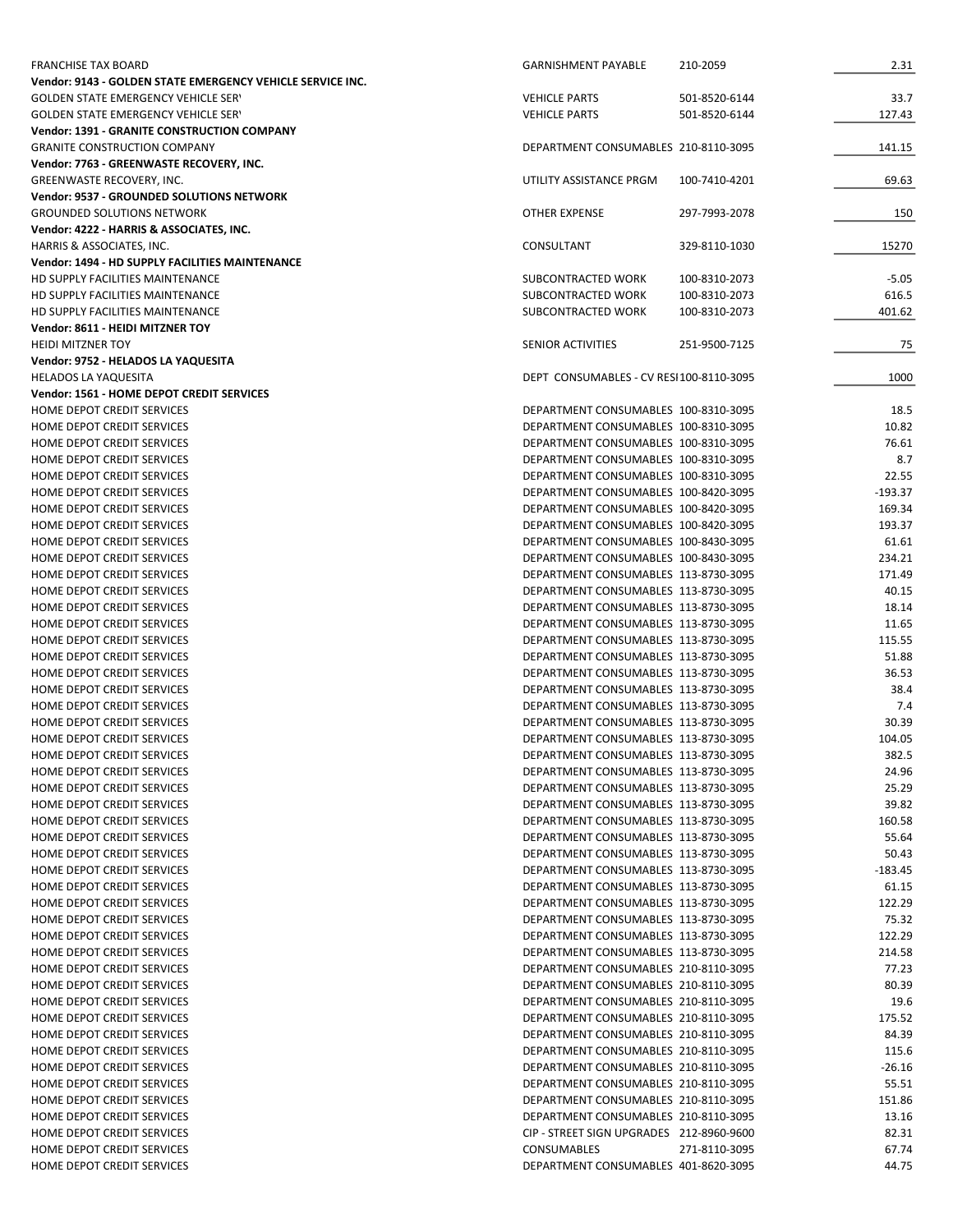| HOME DEPOT CREDIT SERVICES               | DEPARTMENT CONSUMABLES 401-8620-3095               | 38.13    |
|------------------------------------------|----------------------------------------------------|----------|
| HOME DEPOT CREDIT SERVICES               | DEPARTMENT CONSUMABLES 401-8620-3095               | 36.58    |
| HOME DEPOT CREDIT SERVICES               | DEPARTMENT CONSUMABLES 951-8820-3095               | 37.1     |
| Vendor: 4920 - ICMA RETIREMENT TRUST-457 |                                                    |          |
| ICMA RETIREMENT TRUST-457                | DEFERRED COMP PAYABLE<br>100-2060                  | 343.25   |
| ICMA RETIREMENT TRUST-457                | DEFERRED COMP PAYABLE<br>100-2060                  | 5111.24  |
| <b>ICMA RETIREMENT TRUST-457</b>         | DEFERRED COMP PAYABLE<br>100-2060                  | 109.36   |
| ICMA RETIREMENT TRUST-457                | DEFERRED COMP PAYABLE<br>100-2060                  | 833.59   |
| ICMA RETIREMENT TRUST-457                | DEFERRED COMP PAYABLE<br>100-2060                  | 648.94   |
| ICMA RETIREMENT TRUST-457                | 100-2060<br>DEFERRED COMP PAYABLE                  | 569.52   |
| ICMA RETIREMENT TRUST-457                | DEFERRED COMP PAYABLE<br>100-2060                  | 12262.16 |
| ICMA RETIREMENT TRUST-457                | DEFERRED COMP PAYABLE<br>100-2060                  | 7274.53  |
| ICMA RETIREMENT TRUST-457                | DEFERRED COMP PAYABLE<br>100-2060                  | 346.62   |
| ICMA RETIREMENT TRUST-457                | DEFERRED COMP PAYABLE<br>100-2060                  | 338.44   |
| ICMA RETIREMENT TRUST-457                | DEFERRED COMP PAYABLE<br>100-2060                  | 392.82   |
| ICMA RETIREMENT TRUST-457                | DEFERRED COMP PAYABLE<br>113-2060                  | 278.7    |
| ICMA RETIREMENT TRUST-457                | DEFERRED COMP PAYABLE<br>113-2060                  | 35.23    |
| ICMA RETIREMENT TRUST-457                | 113-2060<br>DEFERRED COMP PAYABLE                  | 115.5    |
| <b>ICMA RETIREMENT TRUST-457</b>         | DEFERRED COMP PAYABLE<br>210-2060                  | 354.86   |
| ICMA RETIREMENT TRUST-457                | DEFERRED COMP PAYABLE<br>210-2060                  | 16.81    |
| ICMA RETIREMENT TRUST-457                | DEFERRED COMP PAYABLE<br>210-2060                  | 237.94   |
| ICMA RETIREMENT TRUST-457                | DEFERRED COMP PAYABLE<br>210-2060                  | 70.45    |
| <b>ICMA RETIREMENT TRUST-457</b>         | DEFERRED COMP PAYABLE<br>246-2060                  | 383.33   |
| ICMA RETIREMENT TRUST-457                | DEFERRED COMP PAYABLE<br>271-2060                  | 51.16    |
| ICMA RETIREMENT TRUST-457                | DEFERRED COMP PAYABLE<br>271-2060                  | 281.89   |
| <b>ICMA RETIREMENT TRUST-457</b>         | DEFERRED COMP PAYABLE<br>271-2060                  | 35.23    |
| ICMA RETIREMENT TRUST-457                | DEFERRED COMP PAYABLE<br>335-2060                  | 883.33   |
| <b>ICMA RETIREMENT TRUST-457</b>         | DEFERRED COMP PAYABLE<br>401-2060                  | 17.62    |
| ICMA RETIREMENT TRUST-457                | DEFERRED COMP PAYABLE<br>401-2060                  | 247.76   |
| ICMA RETIREMENT TRUST-457                | DEFERRED COMP PAYABLE<br>401-2060                  | 56.82    |
| ICMA RETIREMENT TRUST-457                | DEFERRED COMP PAYABLE<br>401-2060                  | 62.09    |
| ICMA RETIREMENT TRUST-457                | DEFERRED COMP PAYABLE                              |          |
|                                          | 501-2060                                           | 115.5    |
| ICMA RETIREMENT TRUST-457                | DEFERRED COMP PAYABLE<br>501-2060                  | 35.23    |
| ICMA RETIREMENT TRUST-457                | DEFERRED COMP PAYABLE<br>501-2060                  | 243.37   |
| ICMA RETIREMENT TRUST-457                | 503-2060<br>DEFERRED COMP PAYABLE                  | 912.5    |
| ICMA RETIREMENT TRUST-457                | DEFERRED COMP PAYABLE<br>951-2060                  | 272.11   |
| ICMA RETIREMENT TRUST-457                | DEFERRED COMP PAYABLE<br>951-2060                  | 386.1    |
| ICMA RETIREMENT TRUST-457                | DEFERRED COMP PAYABLE<br>951-2060                  | 35.21    |
| Vendor: 7226 - JAIME MORALES             |                                                    |          |
| <b>JAIME MORALES</b>                     | <b>BODY REPAIR &amp; PAINTING</b><br>501-8520-6149 | 5497.52  |
| Vendor: 1334 - JOHN C GEMMA              |                                                    |          |
| JOHN C GEMMA                             | CONSULTANT<br>503-4010-1030                        | 1500     |
| JOHN C GEMMA                             | COMPUTER SUPPLIES/SOFTWA 503-4010-3102             | 397      |
| JOHN C GEMMA                             | <b>COMPUTER EQUIPMENT</b><br>503-4010-8182         | 1363.44  |
| Vendor: 6685 - JONES & MAYER             |                                                    |          |
| JONES & MAYER                            | LEGAL SERVICES - SPECIAL<br>100-3010-1023          | 180      |
| Vendor: 1971 - LIEBERT CASSIDY WHITMORE  |                                                    |          |
| LIEBERT CASSIDY WHITMORE                 | CONSULTANT<br>100-2031-1030                        | 2201     |
| Vendor: 1976 - LINCOLN AQUATICS          |                                                    |          |
| LINCOLN AQUATICS                         | SUBCONTRACTED WORK<br>100-8310-2073                | 486.87   |
| LINCOLN AQUATICS                         | <b>CHEMICALS</b><br>100-8310-3099                  | 355.94   |
| LINCOLN AQUATICS                         | DEPARTMENT CONSUMABLES 100-9400-3095               | 14.06    |
| Vendor: 2236 - MBS BUSINESS SYSTEMS      |                                                    |          |
| <b>MBS BUSINESS SYSTEMS</b>              | <b>COPIER SERVICES</b><br>100-2010-2044            | 95.24    |
| <b>MBS BUSINESS SYSTEMS</b>              | <b>COPIER SERVICES</b><br>100-9200-2044            | 238.77   |
| Vendor: 7958 - MCSIG                     |                                                    |          |
| <b>MCSIG</b>                             | EE HEALTHCARE PAYABLE<br>100-2057                  | $-515.5$ |
| <b>MCSIG</b>                             | EE HEALTHCARE PAYABLE<br>100-2057                  | $-2139$  |
| <b>MCSIG</b>                             | EE HEALTHCARE PAYABLE<br>100-2057                  | 1603.2   |
| <b>MCSIG</b>                             | EE HEALTHCARE PAYABLE<br>100-2057                  | 231      |
| <b>MCSIG</b>                             | EE HEALTHCARE PAYABLE<br>100-2057                  | 11887.05 |
| <b>MCSIG</b>                             | EE HEALTHCARE PAYABLE<br>100-2057                  | 10645.08 |
|                                          |                                                    |          |
| <b>MCSIG</b>                             | EE HEALTHCARE PAYABLE<br>100-2057                  | 8098     |
| <b>MCSIG</b>                             | EE HEALTHCARE PAYABLE<br>100-2057                  | 4376.17  |
| <b>MCSIG</b>                             | EE HEALTHCARE PAYABLE<br>100-2057                  | 4508     |
| <b>MCSIG</b>                             | EE HEALTHCARE PAYABLE<br>100-2057                  | 2229     |
| <b>MCSIG</b>                             | EE HEALTHCARE PAYABLE<br>100-2057                  | 42532.65 |
| <b>MCSIG</b>                             | EE HEALTHCARE PAYABLE<br>100-2057                  | 6396.67  |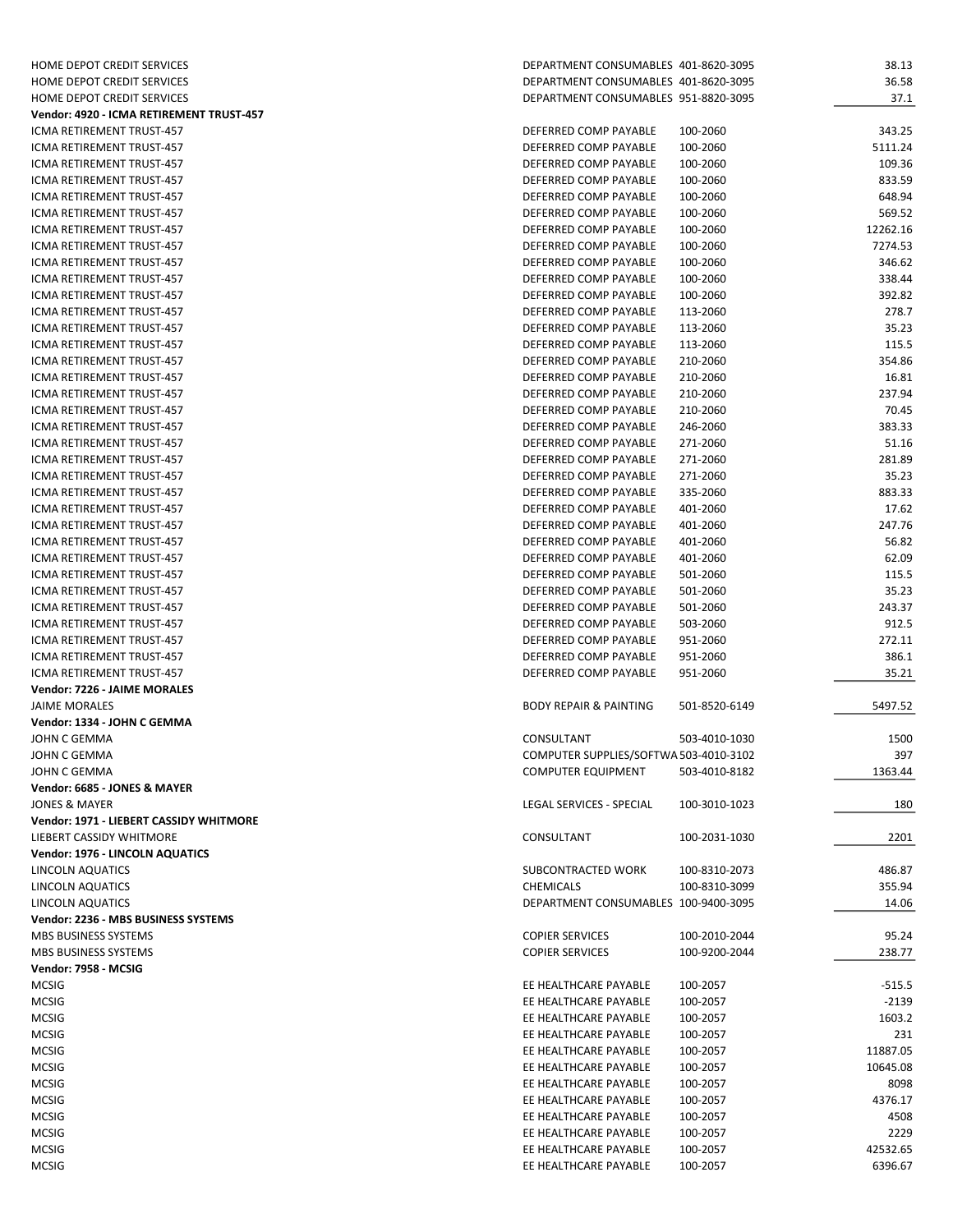| MCSIG        | EE HEALTHCARE PAYABLE                   | 100-2057 | 2514.91  |
|--------------|-----------------------------------------|----------|----------|
| <b>MCSIG</b> | EE HEALTHCARE PAYABLE                   | 100-2057 | 6100.22  |
| <b>MCSIG</b> | EE HEALTHCARE PAYABLE                   | 100-2057 | 1557     |
| <b>MCSIG</b> | EE HEALTHCARE PAYABLE                   | 100-2057 | 960      |
| <b>MCSIG</b> | EE HEALTHCARE PAYABLE                   | 100-2057 | 790      |
| <b>MCSIG</b> | EE HEALTHCARE PAYABLE                   | 100-2057 | 443.5    |
| <b>MCSIG</b> | EE HEALTHCARE PAYABLE                   | 100-2057 | 417.3    |
| <b>MCSIG</b> | EE HEALTHCARE PAYABLE                   | 100-2057 | 399      |
| MCSIG        | EE HEALTHCARE PAYABLE                   | 100-2057 | 214      |
| <b>MCSIG</b> | EE HEALTHCARE PAYABLE                   | 100-2057 | 4108.41  |
| <b>MCSIG</b> | EE HEALTHCARE PAYABLE                   | 100-2057 | 4363.73  |
| <b>MCSIG</b> | EE HEALTHCARE PAYABLE                   | 100-2057 | 7037.84  |
| MCSIG        | EE HEALTHCARE PAYABLE                   | 100-2057 | 8098     |
| MCSIG        | EE HEALTHCARE PAYABLE                   | 100-2057 | 214      |
| MCSIG        | EE HEALTHCARE PAYABLE                   | 100-2057 | 16987.24 |
| MCSIG        | EE HEALTHCARE PAYABLE                   | 100-2057 | 40485.84 |
| MCSIG        | EE HEALTHCARE PAYABLE                   | 100-2057 | 2631.64  |
| MCSIG        | EE HEALTHCARE PAYABLE                   | 100-2057 | 8583.08  |
| <b>MCSIG</b> | EE HEALTHCARE PAYABLE                   | 100-2057 | 2229     |
| <b>MCSIG</b> | EE HEALTHCARE PAYABLE                   | 100-2057 | 399      |
| MCSIG        | EE HEALTHCARE PAYABLE                   | 100-2057 | 960      |
| <b>MCSIG</b> | EE HEALTHCARE PAYABLE                   | 100-2057 | 790      |
| MCSIG        | EE HEALTHCARE PAYABLE                   | 100-2057 | 443.5    |
| MCSIG        | EE HEALTHCARE PAYABLE                   | 100-2057 | 417.3    |
| <b>MCSIG</b> | EE HEALTHCARE PAYABLE                   | 100-2057 | 1557     |
| <b>MCSIG</b> | RETIREE MEDICAL INSURANCE 100-5110-0044 |          | 1556     |
| <b>MCSIG</b> | RETIREE MEDICAL INSURANCE 100-6110-0044 |          | 3112     |
| <b>MCSIG</b> | RETIREE MEDICAL INSURANCE 100-6120-0044 |          | 23840    |
| <b>MCSIG</b> | RETIREE MEDICAL INSURANCE 100-6130-0044 |          | 3112     |
| <b>MCSIG</b> | RETIREE MEDICAL INSURANCE 100-6610-0044 |          | 1556     |
| <b>MCSIG</b> | RETIREE MEDICAL INSURANCE 100-6640-0044 |          | 9308     |
| <b>MCSIG</b> | RETIREE MEDICAL INSURANCE 100-7110-0044 |          |          |
|              | RETIREE MEDICAL INSURANCE 100-7310-0044 |          | 3112     |
| <b>MCSIG</b> |                                         |          | 1556     |
| MCSIG        | RETIREE MEDICAL INSURANCE 100-8910-0044 |          | 1556     |
| <b>MCSIG</b> | EE HEALTHCARE PAYABLE                   | 113-2057 | 1619.03  |
| <b>MCSIG</b> | EE HEALTHCARE PAYABLE                   | 113-2057 | 515.5    |
| <b>MCSIG</b> | EE HEALTHCARE PAYABLE                   | 113-2057 | 70.78    |
| MCSIG        | EE HEALTHCARE PAYABLE                   | 113-2057 | 32.8     |
| MCSIG        | EE HEALTHCARE PAYABLE                   | 113-2057 | -3503.97 |
| MCSIG        | EE HEALTHCARE PAYABLE                   | 113-2057 | 4.33     |
| MCSIG        | EE HEALTHCARE PAYABLE                   | 113-2057 | 5785.77  |
| MCSIG        | EE HEALTHCARE PAYABLE                   | 113-2057 | 1056.48  |
| <b>MCSIG</b> | EE HEALTHCARE PAYABLE                   | 113-2057 | 2.64     |
| MCSIG        | EE HEALTHCARE PAYABLE                   | 113-2057 | 1492.22  |
| MCSIG        | EE HEALTHCARE PAYABLE                   | 113-2057 | 515.5    |
| MCSIG        | EE HEALTHCARE PAYABLE                   | 113-2057 | 5.59     |
| MCSIG        | RETIREE MEDICAL INSURANCE 113-8730-0044 |          | 1556     |
| MCSIG        | EE HEALTHCARE PAYABLE                   | 200-2057 | 1068.8   |
| MCSIG        | EE HEALTHCARE PAYABLE                   | 200-2057 | 534.4    |
| <b>MCSIG</b> | EE HEALTHCARE PAYABLE                   | 200-2057 | $-534.4$ |
| <b>MCSIG</b> | EE HEALTHCARE PAYABLE                   | 210-2057 | 14.56    |
| <b>MCSIG</b> | EE HEALTHCARE PAYABLE                   | 210-2057 | 10.7     |
| MCSIG        | EE HEALTHCARE PAYABLE                   | 210-2057 | 1323.25  |
| MCSIG        | EE HEALTHCARE PAYABLE                   | 210-2057 | 618.6    |
| MCSIG        | EE HEALTHCARE PAYABLE                   | 210-2057 | 1317.33  |
| MCSIG        | EE HEALTHCARE PAYABLE                   | 210-2057 | 1756.08  |
| MCSIG        | EE HEALTHCARE PAYABLE                   | 210-2057 | 68.63    |
| MCSIG        | EE HEALTHCARE PAYABLE                   | 210-2057 | 1166.38  |
| MCSIG        | EE HEALTHCARE PAYABLE                   | 210-2057 | 10.7     |
| MCSIG        | EE HEALTHCARE PAYABLE                   | 210-2057 | 618.6    |
| MCSIG        | EE HEALTHCARE PAYABLE                   | 246-2057 | 515.5    |
| MCSIG        | EE HEALTHCARE PAYABLE                   | 246-2057 | 443.5    |
| MCSIG        | EE HEALTHCARE PAYABLE                   | 246-2057 | 443.5    |
| MCSIG        | EE HEALTHCARE PAYABLE                   | 271-2057 | 1028.5   |
| MCSIG        | EE HEALTHCARE PAYABLE                   | 271-2057 | 1134.45  |
| MCSIG        | EE HEALTHCARE PAYABLE                   | 271-2057 | 652.54   |
| MCSIG        | EE HEALTHCARE PAYABLE                   | 271-2057 | 125.87   |
| MCSIG        | EE HEALTHCARE PAYABLE                   | 271-2057 | 1028.5   |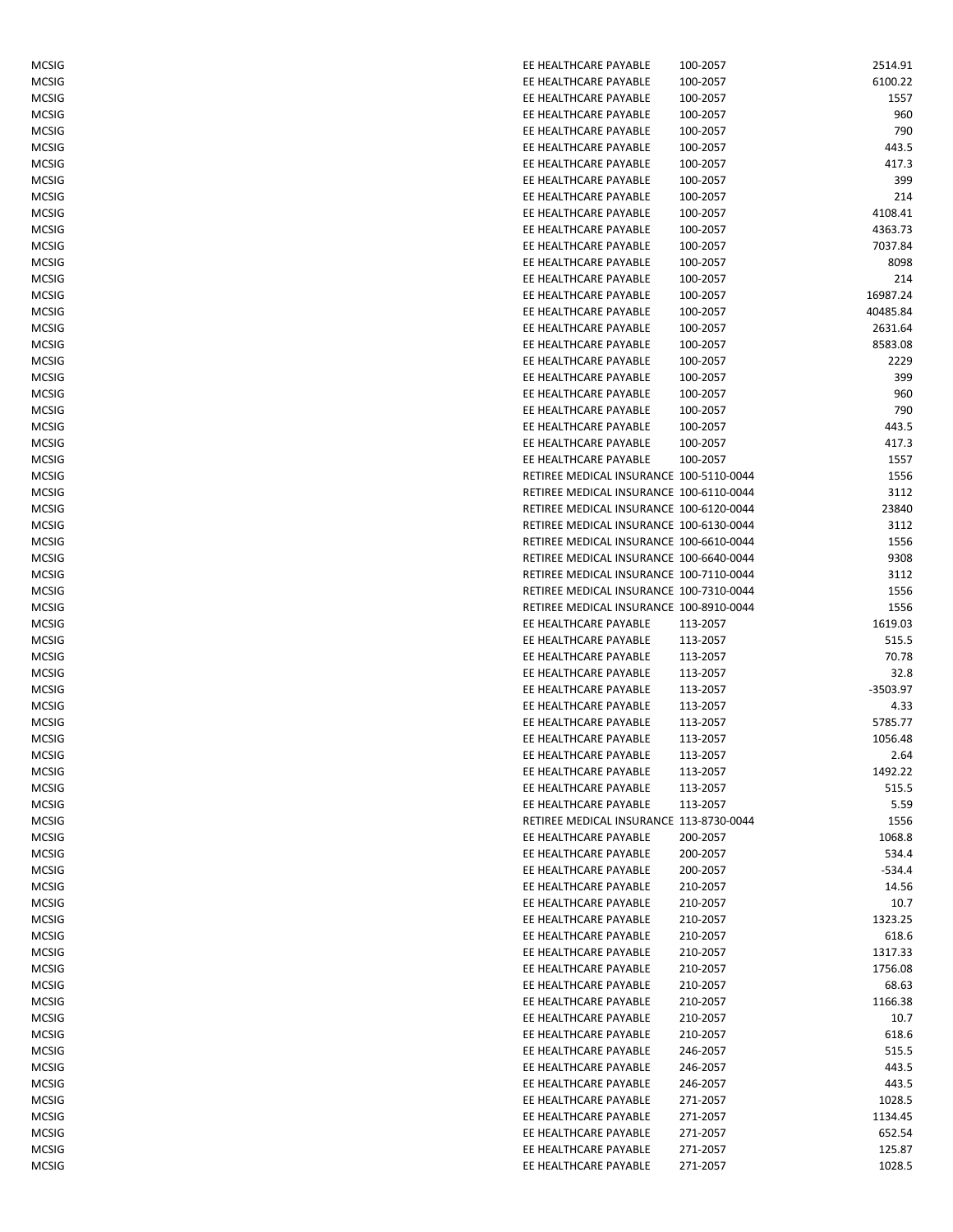| <b>MCSIG</b>                                                                 | EE HEALTHCARE PAYABLE                            | 271-2057             | 1884.24        |
|------------------------------------------------------------------------------|--------------------------------------------------|----------------------|----------------|
| <b>MCSIG</b>                                                                 | RETIREE MEDICAL INSURANCE 271-8110-0044          |                      | 1556           |
| <b>MCSIG</b>                                                                 | EE HEALTHCARE PAYABLE                            | 335-2057             | 443.5          |
| <b>MCSIG</b>                                                                 | EE HEALTHCARE PAYABLE                            | 335-2057             | 443.5          |
| <b>MCSIG</b>                                                                 | EE HEALTHCARE PAYABLE                            | 401-2057             | 1398.24        |
| <b>MCSIG</b>                                                                 | EE HEALTHCARE PAYABLE                            | 401-2057             | 603.09         |
| <b>MCSIG</b>                                                                 | EE HEALTHCARE PAYABLE                            | 401-2057             | 25.77          |
| <b>MCSIG</b>                                                                 | EE HEALTHCARE PAYABLE                            | 401-2057             | 1402.47        |
| <b>MCSIG</b>                                                                 | EE HEALTHCARE PAYABLE                            | 401-2057             | 598.94         |
| <b>MCSIG</b>                                                                 | EE HEALTHCARE PAYABLE                            | 401-2057             | 804.3          |
| <b>MCSIG</b>                                                                 | EE HEALTHCARE PAYABLE                            | 401-2057             | 25.78          |
| <b>MCSIG</b>                                                                 | EE HEALTHCARE PAYABLE                            | 401-2057             | 630.47         |
| <b>MCSIG</b>                                                                 | EE HEALTHCARE PAYABLE<br>EE HEALTHCARE PAYABLE   | 401-2057             | 326.66         |
| <b>MCSIG</b>                                                                 | EE HEALTHCARE PAYABLE                            | 401-2057<br>401-2057 | 42.16<br>413.7 |
| <b>MCSIG</b><br><b>MCSIG</b>                                                 | EE HEALTHCARE PAYABLE                            | 501-2057             | 443.5          |
| <b>MCSIG</b>                                                                 | EE HEALTHCARE PAYABLE                            | 501-2057             | 1141.82        |
| <b>MCSIG</b>                                                                 | EE HEALTHCARE PAYABLE                            | 501-2057             | 133.6          |
| <b>MCSIG</b>                                                                 | EE HEALTHCARE PAYABLE                            | 501-2057             | 443.5          |
| <b>MCSIG</b>                                                                 | EE HEALTHCARE PAYABLE                            | 501-2057             | 1149           |
| <b>MCSIG</b>                                                                 | EE HEALTHCARE PAYABLE                            | 501-2057             | 133.6          |
| <b>MCSIG</b>                                                                 | EE HEALTHCARE PAYABLE                            | 503-2057             | 1336           |
| <b>MCSIG</b>                                                                 | EE HEALTHCARE PAYABLE                            | 503-2057             | 1336           |
| <b>MCSIG</b>                                                                 | RETIREES DEPENDENT MED                           | 601-2190             | 5798           |
| <b>MCSIG</b>                                                                 | EE HEALTHCARE PAYABLE                            | 951-2057             | 48.36          |
| <b>MCSIG</b>                                                                 | EE HEALTHCARE PAYABLE                            | 951-2057             | 51.55          |
| <b>MCSIG</b>                                                                 | EE HEALTHCARE PAYABLE                            | 951-2057             | 775.17         |
| <b>MCSIG</b>                                                                 | EE HEALTHCARE PAYABLE                            | 951-2057             | 11.47          |
| <b>MCSIG</b>                                                                 | EE HEALTHCARE PAYABLE                            | 951-2057             | 236.27         |
| <b>MCSIG</b>                                                                 | EE HEALTHCARE PAYABLE                            | 951-2057             | 3367.83        |
| <b>MCSIG</b>                                                                 | EE HEALTHCARE PAYABLE                            | 951-2057             | 3141.46        |
| <b>MCSIG</b>                                                                 | EE HEALTHCARE PAYABLE                            | 951-2057             | 125.86         |
| <b>MCSIG</b>                                                                 | EE HEALTHCARE PAYABLE                            | 951-2057             | 51.54          |
|                                                                              |                                                  |                      |                |
| <b>MCSIG</b>                                                                 | EE HEALTHCARE PAYABLE                            | 951-2057             | 852.16         |
| <b>MCSIG</b>                                                                 | RETIREE MEDICAL INSURANCE 951-8820-0044          |                      | 1556           |
| Vendor: 7576 - MELVIN THOMAS MASON                                           |                                                  |                      |                |
| <b>MELVIN THOMAS MASON</b>                                                   | TEMPORARY CONTRACT SERVI(100-9100-2043           |                      | 400            |
| Vendor: 0759 - MILESTONE COMMUNICATIONS INC.                                 |                                                  |                      |                |
| MILESTONE COMMUNICATIONS INC.                                                | PUBLISHING & LEGAL ADVERTI! 100-7310-2063        |                      | 141.75         |
| MILESTONE COMMUNICATIONS INC.                                                | PUBLISHING & LEGAL ADVERTI! 100-7310-2063        |                      | 141.75         |
| MILESTONE COMMUNICATIONS INC.                                                | HIGHLAND OTIS PARK IMPROV 342-8910-9544          |                      | 396            |
| Vendor: 2184 - MISSION LINEN SUPPLY                                          |                                                  |                      |                |
| <b>MISSION LINEN SUPPLY</b>                                                  | UNIFORM SERVICE/LAUNDRY 100-6640-2049            |                      | 96.7           |
| Vendor: 2186 - MISSION UNIFORM SERVICE                                       |                                                  |                      |                |
| <b>MISSION UNIFORM SERVICE</b>                                               | UNIFORM SERVICE/LAUNDRY 100-6640-2049            |                      | 39.9           |
| <b>MISSION UNIFORM SERVICE</b>                                               | UNIFORM SERVICE / LAUNDRY 100-8310-2049          |                      | 64.38          |
| <b>MISSION UNIFORM SERVICE</b>                                               | UNIFORM SERVICE/LAUNDRY 100-8410-2049            |                      | 20.6           |
| <b>MISSION UNIFORM SERVICE</b>                                               | UNIFORM SERVICE/LAUNDRY 100-8420-2049            |                      | 38.56          |
| <b>MISSION UNIFORM SERVICE</b>                                               | UNIFORM SERVICE/LAUNDRY 100-8420-2049            |                      | 64.38          |
| <b>MISSION UNIFORM SERVICE</b>                                               | UNIFORM SERVICE / LAUNDRY 100-8440-2049          |                      | 38.61          |
| <b>MISSION UNIFORM SERVICE</b>                                               | UNIFORM SERVICE / LAUNDRY 100-8450-2049          |                      | 20.6           |
| <b>MISSION UNIFORM SERVICE</b>                                               | UNIFORM SERVICE/LAUNDRY 100-9105-2049            |                      | 108.43         |
| <b>MISSION UNIFORM SERVICE</b>                                               | UNIFORM SERVICE / LAUNDRY 113-8730-2049          |                      | 109.05         |
| <b>MISSION UNIFORM SERVICE</b>                                               | UNIFORM SERVICE/LAUNDRY 210-8110-2049            |                      | 51.49          |
| <b>MISSION UNIFORM SERVICE</b>                                               | UNIFORM SERVICE/LAUNDRY 210-8420-2049            |                      | 12.89          |
| <b>MISSION UNIFORM SERVICE</b>                                               | UNIFORM SERVICE/LAUNDRY 271-8110-2049            |                      | 51.49          |
| <b>MISSION UNIFORM SERVICE</b>                                               | UNIFORM SERVICE/LAUNDRY 401-8620-2049            |                      | 51.49          |
| MISSION UNIFORM SERVICE                                                      | UNIFORM SERVICE/LAUNDRY 501-8520-2049            |                      | 51.54          |
| <b>MISSION UNIFORM SERVICE</b>                                               | UNIFORM SERVICE / LAUNDRY 951-8820-2049          |                      | 51.53          |
| Vendor: 2223 - MONTEREY BAY ENGINEERS, INC.                                  |                                                  |                      |                |
| MONTEREY BAY ENGINEERS, INC.                                                 | CONSULTANT<br>SEASIDE RESORT DEVELOPMEN 601-2312 | 100-8910-1030        | 3150<br>1215   |
| MONTEREY BAY ENGINEERS, INC.<br>Vendor: 2252 - MONTEREY COUNTY D.A.'s OFFICE |                                                  |                      |                |
| MONTEREY COUNTY D.A.'s OFFICE                                                | STATE DRUG ENFORCEMENT PI601-2160                |                      | 339            |
| Vendor: 7135 - MONTEREY SANITARY SUPPLY, INC.                                |                                                  |                      |                |
| MONTEREY SANITARY SUPPLY, INC.                                               | CSA74 APPROVED MEDICAL SU 100-6120-3096          |                      | 99             |
| Vendor: 6761 - MONTEREY SIGNS, INC.                                          |                                                  |                      |                |
| MONTEREY SIGNS, INC.                                                         | NEIGHBORHOOD IMPROVEMEI100-1350-7169             |                      | 6495           |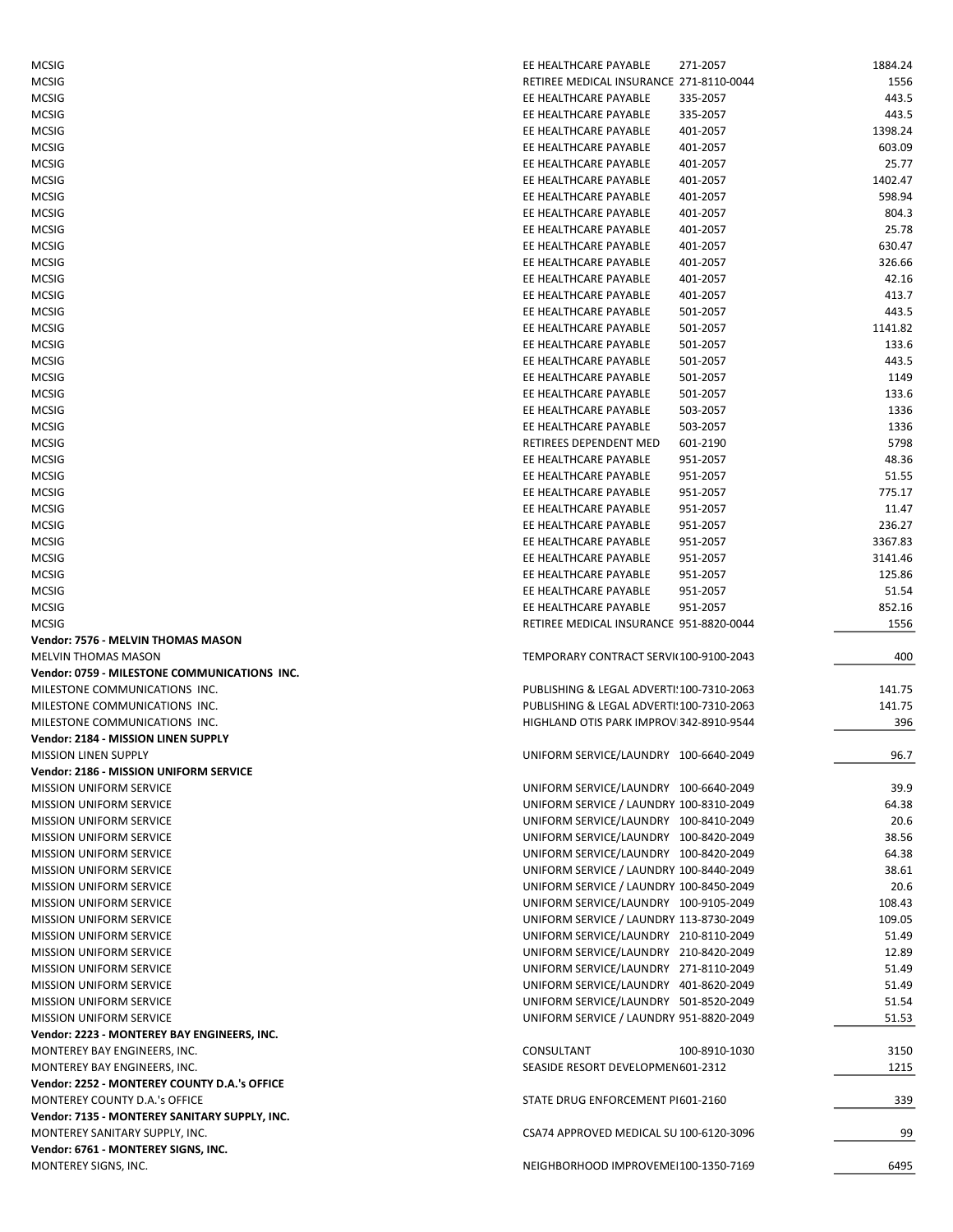| Vendor: 9706 - NBS GOVERNMENT FINANCE GROUP                 |                                          |               |               |
|-------------------------------------------------------------|------------------------------------------|---------------|---------------|
| NBS GOVERNMENT FINANCE GROUP                                | CONSULTANT                               | 100-2010-1030 | 855           |
| Vendor: 8892 - NCI AFFILIATES, INC.                         |                                          |               |               |
| NCI AFFILIATES, INC.                                        | SUBCONTRACTED WORK                       | 210-8420-2093 | 1350          |
| Vendor: 5582 - O'REILLY AUTO PARTS                          |                                          |               |               |
| O'REILLY AUTO PARTS                                         | <b>VEHICLE PARTS</b>                     | 501-8520-6144 | 56.33         |
| Vendor: 2652 - PACIFIC GAS & ELECTRIC                       |                                          |               |               |
| PACIFIC GAS & ELECTRIC                                      | UTILITY ASSISTANCE PRGM                  | 100-7410-4201 | 286.1         |
| PACIFIC GAS & ELECTRIC                                      | <b>GAS &amp; ELECTRIC</b>                | 100-8310-5131 | 19861.81      |
| PACIFIC GAS & ELECTRIC                                      | <b>LOAN PAYMENT</b>                      | 100-8310-9616 | 1829.49       |
| <b>PACIFIC GAS &amp; ELECTRIC</b>                           | <b>GAS &amp; ELECTRIC</b>                | 100-8420-5131 | 1386.49       |
| PACIFIC GAS & ELECTRIC                                      | <b>LOAN PAYMENT</b>                      | 100-8420-9616 | 70.6          |
| PACIFIC GAS & ELECTRIC                                      | <b>GAS &amp; ELECTRIC</b>                | 210-8110-5131 | 23.65         |
| PACIFIC GAS & ELECTRIC                                      | <b>LOAN PAYMENT</b>                      | 210-8110-9616 | 515.38        |
| PACIFIC GAS & ELECTRIC                                      | <b>STREET LIGHTINGS</b>                  | 210-8210-2059 | 15621.86      |
| PACIFIC GAS & ELECTRIC                                      | <b>GAS &amp; ELECTRIC</b>                | 210-8420-5131 | 75.89         |
| PACIFIC GAS & ELECTRIC                                      | <b>GAS &amp; ELECTRIC</b>                | 401-8620-5131 | 3851.65       |
| PACIFIC GAS & ELECTRIC                                      | <b>GAS &amp; ELECTRIC</b>                | 501-8510-5131 | 200.34        |
| <b>Vendor: 9660 - PARISI TRANSPORTATION CONSULTING INC.</b> |                                          |               |               |
| PARISI TRANSPORTATION CONSULTING IN                         | <b>CIP - SPEED SURVEY</b>                | 212-8980-9600 | 2106.25       |
| Vendor: 9705 - PATHWAY VET ALLIANCE HOLDING LLC             |                                          |               |               |
| PATHWAY VET ALLIANCE HOLDING LLC                            | <b>CANINE MAINTENANCE</b>                | 100-6120-3091 | 346.66        |
| Vendor: 6162 - PLAYCORE WISCONSIN INC                       |                                          |               |               |
| PLAYCORE WISCONSIN INC                                      | <b>CHEMICALS</b>                         | 100-8310-3099 | 896.75        |
| Vendor: 9485 - PRECISION EMPRISE LLC                        |                                          |               |               |
| PRECISION EMPRISE LLC                                       | SUBCONTRACTED WORK                       | 210-8110-2073 | 29125         |
| PRECISION EMPRISE LLC                                       | SUBCONTRACTED WORK                       | 210-8110-2073 | 57687         |
| PRECISION EMPRISE LLC<br>PRECISION EMPRISE LLC              | SUBCONTRACTED WORK<br>SUBCONTRACTED WORK | 210-8110-2073 | 18274<br>7332 |
| Vendor: 7606 - PROPERTY RESTORATION SERVICES, INC.          |                                          | 210-8110-2073 |               |
| PROPERTY RESTORATION SERVICES, INC.                         | LEGAL SERVICES - SPECIAL                 | 100-3010-1023 | 1163.84       |
| <b>Vendor: 4487 - PTS COMMUNICATIONS</b>                    |                                          |               |               |
| PTS COMMUNICATIONS                                          | <b>TELEPHONE</b>                         | 503-4010-5132 | 28            |
| PTS COMMUNICATIONS                                          | <b>TELEPHONE</b>                         | 503-4010-5132 | 28            |
| Vendor: 2877 - PUBLIC EMPLOYEES' RETIREMENT SYSTEM          |                                          |               |               |
| PUBLIC EMPLOYEES' RETIREMENT SYSTEM                         | PERS PAYABLE                             | 100-2056      | $-22.32$      |
| PUBLIC EMPLOYEES' RETIREMENT SYSTEM                         | PERS PAYABLE                             | 100-2056      | $-19.85$      |
| PUBLIC EMPLOYEES' RETIREMENT SYSTEM                         | PERS PAYABLE                             | 100-2056      | $-52.65$      |
| PUBLIC EMPLOYEES' RETIREMENT SYSTEM                         | PERS PAYABLE                             | 100-2056      | 0.24          |
| PUBLIC EMPLOYEES' RETIREMENT SYSTEM                         | PERS PAYABLE                             | 100-2056      | 14828.41      |
| PUBLIC EMPLOYEES' RETIREMENT SYSTEM                         | PERS PAYABLE                             | 100-2056      | 70.36         |
| PUBLIC EMPLOYEES' RETIREMENT SYSTEM                         | PERS PAYABLE                             | 100-2056      | 115.34        |
| PUBLIC EMPLOYEES' RETIREMENT SYSTEM                         | PERS PAYABLE                             | 100-2056      | 1030.91       |
| PUBLIC EMPLOYEES' RETIREMENT SYSTEM                         | PERS PAYABLE                             | 100-2056      | 1041.22       |
| PUBLIC EMPLOYEES' RETIREMENT SYSTEM                         | PERS PAYABLE                             | 100-2056      | 1204.7        |
| PUBLIC EMPLOYEES' RETIREMENT SYSTEM                         | PERS PAYABLE                             | 100-2056      | 1528.81       |
| PUBLIC EMPLOYEES' RETIREMENT SYSTEM                         | PERS PAYABLE                             | 100-2056      | 1561.9        |
| PUBLIC EMPLOYEES' RETIREMENT SYSTEM                         | PERS PAYABLE                             | 100-2056      | 1658.74       |
| PUBLIC EMPLOYEES' RETIREMENT SYSTEM                         | PERS PAYABLE                             | 100-2056      | 1702          |
| PUBLIC EMPLOYEES' RETIREMENT SYSTEM                         | PERS PAYABLE                             | 100-2056      | 2937.36       |
| PUBLIC EMPLOYEES' RETIREMENT SYSTEM                         | PERS PAYABLE                             | 100-2056      | 4150.47       |
| PUBLIC EMPLOYEES' RETIREMENT SYSTEM                         | PERS PAYABLE                             | 100-2056      | 780.89        |
| PUBLIC EMPLOYEES' RETIREMENT SYSTEM                         | PERS PAYABLE                             | 100-2056      | 6200.95       |
| PUBLIC EMPLOYEES' RETIREMENT SYSTEM                         | PERS PAYABLE                             | 100-2056      | 6845.77       |
| PUBLIC EMPLOYEES' RETIREMENT SYSTEM                         | PERS PAYABLE                             | 100-2056      | 7854.2        |
| PUBLIC EMPLOYEES' RETIREMENT SYSTEM                         | PERS PAYABLE                             | 100-2056      | 8592.02       |
| PUBLIC EMPLOYEES' RETIREMENT SYSTEM                         | PERS PAYABLE                             | 100-2056      | 9144.49       |
| PUBLIC EMPLOYEES' RETIREMENT SYSTEM                         | PERS PAYABLE                             | 100-2056      | 9638.1        |
| PUBLIC EMPLOYEES' RETIREMENT SYSTEM                         | PERS PAYABLE                             | 100-2056      | 12405.47      |
| PUBLIC EMPLOYEES' RETIREMENT SYSTEM                         | PERS PAYABLE                             | 100-2056      | 13791.32      |
| PUBLIC EMPLOYEES' RETIREMENT SYSTEM                         | PERS PAYABLE                             | 100-2056      | 2627.77       |
| PUBLIC EMPLOYEES' RETIREMENT SYSTEM                         | PERS PAYABLE                             | 100-2056      | 6088.15       |
| PUBLIC EMPLOYEES' RETIREMENT SYSTEM                         | PERS PAYABLE                             | 113-2056      | 127.87        |
| PUBLIC EMPLOYEES' RETIREMENT SYSTEM                         | PERS PAYABLE                             | 113-2056      | 82.26         |
| PUBLIC EMPLOYEES' RETIREMENT SYSTEM                         | PERS PAYABLE                             | 113-2056      | 4.12          |
| PUBLIC EMPLOYEES' RETIREMENT SYSTEM                         | PERS PAYABLE                             | 113-2056      | 877.71        |
| PUBLIC EMPLOYEES' RETIREMENT SYSTEM                         | PERS PAYABLE                             | 113-2056      | 986.95        |
| PUBLIC EMPLOYEES' RETIREMENT SYSTEM                         | PERS PAYABLE                             | 200-2056      | 0.37          |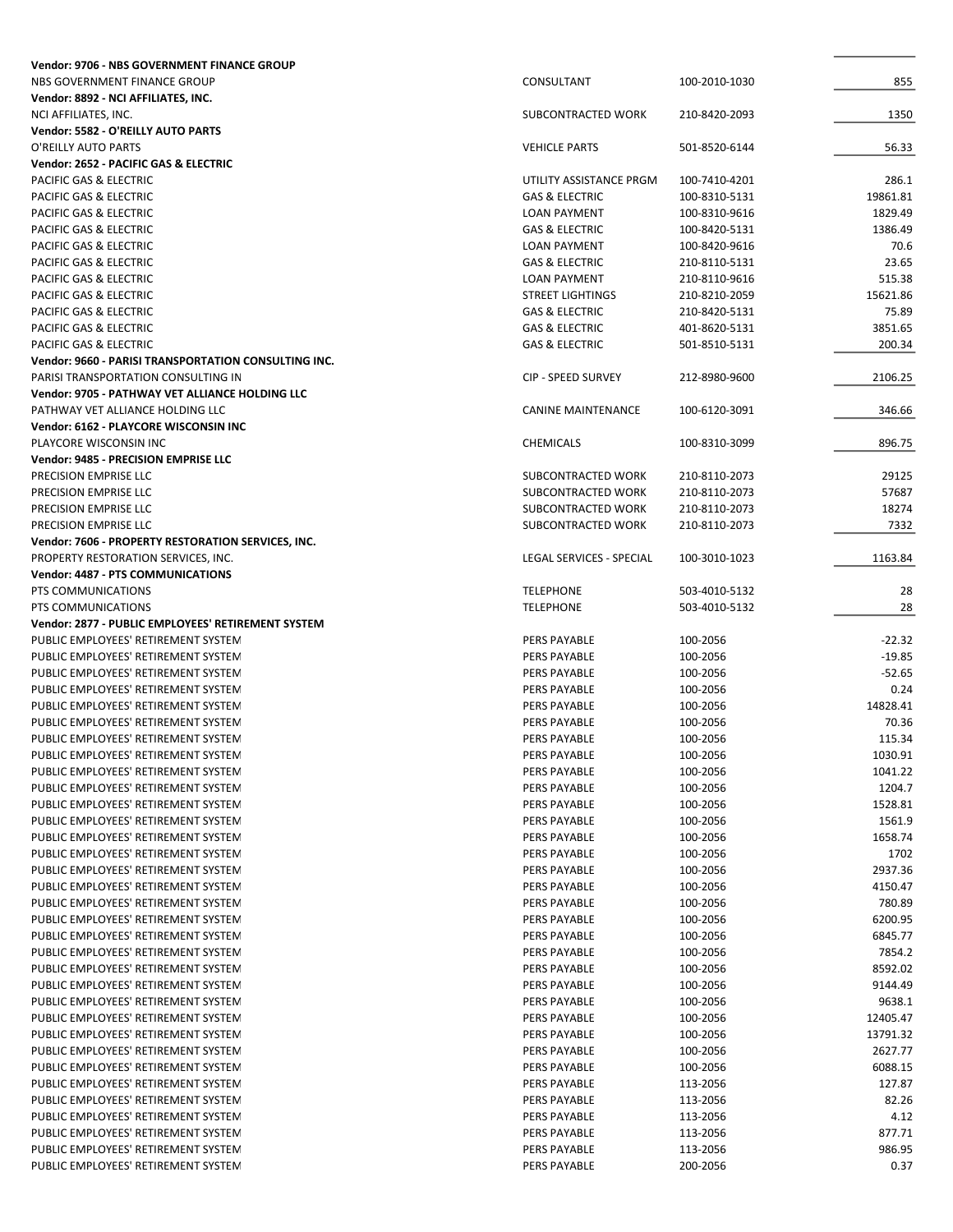| PUBLIC EMPLOYEES' RETIREMENT SYSTEM          | PERS PAYABLE                                 | 200-2056             | 103.48           |
|----------------------------------------------|----------------------------------------------|----------------------|------------------|
| PUBLIC EMPLOYEES' RETIREMENT SYSTEM          | PERS PAYABLE                                 | 200-2056             | 116.36           |
| PUBLIC EMPLOYEES' RETIREMENT SYSTEM          | PERS PAYABLE                                 | 210-2056             | 703.33           |
| PUBLIC EMPLOYEES' RETIREMENT SYSTEM          | PERS PAYABLE                                 | 210-2056             | 452.52           |
| PUBLIC EMPLOYEES' RETIREMENT SYSTEM          | PERS PAYABLE                                 | 210-2056             | 127.52           |
| PUBLIC EMPLOYEES' RETIREMENT SYSTEM          | PERS PAYABLE                                 | 210-2056             | 143.37           |
|                                              |                                              |                      |                  |
| PUBLIC EMPLOYEES' RETIREMENT SYSTEM          | PERS PAYABLE                                 | 210-2056             | 3.15             |
| PUBLIC EMPLOYEES' RETIREMENT SYSTEM          | PERS PAYABLE                                 | 246-2056             | 473.36           |
| PUBLIC EMPLOYEES' RETIREMENT SYSTEM          | PERS PAYABLE                                 | 246-2056             | 1.86             |
| PUBLIC EMPLOYEES' RETIREMENT SYSTEM          | PERS PAYABLE                                 | 246-2056             | 420.98           |
| PUBLIC EMPLOYEES' RETIREMENT SYSTEM          | PERS PAYABLE                                 | 271-2056             | 26.79            |
| PUBLIC EMPLOYEES' RETIREMENT SYSTEM          | PERS PAYABLE                                 | 271-2056             | 30.13            |
| PUBLIC EMPLOYEES' RETIREMENT SYSTEM          | PERS PAYABLE                                 | 271-2056             | 775.18           |
| PUBLIC EMPLOYEES' RETIREMENT SYSTEM          | PERS PAYABLE                                 | 271-2056             | 2.24             |
| PUBLIC EMPLOYEES' RETIREMENT SYSTEM          | PERS PAYABLE                                 | 271-2056             | 498.76           |
| PUBLIC EMPLOYEES' RETIREMENT SYSTEM          | PERS PAYABLE                                 | 335-2056             | 0.93             |
| PUBLIC EMPLOYEES' RETIREMENT SYSTEM          | PERS PAYABLE                                 | 335-2056             | 421.35           |
| PUBLIC EMPLOYEES' RETIREMENT SYSTEM          | PERS PAYABLE                                 | 335-2056             | 374.72           |
| PUBLIC EMPLOYEES' RETIREMENT SYSTEM          | PERS PAYABLE                                 | 401-2056             | 670.97           |
|                                              |                                              |                      |                  |
| PUBLIC EMPLOYEES' RETIREMENT SYSTEM          | PERS PAYABLE                                 | 401-2056             | 431.7            |
| PUBLIC EMPLOYEES' RETIREMENT SYSTEM          | PERS PAYABLE                                 | 401-2056             | 123.09           |
| PUBLIC EMPLOYEES' RETIREMENT SYSTEM          | PERS PAYABLE                                 | 401-2056             | 3.11             |
| PUBLIC EMPLOYEES' RETIREMENT SYSTEM          | PERS PAYABLE                                 | 401-2056             | 138.44           |
| PUBLIC EMPLOYEES' RETIREMENT SYSTEM          | PERS PAYABLE                                 | 501-2056             | 407.76           |
| PUBLIC EMPLOYEES' RETIREMENT SYSTEM          | <b>PERS PAYABLE</b>                          | 501-2056             | 181.95           |
| PUBLIC EMPLOYEES' RETIREMENT SYSTEM          | <b>PERS PAYABLE</b>                          | 501-2056             | 1.94             |
| PUBLIC EMPLOYEES' RETIREMENT SYSTEM          | PERS PAYABLE                                 | 501-2056             | 204.59           |
| PUBLIC EMPLOYEES' RETIREMENT SYSTEM          | PERS PAYABLE                                 | 501-2056             | 262.34           |
| PUBLIC EMPLOYEES' RETIREMENT SYSTEM          | PERS PAYABLE                                 | 503-2056             | 194.44           |
| PUBLIC EMPLOYEES' RETIREMENT SYSTEM          | PERS PAYABLE                                 | 503-2056             | 218.64           |
| PUBLIC EMPLOYEES' RETIREMENT SYSTEM          | PERS PAYABLE                                 | 503-2056             | 610.75           |
| PUBLIC EMPLOYEES' RETIREMENT SYSTEM          | PERS PAYABLE                                 | 503-2056             | 392.94           |
| PUBLIC EMPLOYEES' RETIREMENT SYSTEM          | PERS PAYABLE                                 | 503-2056             | 1.86             |
| PUBLIC EMPLOYEES' RETIREMENT SYSTEM          | PERS PAYABLE                                 | 951-2056             | 365.45           |
| PUBLIC EMPLOYEES' RETIREMENT SYSTEM          | PERS PAYABLE                                 | 951-2056             | 489.06           |
|                                              |                                              |                      |                  |
| PUBLIC EMPLOYEES' RETIREMENT SYSTEM          | PERS PAYABLE                                 | 951-2056             | 410.95           |
| PUBLIC EMPLOYEES' RETIREMENT SYSTEM          | PERS PAYABLE                                 | 951-2056             | 3.65             |
| PUBLIC EMPLOYEES' RETIREMENT SYSTEM          | PERS PAYABLE                                 | 951-2056             | 760.15           |
| Vendor: 6664 - QUALITY WATER ENTERPRISES INC |                                              |                      |                  |
| QUALITY WATER ENTERPRISES INC                | DEPARTMENT CONSUMABLES 100-8310-3095         |                      | 216              |
| QUALITY WATER ENTERPRISES INC                | DEPARTMENT CONSUMABLES 113-8730-3095         |                      | 68               |
| Vendor: 5264 - RABOBANK, N.A.                |                                              |                      |                  |
| RABOBANK, N.A.                               | FEDERAL TAX PAYABLE                          | 100-2052             | 71783.49         |
| RABOBANK, N.A.                               | FEDERAL TAX PAYABLE                          | 100-2052             | 30.94            |
| RABOBANK, N.A.                               | EE HEALTHCARE PAYABLE                        | 100-2057             | 17721.98         |
| RABOBANK, N.A.                               | EE HEALTHCARE PAYABLE                        | 100-2057             | 7.08             |
| RABOBANK, N.A.                               | EE HEALTHCARE PAYABLE                        | 100-2057             | 36.66            |
| RABOBANK, N.A.                               | FEDERAL TAX PAYABLE                          | 113-2052             | 1055.71          |
| RABOBANK, N.A.                               | EE HEALTHCARE PAYABLE                        | 113-2057             | 369.38           |
| RABOBANK, N.A.                               | EE HEALTHCARE PAYABLE                        | 113-2057             | $-9.76$          |
| RABOBANK, N.A.                               | EE HEALTHCARE PAYABLE                        | 200-2057             | 8.52             |
|                                              |                                              |                      |                  |
| RABOBANK, N.A.                               | FEDERAL TAX PAYABLE                          | 210-2052             | 1014.53          |
| RABOBANK, N.A.                               | EE HEALTHCARE PAYABLE                        | 210-2057             | 389.78           |
| RABOBANK, N.A.                               | EE HEALTHCARE PAYABLE                        | 210-2057             | 9.18             |
| RABOBANK, N.A.                               | EE HEALTHCARE PAYABLE                        | 231-2057             | 1.4              |
| RABOBANK, N.A.                               | FEDERAL TAX PAYABLE                          | 246-2052             | 425.74           |
| RABOBANK, N.A.                               | EE HEALTHCARE PAYABLE                        | 246-2057             | 131.82           |
| RABOBANK, N.A.                               | FEDERAL TAX PAYABLE                          | 271-2052             | 437.98           |
| RABOBANK, N.A.                               | EE HEALTHCARE PAYABLE                        | 271-2057             | 156.16           |
| RABOBANK, N.A.                               | FEDERAL TAX PAYABLE                          | 335-2052             | 727.44           |
| RABOBANK, N.A.                               | EE HEALTHCARE PAYABLE                        | 335-2057             | 235.62           |
| RABOBANK, N.A.                               | FEDERAL TAX PAYABLE                          | 401-2052             | 662.66           |
| RABOBANK, N.A.                               | EE HEALTHCARE PAYABLE                        | 401-2057             | 200.8            |
| RABOBANK, N.A.                               | EE HEALTHCARE PAYABLE                        | 401-2057             | 0.88             |
| RABOBANK, N.A.                               | FEDERAL TAX PAYABLE                          | 501-2052             | 528.21           |
| RABOBANK, N.A.                               | EE HEALTHCARE PAYABLE                        | 501-2057             | 173.02           |
|                                              |                                              |                      |                  |
|                                              |                                              |                      |                  |
| RABOBANK, N.A.<br>RABOBANK, N.A.             | FEDERAL TAX PAYABLE<br>EE HEALTHCARE PAYABLE | 503-2052<br>503-2057 | 1260.68<br>240.5 |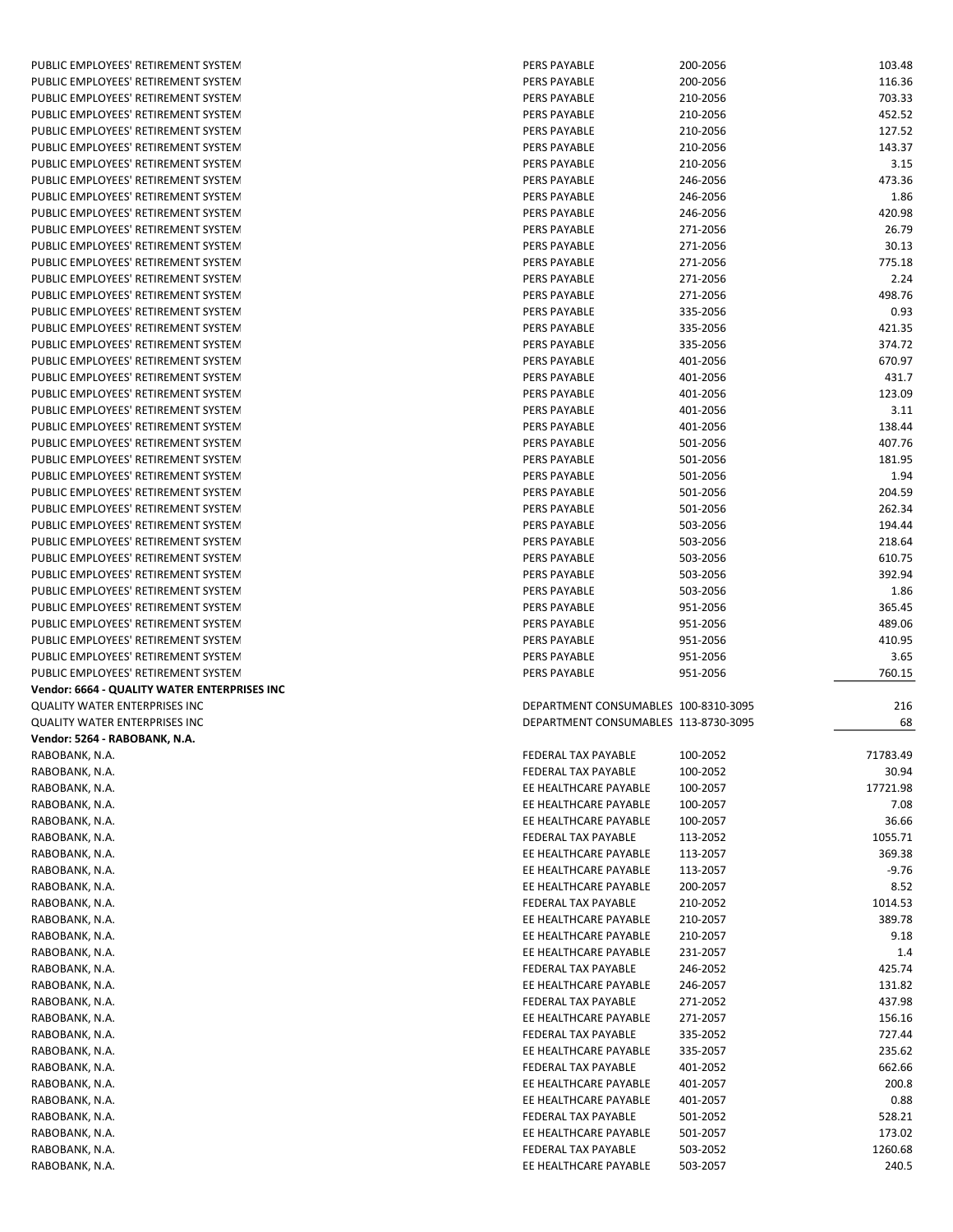| RABOBANK, N.A.                                                  | <b>FEDERAL TAX PAYABLE</b>             | 951-2052      | 1144.3   |
|-----------------------------------------------------------------|----------------------------------------|---------------|----------|
| RABOBANK, N.A.                                                  | EE HEALTHCARE PAYABLE                  | 951-2057      | 333.22   |
| RABOBANK, N.A.                                                  | EE HEALTHCARE PAYABLE                  | 951-2057      | 3.98     |
| Vendor: 5460 - RALPH A. BRIGANTINO AND NICHOLAS S. DAVIS        |                                        |               |          |
| RALPH A. BRIGANTINO AND NICHOLAS S.                             | PROPERTY EXPENSE                       | 100-7410-2085 | 4500     |
| Vendor: 9699 - RELIABLE TRANSLATIONS CORP.                      |                                        |               |          |
| RELIABLE TRANSLATIONS CORP.                                     | <b>CONTRACT SERVICES</b>               | 100-2021-2075 | 1078     |
|                                                                 |                                        |               |          |
| Vendor: 5417 - RENTAL DEPOT                                     |                                        |               |          |
| <b>RENTAL DEPOT</b>                                             | DEPARTMENT CONSUMABLES 401-8620-3095   |               | 65       |
| Vendor: 9753 - RICARDO LOPEZ CRUZ                               |                                        |               |          |
| RICARDO LOPEZ CRUZ                                              | <b>CENTER RENTAL</b>                   | 100-3672      | 373.37   |
| RICARDO LOPEZ CRUZ                                              | <b>CENTER RENTAL DEPOSITS</b>          | 252-2345      | 522.75   |
| Vendor: 4059 - SILKSCREEN EXPRESS                               |                                        |               |          |
| SILKSCREEN EXPRESS                                              | UNIFORM/LAUNDRY SERVICE 100-9400-2049  |               | 889.69   |
| Vendor: 8273 - SMILE BUSINESS PRODUCTS, INC.                    |                                        |               |          |
| SMILE BUSINESS PRODUCTS, INC.                                   | <b>COPIER SERVICES</b>                 | 100-5110-2044 | 92.54    |
| SMILE BUSINESS PRODUCTS, INC.                                   | <b>COPIER SERVICES</b>                 | 100-8910-2044 | 192.77   |
| Vendor: 3290 - SOCIETY FOR THE PREVENTION OF CRUELTY TO ANIMALS |                                        |               |          |
| SOCIETY FOR THE PREVENTION OF CRUELT                            | SUBCONTRACTED WORK                     | 100-6160-2073 | 5976     |
| Vendor: 8380 - SPORTSENGINE INC.                                |                                        |               |          |
| SPORTSENGINE INC.                                               | PERSONNEL RECRUITMENT                  | 100-2031-2064 | 148      |
| SPORTSENGINE INC.                                               | BACKGROUND INVESTIGATION 100-9310-1027 |               | 74       |
| <b>Vendor: 3319 - STAPLES ADVANTAGE</b>                         |                                        |               |          |
|                                                                 |                                        |               |          |
| STAPLES ADVANTAGE                                               | DEPARTMENT CONSUMABLES 100-2031-3095   |               | 30.03    |
| STAPLES ADVANTAGE                                               | DEPARTMENT CONSUMABLES 100-5110-3095   |               | 273.66   |
| <b>STAPLES ADVANTAGE</b>                                        | DEPARTMENT CONSUMABLES 100-5110-3095   |               | 235.41   |
| STAPLES ADVANTAGE                                               | DEPARTMENT CONSUMABLES 100-5110-3095   |               | 145.35   |
| STAPLES ADVANTAGE                                               | DEPARTMENT CONSUMABLES 100-6110-3095   |               | 23.48    |
| STAPLES ADVANTAGE                                               | DEPARTMENT CONSUMABLES 100-6110-3095   |               | 275.87   |
| Vendor: 5144 - STATE OF CALIFORNIA                              |                                        |               |          |
| STATE OF CALIFORNIA                                             | STATE TAX PAYABLE                      | 100-2053      | 28523.55 |
| STATE OF CALIFORNIA                                             | STATE TAX PAYABLE                      | 113-2053      | 434.83   |
| STATE OF CALIFORNIA                                             | STATE TAX PAYABLE                      | 210-2053      | 350.74   |
| STATE OF CALIFORNIA                                             | STATE TAX PAYABLE                      | 246-2053      | 145.55   |
| STATE OF CALIFORNIA                                             | STATE TAX PAYABLE                      | 271-2053      | 140.12   |
|                                                                 |                                        |               |          |
| STATE OF CALIFORNIA                                             | STATE TAX PAYABLE                      | 335-2053      | 338.2    |
| STATE OF CALIFORNIA                                             | STATE TAX PAYABLE                      | 401-2053      | 239.75   |
| STATE OF CALIFORNIA                                             | STATE TAX PAYABLE                      | 501-2053      | 120.22   |
| <b>STATE OF CALIFORNIA</b>                                      | STATE TAX PAYABLE                      | 503-2053      | 355.91   |
| <b>STATE OF CALIFORNIA</b>                                      | STATE TAX PAYABLE                      | 951-2053      | 406.9    |
| Vendor: 9409 - STURDY OIL COMPANY                               |                                        |               |          |
| STURDY OIL COMPANY                                              | <b>VEHICLE FUEL</b>                    | 501-8520-6145 | 8655.45  |
| Vendor: 3386 - SUNBAY RESORT ASSOCIATES, LLC                    |                                        |               |          |
| SUNBAY RESORT ASSOCIATES, LLC                                   | RENTAL ASSISTANCE PRGM                 | 100-7410-4202 | 3900     |
| Vendor: 1152 - THE ABY MANUFACTURING GROUP INC.                 |                                        |               |          |
| THE ABY MANUFACTURING GROUP INC.                                | DEPARTMENT CONSUMABLES 100-6640-3095   |               | 1104.64  |
| Vendor: 8360 - THE GALLERY COLLECTION                           |                                        |               |          |
|                                                                 |                                        |               |          |
| THE GALLERY COLLECTION                                          | <b>STATIONARY SUPPLIES</b>             | 100-6110-3092 | 311.05   |
| Vendor: 8755 - TRUST TWO - CORONA 1997 TRUST                    |                                        |               |          |
| TRUST TWO - CORONA 1997 TRUST                                   | SATELLITE OFFICE                       | 100-7410-4207 | 2730     |
| Vendor: 3560 - UNITED WAY OF MONTEREY PENINSULA                 |                                        |               |          |
| UNITED WAY OF MONTEREY PENINSULA                                | MISC PAYROLL PAYABLES                  | 100-2062      | 20       |
| UNITED WAY OF MONTEREY PENINSULA                                | MISC PAYROLL PAYABLES                  | 100-2062      | 20       |
| UNITED WAY OF MONTEREY PENINSULA                                | MISC PAYROLL PAYABLES                  | 210-2062      | 3        |
| UNITED WAY OF MONTEREY PENINSULA                                | MISC PAYROLL PAYABLES                  | 210-2062      | 3        |
| Vendor: 7370 - UPEC, LOCAL 792                                  |                                        |               |          |
| UPEC, LOCAL 792                                                 | MISC PAYROLL PAYABLES                  | 100-2062      | 488.16   |
| UPEC, LOCAL 792                                                 | MISC PAYROLL PAYABLES                  | 100-2062      | 537.96   |
|                                                                 |                                        |               |          |
| UPEC, LOCAL 792                                                 | MISC PAYROLL PAYABLES                  | 113-2062      | 79.25    |
| UPEC, LOCAL 792                                                 | MISC PAYROLL PAYABLES                  | 113-2062      | 63.65    |
| UPEC, LOCAL 792                                                 | MISC PAYROLL PAYABLES                  | 210-2062      | 71.2     |
| UPEC, LOCAL 792                                                 | MISC PAYROLL PAYABLES                  | 210-2062      | 81.51    |
| UPEC, LOCAL 792                                                 | MISC PAYROLL PAYABLES                  | 246-2062      | 23.75    |
| UPEC, LOCAL 792                                                 | MISC PAYROLL PAYABLES                  | 271-2062      | 50.62    |
| UPEC, LOCAL 792                                                 | MISC PAYROLL PAYABLES                  | 271-2062      | 54.02    |
| UPEC, LOCAL 792                                                 | MISC PAYROLL PAYABLES                  | 401-2062      | 59.85    |
| UPEC, LOCAL 792                                                 | MISC PAYROLL PAYABLES                  | 401-2062      | 18.26    |
| UPEC, LOCAL 792                                                 | MISC PAYROLL PAYABLES                  | 501-2062      | 47.35    |
|                                                                 |                                        |               |          |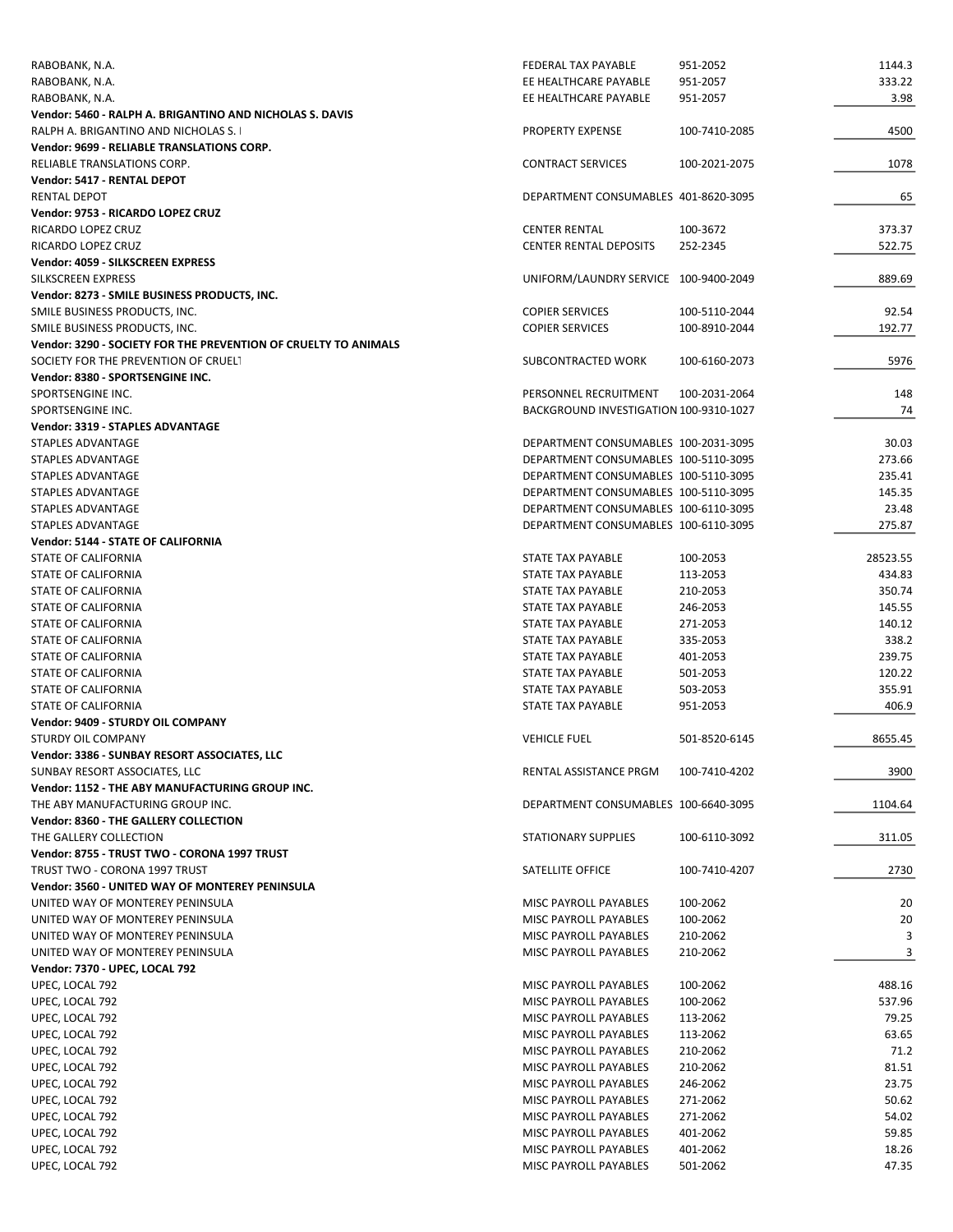| UPEC, LOCAL 792                         | MISC PAYROLL PAYABLES                | 501-2062      | 47.5     |
|-----------------------------------------|--------------------------------------|---------------|----------|
| UPEC, LOCAL 792                         | MISC PAYROLL PAYABLES                | 951-2062      | 82.32    |
| UPEC, LOCAL 792                         | MISC PAYROLL PAYABLES                | 951-2062      | 75.85    |
| Vendor: 6671 - VERIZON WIRELESS         |                                      |               |          |
| <b>VERIZON WIRELESS</b>                 | MOBILE COMMUNICATIONS                | 100-6640-5135 | 650.67   |
| <b>VERIZON WIRELESS</b>                 | MOBILE COMMUNICATIONS                | 100-6640-5135 | 862.85   |
| <b>VERIZON WIRELESS</b>                 | DEPARTMENT CONSUMABLES 100-6670-3095 |               | 38.01    |
| Vendor: 6105 - VISION SERVICE PLAN-(CA) |                                      |               |          |
| VISION SERVICE PLAN-(CA)                | VISION INS PAYABLE                   | 100-2061      | 10.81    |
| VISION SERVICE PLAN-(CA)                | VISION INS PAYABLE                   | 100-2061      | 8.08     |
| VISION SERVICE PLAN-(CA)                | VISION INS PAYABLE                   | 100-2061      | $-36.04$ |
| VISION SERVICE PLAN-(CA)                | VISION INS PAYABLE                   | 100-2061      | $-22.72$ |
| VISION SERVICE PLAN-(CA)                | VISION INS PAYABLE                   | 100-2061      | -21.91   |
| VISION SERVICE PLAN-(CA)                | VISION INS PAYABLE                   | 100-2061      | $-0.04$  |
| VISION SERVICE PLAN-(CA)                | VISION INS PAYABLE                   | 100-2061      | 53.83    |
| VISION SERVICE PLAN-(CA)                | VISION INS PAYABLE                   | 100-2061      | 51.12    |
| VISION SERVICE PLAN-(CA)                | VISION INS PAYABLE                   | 100-2061      | 76.86    |
| VISION SERVICE PLAN-(CA)                | VISION INS PAYABLE                   | 100-2061      | 21.91    |
| VISION SERVICE PLAN-(CA)                | VISION INS PAYABLE                   | 100-2061      | 298.8    |
| VISION SERVICE PLAN-(CA)                | VISION INS PAYABLE                   | 100-2061      | 34.97    |
| VISION SERVICE PLAN-(CA)                | VISION INS PAYABLE                   | 100-2061      | 152.92   |
| VISION SERVICE PLAN-(CA)                | <b>VISION INS PAYABLE</b>            | 100-2061      | 69.54    |
| VISION SERVICE PLAN-(CA)                | <b>VISION INS PAYABLE</b>            | 100-2061      | 39.67    |
| VISION SERVICE PLAN-(CA)                | VISION INS PAYABLE                   | 100-2061      | 39.76    |
| VISION SERVICE PLAN-(CA)                | VISION INS PAYABLE                   | 100-2061      | 51.93    |
| VISION SERVICE PLAN-(CA)                | VISION INS PAYABLE                   | 100-2061      | 336.2    |
| VISION SERVICE PLAN-(CA)                | VISION INS PAYABLE                   | 100-2061      | 139.98   |
| VISION SERVICE PLAN-(CA)                | <b>VISION INS PAYABLE</b>            | 113-2061      | 10.34    |
| VISION SERVICE PLAN-(CA)                | VISION INS PAYABLE                   | 113-2061      | 3.66     |
| VISION SERVICE PLAN-(CA)                | VISION INS PAYABLE                   | 113-2061      | 0.9      |
| VISION SERVICE PLAN-(CA)                | VISION INS PAYABLE                   | 113-2061      | 0.28     |
| VISION SERVICE PLAN-(CA)                | VISION INS PAYABLE                   | 113-2061      | 6.3      |
| VISION SERVICE PLAN-(CA)                | VISION INS PAYABLE                   | 113-2061      | 3.66     |
| VISION SERVICE PLAN-(CA)                | VISION INS PAYABLE                   | 113-2061      | 0.89     |
| VISION SERVICE PLAN-(CA)                | VISION INS PAYABLE                   | 113-2061      | 0.03     |
| VISION SERVICE PLAN-(CA)                | VISION INS PAYABLE                   | 113-2061      | 4.61     |
| VISION SERVICE PLAN-(CA)                | VISION INS PAYABLE                   | 113-2061      | 10.12    |
| VISION SERVICE PLAN-(CA)                | VISION INS PAYABLE                   | 200-2061      | 7.21     |
| VISION SERVICE PLAN-(CA)                | VISION INS PAYABLE                   | 200-2061      | 3.6      |
| VISION SERVICE PLAN-(CA)                | VISION INS PAYABLE                   | 200-2061      | $-3.6$   |
| VISION SERVICE PLAN-(CA)                | VISION INS PAYABLE                   | 210-2061      | 1.99     |
| VISION SERVICE PLAN-(CA)                | VISION INS PAYABLE                   | 210-2061      | 0.83     |
| VISION SERVICE PLAN-(CA)                | VISION INS PAYABLE                   | 210-2061      | 26.08    |
| VISION SERVICE PLAN-(CA)                | VISION INS PAYABLE                   | 210-2061      | 1.97     |
| VISION SERVICE PLAN-(CA)                | VISION INS PAYABLE                   | 210-2061      | 1.27     |
| VISION SERVICE PLAN-(CA)                | VISION INS PAYABLE                   | 210-2061      | 28.15    |
| VISION SERVICE PLAN-(CA)                | VISION INS PAYABLE                   | 246-2061      | 9.01     |
| VISION SERVICE PLAN-(CA)                | VISION INS PAYABLE                   | 246-2061      | 9.01     |
| VISION SERVICE PLAN-(CA)                | VISION INS PAYABLE                   | 271-2061      | 10.2     |
| VISION SERVICE PLAN-(CA)                | VISION INS PAYABLE                   | 271-2061      | 2.56     |
| VISION SERVICE PLAN-(CA)                | VISION INS PAYABLE                   | 271-2061      | 5.68     |
| VISION SERVICE PLAN-(CA)                | VISION INS PAYABLE                   | 271-2061      | 11.49    |
| VISION SERVICE PLAN-(CA)                | VISION INS PAYABLE                   | 271-2061      | 2.2      |
| VISION SERVICE PLAN-(CA)                | VISION INS PAYABLE                   | 271-2061      | 5.68     |
| VISION SERVICE PLAN-(CA)                | VISION INS PAYABLE                   | 335-2061      | 5.68     |
| VISION SERVICE PLAN-(CA)                | VISION INS PAYABLE                   | 335-2061      | 5.68     |
| VISION SERVICE PLAN-(CA)                | VISION INS PAYABLE                   | 401-2061      | 9.01     |
| VISION SERVICE PLAN-(CA)                | VISION INS PAYABLE                   | 401-2061      | 3.86     |
| VISION SERVICE PLAN-(CA)                | VISION INS PAYABLE                   | 401-2061      | 3        |
| VISION SERVICE PLAN-(CA)                | VISION INS PAYABLE                   | 401-2061      | 9.01     |
| VISION SERVICE PLAN-(CA)                | VISION INS PAYABLE                   | 401-2061      | 7.17     |
| VISION SERVICE PLAN-(CA)                | VISION INS PAYABLE                   | 401-2061      | 0.26     |
| VISION SERVICE PLAN-(CA)                | VISION INS PAYABLE                   | 401-2061      | 0.76     |
| VISION SERVICE PLAN-(CA)                | VISION INS PAYABLE                   | 401-2061      | 5.97     |
| VISION SERVICE PLAN-(CA)                | VISION INS PAYABLE                   | 401-2061      | 2.1      |
| VISION SERVICE PLAN-(CA)                | VISION INS PAYABLE                   | 501-2061      | 0.9      |
| VISION SERVICE PLAN-(CA)                | VISION INS PAYABLE                   | 501-2061      | 5.68     |
| VISION SERVICE PLAN-(CA)                | VISION INS PAYABLE                   | 501-2061      | 8.95     |
|                                         |                                      |               |          |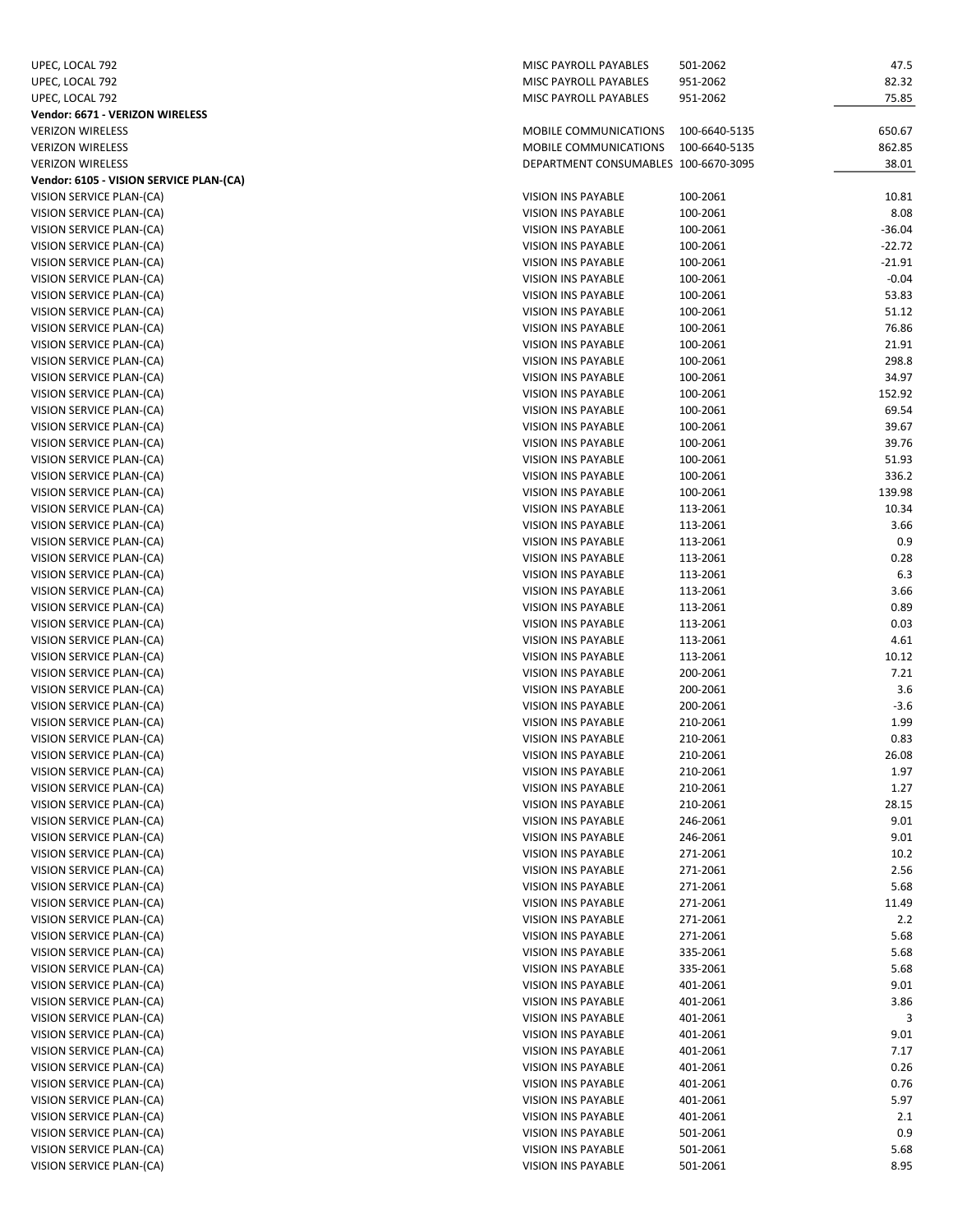| Vendor: 1388 - W.W.GRAINGER, INC.<br>W.W.GRAINGER, INC. | DEPARTMENT CONSUMABLES 501-8520-3095                |                      | 62.8           |
|---------------------------------------------------------|-----------------------------------------------------|----------------------|----------------|
| VORTEX INDUSTRIES, INC.                                 | SUBCONTRACTED WORK                                  | 100-8310-2073        | 998            |
| Vendor: 8129 - VORTEX INDUSTRIES, INC.                  |                                                     |                      |                |
| VISION SERVICE PLAN-(CA)                                | <b>VISION INS PAYABLE</b>                           | 951-2061             | 4.38           |
| VISION SERVICE PLAN-(CA)                                | <b>VISION INS PAYABLE</b>                           | 951-2061             | 11.32          |
| VISION SERVICE PLAN-(CA)                                | <b>VISION INS PAYABLE</b>                           | 951-2061             | 3.27           |
| VISION SERVICE PLAN-(CA)                                | <b>VISION INS PAYABLE</b>                           | 951-2061             | 13.16          |
| VISION SERVICE PLAN-(CA)                                | VISION INS PAYABLE                                  | 951-2061             | 3.03           |
| VISION SERVICE PLAN-(CA)<br>VISION SERVICE PLAN-(CA)    | <b>VISION INS PAYABLE</b>                           | 951-2061<br>951-2061 | 4.11           |
| VISION SERVICE PLAN-(CA)                                | RETIREES DEPENDENT MED<br><b>VISION INS PAYABLE</b> | 601-2190             | 396.36<br>0.31 |
| VISION SERVICE PLAN-(CA)                                | <b>VISION INS PAYABLE</b>                           | 503-2061             | 9.01           |
| VISION SERVICE PLAN-(CA)                                | <b>VISION INS PAYABLE</b>                           | 503-2061             | 9.01           |
| VISION SERVICE PLAN-(CA)                                | <b>VISION INS PAYABLE</b>                           | 501-2061             | 5.68           |
| VISION SERVICE PLAN-(CA)                                | <b>VISION INS PAYABLE</b>                           | 501-2061             | 9.01           |
| VISION SERVICE PLAN-(CA)                                | <b>VISION INS PAYABLE</b>                           | 501-2061             | 0.89           |
|                                                         |                                                     |                      |                |

#### Fund Summary

| Fund                                  |                            | <b>Payment Amount</b> |
|---------------------------------------|----------------------------|-----------------------|
| 100 - GENERAL FUND                    |                            | 630252.25             |
| 113 - POMA & DMDC FUND                |                            | 19607.9               |
| 200 - CDBG FUND                       |                            | 1304.74               |
| 210 - STREETS FUND                    |                            | 142327.91             |
| 212 - TRANSPORTATION CAPITAL PROJECTS |                            | 2188.56               |
| 231 - SAFER - FEMA GRANT              |                            | 1.4                   |
| 246 - CITY AFFORDABLE HOUSING FUND    |                            | 3426.91               |
| 251 - SENIOR PROGRAMS                 |                            | 75                    |
| 252 - OLDEMEYER MAINTENANCE           |                            | 522.75                |
| 271 - STORMWATER FUND                 |                            | 10812.43              |
| 297 - HS - MERGED HOUSING             |                            | 150                   |
| 329 - FORA BLIGHT REMOVAL             |                            | 15270                 |
| 332 - FORA HABITAT                    |                            | 11398                 |
| 335 - ESCA (FORA)                     |                            | 3879.95               |
| 342 - PARKS-PLAYGROUND IMPRVMNT       |                            | 396                   |
| 343 - SPECIAL PROJECTS - CAPITAL FUND |                            | 6879.5                |
| 344 - GOVERNMENT FACILITIES IMPRVMNT  |                            | 17680                 |
| 401 - WATER FUND                      |                            | 13455.2               |
| 501 - EQUIPMT MAINT FUND              |                            | 22143.35              |
| 503 - MIS FUND                        |                            | 10599.61              |
| <b>601 - EXPEND TRUST FUND</b>        |                            | 9948.36               |
| 951 - SAN, DISTRICT GEN, FUND         |                            | 15433.13              |
| 953 - SAN. DISTRICT CAP. IMPROV       |                            | 568.75                |
|                                       | <b>Account Summary</b>     |                       |
| <b>Account Number</b>                 | <b>Account Name</b>        | <b>Payment Amount</b> |
| 100-1350-7169                         | <b>NEIGHBORHOOD IMPROV</b> | 6495                  |
| 100-2010-1030                         | CONSULTANT                 | 855                   |
| 100-2010-2044                         | <b>COPIER SERVICES</b>     | 95.24                 |
| 100-2021-2063                         | PUBLISHING & LEGAL AD\     | 75                    |
| 100-2021-2075                         | <b>CONTRACT SERVICES</b>   | 1667.64               |
| 100-2031-1028                         | <b>TRAINING (CITYWIDE)</b> | 3100                  |
| 100-2031-1030                         | CONSULTANT                 | 2201                  |
| 100-2031-2064                         | PERSONNEL RECRUITMEN       | 340                   |
| 100-2031-3095                         | DEPARTMENT CONSUMA         | 30.03                 |
| 100-2052                              | <b>FEDERAL TAX PAYABLE</b> | 71814.43              |
| 100-2053                              | <b>STATE TAX PAYABLE</b>   | 28523.55              |
| 100-2056                              | <b>PERS PAYABLE</b>        | 115704.77             |
| 100-2057                              | EE HEALTHCARE PAYABLE      | 234304.28             |
| 100-2059                              | <b>GARNISHMENT PAYABLE</b> | 1243.29               |
| 100-2060                              | DEFERRED COMP PAYABL       | 28230.47              |
| 100-2061                              | <b>VISION INS PAYABLE</b>  | 1305.67               |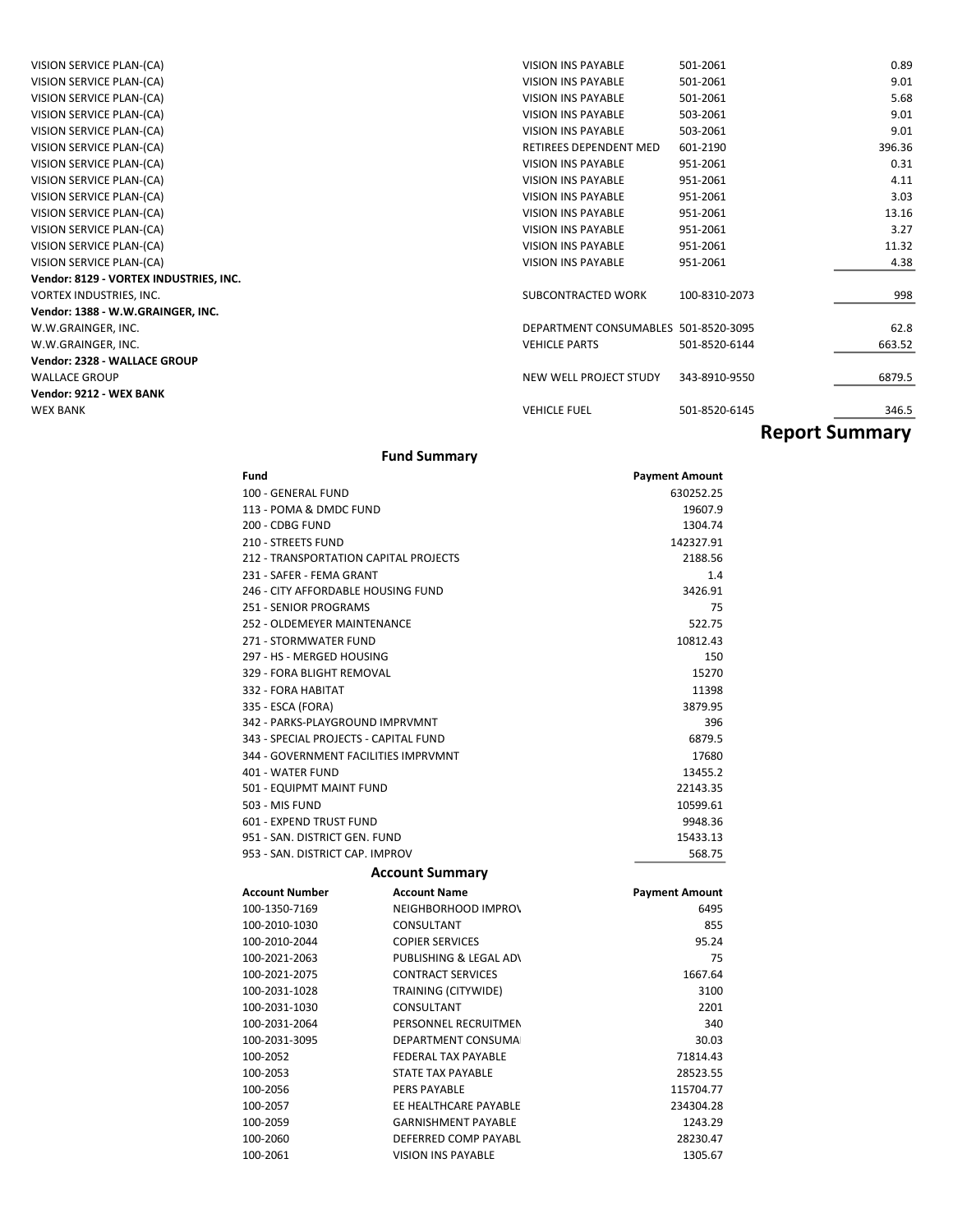| 100-2062              | MISC PAYROLL PAYABLES        | 1647.12               |
|-----------------------|------------------------------|-----------------------|
| 100-3010-1023         | LEGAL SERVICES - SPECIAI     | 2789.84               |
| 100-3672              | <b>CENTER RENTAL</b>         | 373.37                |
|                       |                              |                       |
| 100-5110-0044         | RETIREE MEDICAL INSURA       | 1556                  |
| 100-5110-2044         | <b>COPIER SERVICES</b>       | 92.54                 |
| 100-5110-3095         | DEPARTMENT CONSUMA           | 654.42                |
| 100-6110-0044         | RETIREE MEDICAL INSURA       | 3112                  |
| 100-6110-1027         | <b>BACKGROUND INVESTIGA</b>  | 9208.63               |
| 100-6110-3092         | <b>STATIONARY SUPPLIES</b>   | 311.05                |
|                       |                              |                       |
| 100-6110-3095         | DEPARTMENT CONSUMA           | 299.35                |
| 100-6110-4124         | <b>MAIL SERVICES</b>         | 6.3                   |
| 100-6120-0044         | RETIREE MEDICAL INSURA       | 23840                 |
| 100-6120-3091         | <b>CANINE MAINTENANCE</b>    | 346.66                |
| 100-6120-3096         | <b>CSA74 APPROVED MEDIC.</b> | 99                    |
|                       | <b>Account Summary</b>       |                       |
| <b>Account Number</b> | <b>Account Name</b>          |                       |
|                       |                              | <b>Payment Amount</b> |
| 100-6130-0044         | RETIREE MEDICAL INSURA       | 3112                  |
| 100-6160-2073         | SUBCONTRACTED WORK           | 5976                  |
| 100-6610-0044         | RETIREE MEDICAL INSURA       | 1556                  |
| 100-6610-2043         | <b>TEMPORARY CONTRACT S</b>  | 2200                  |
| 100-6640-0044         | RETIREE MEDICAL INSURA       | 9308                  |
| 100-6640-1026         | <b>MEDICAL EXAMS</b>         | 1057                  |
| 100-6640-2049         | UNIFORM SERVICE/LAUN         | 136.6                 |
|                       |                              |                       |
| 100-6640-3095         | DEPARTMENT CONSUMA           | 1104.64               |
| 100-6640-3097         | SAFETY EQUIPMENT             | 797.53                |
| 100-6640-5135         | <b>MOBILE COMMUNICATIO</b>   | 1513.52               |
| 100-6660-1026         | <b>MEDICAL EXAMS</b>         | 4636                  |
| 100-6670-3095         | DEPARTMENT CONSUMA           | 38.01                 |
| 100-7110-0044         | RETIREE MEDICAL INSURA       | 3112                  |
| 100-7310-0044         | RETIREE MEDICAL INSURA       | 1556                  |
|                       |                              |                       |
| 100-7310-2063         | PUBLISHING & LEGAL AD\       | 283.5                 |
| 100-7410-2085         | <b>PROPERTY EXPENSE</b>      | 4500                  |
| 100-7410-4122         | DUES & MEMBERSHIPS           | 570                   |
| 100-7410-4201         | UTILITY ASSISTANCE PRGI      | 730.89                |
| 100-7410-4202         | RENTAL ASSISTANCE PRGI       | 3900                  |
| 100-7410-4207         | SATELLITE OFFICE             | 2730                  |
| 100-8110-1030         | <b>CONSULTANT - CV RESPO</b> | 375                   |
| 100-8110-2073         | SUBCONTRACTED WORK           | 1300                  |
| 100-8110-3095         |                              |                       |
|                       | DEPT CONSUMABLES - CV        | 4221.7                |
| 100-8310-2049         | UNIFORM SERVICE / LAUI       | 64.38                 |
| 100-8310-2073         | <b>SUBCONTRACTED WORK</b>    | 2497.94               |
| 100-8310-3095         | DEPARTMENT CONSUMA           | 353.18                |
| 100-8310-3099         | <b>CHEMICALS</b>             | 1252.69               |
| 100-8310-5131         | <b>GAS &amp; ELECTRIC</b>    | 19861.81              |
| 100-8310-9616         | <b>LOAN PAYMENT</b>          | 1829.49               |
|                       |                              |                       |
| 100-8410-2049         | UNIFORM SERVICE/LAUN         | 20.6                  |
| 100-8420-2049         | UNIFORM SERVICE/LAUN         | 102.94                |
| 100-8420-3095         | DEPARTMENT CONSUMA           | 169.34                |
| 100-8420-3097         | <b>SAFETY EQUIPMENT</b>      | 500                   |
| 100-8420-5131         | <b>GAS &amp; ELECTRIC</b>    | 1386.49               |
| 100-8420-9616         | <b>LOAN PAYMENT</b>          | 70.6                  |
| 100-8430-3095         | DEPARTMENT CONSUMA           | 295.82                |
| 100-8440-2049         | UNIFORM SERVICE / LAUI       | 38.61                 |
| 100-8450-2049         |                              |                       |
|                       | UNIFORM SERVICE / LAUI       | 20.6                  |
| 100-8910-0044         | RETIREE MEDICAL INSURA       | 1556                  |
| 100-8910-1030         | CONSULTANT                   | 3150                  |
| 100-8910-2044         | <b>COPIER SERVICES</b>       | 192.77                |
| 100-9100-2043         | <b>TEMPORARY CONTRACT S</b>  | 400                   |
| 100-9105-2049         | UNIFORM SERVICE/LAUN         | 108.43                |
| 100-9200-2044         | <b>COPIER SERVICES</b>       | 238.77                |
| 100-9310-1027         | <b>BACKGROUND INVESTIGA</b>  | 202                   |
| 100-9400-2049         |                              |                       |
|                       | UNIFORM/LAUNDRY SERV         | 889.69                |
| 100-9400-3095         | DEPARTMENT CONSUMA           | 14.06                 |
| 113-2052              | FEDERAL TAX PAYABLE          | 1055.71               |
| 113-2053              | STATE TAX PAYABLE            | 434.83                |
| 113-2056              | PERS PAYABLE                 | 2078.91               |
| 113-2057              | EE HEALTHCARE PAYABLE        | 8194.21               |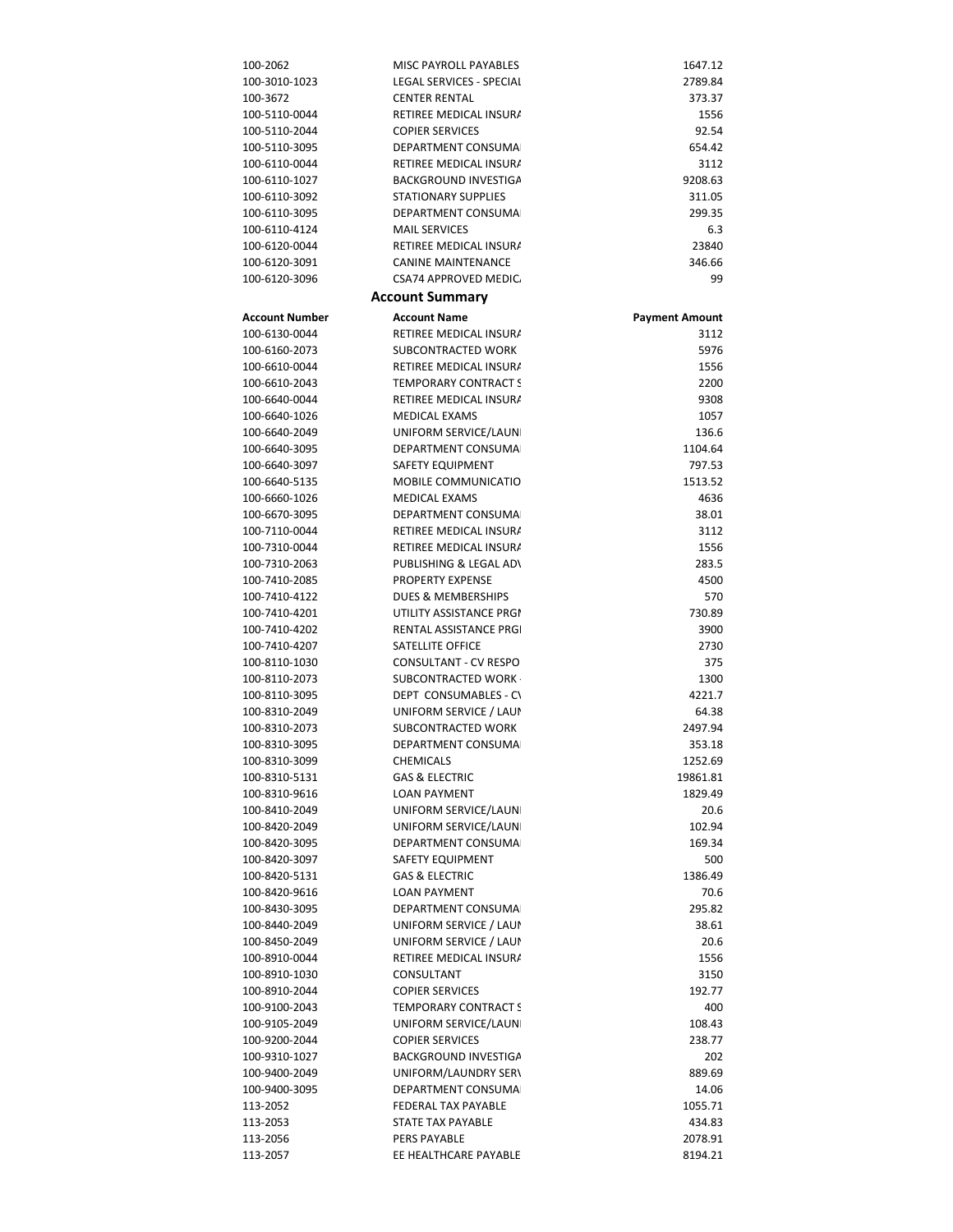| 113-2059              | <b>GARNISHMENT PAYABLE</b>    | 86.64                 |
|-----------------------|-------------------------------|-----------------------|
| 113-2060              | DEFERRED COMP PAYABL          | 429.43                |
| 113-2061              | VISION INS PAYABLE            | 40.79                 |
| 113-2062              | MISC PAYROLL PAYABLES         | 142.9                 |
| 113-8730-0044         | RETIREE MEDICAL INSURA        | 1556                  |
| 113-8730-2049         | UNIFORM SERVICE / LAUI        | 109.05                |
| 113-8730-2073         | SUBCONTRACTED WORK            |                       |
|                       |                               | 3299                  |
|                       | <b>Account Summary</b>        |                       |
| <b>Account Number</b> | <b>Account Name</b>           | <b>Payment Amount</b> |
| 113-8730-3095         | DEPARTMENT CONSUMA            | 2180.43               |
| 200-2056              | PERS PAYABLE                  | 220.21                |
| 200-2057              | EE HEALTHCARE PAYABLE         | 1077.32               |
|                       |                               | 7.21                  |
| 200-2061              | VISION INS PAYABLE            |                       |
| 210-2052              | <b>FEDERAL TAX PAYABLE</b>    | 1014.53               |
| 210-2053              | STATE TAX PAYABLE             | 350.74                |
| 210-2056              | <b>PERS PAYABLE</b>           | 1429.89               |
| 210-2057              | EE HEALTHCARE PAYABLE         | 7656.39               |
| 210-2059              | <b>GARNISHMENT PAYABLE</b>    | 19.89                 |
| 210-2060              | DEFERRED COMP PAYABL          | 680.06                |
| 210-2061              | VISION INS PAYABLE            | 60.29                 |
| 210-2062              | MISC PAYROLL PAYABLES         | 158.71                |
| 210-8110-2049         | UNIFORM SERVICE/LAUN          | 51.49                 |
|                       | SUBCONTRACTED WORK            |                       |
| 210-8110-2073         |                               | 112418                |
| 210-8110-3095         | DEPARTMENT CONSUMAL           | 888.25                |
| 210-8110-5131         | <b>GAS &amp; ELECTRIC</b>     | 23.65                 |
| 210-8110-9616         | <b>LOAN PAYMENT</b>           | 515.38                |
| 210-8210-2059         | <b>STREET LIGHTINGS</b>       | 15621.86              |
| 210-8420-2049         | UNIFORM SERVICE/LAUN          | 12.89                 |
| 210-8420-2093         | SUBCONTRACTED WORK            | 1350                  |
| 210-8420-5131         | <b>GAS &amp; ELECTRIC</b>     | 75.89                 |
| 212-8960-9600         | CIP - STREET SIGN UPGRA       | 82.31                 |
| 212-8980-9600         | <b>CIP - SPEED SURVEY</b>     | 2106.25               |
| 231-2057              | EE HEALTHCARE PAYABLE         | 1.4                   |
|                       |                               |                       |
| 246-2052              | <b>FEDERAL TAX PAYABLE</b>    | 425.74                |
| 246-2053              | STATE TAX PAYABLE             | 145.55                |
| 246-2056              | PERS PAYABLE                  | 896.2                 |
| 246-2057              | EE HEALTHCARE PAYABLE         | 1534.32               |
| 246-2060              | DEFERRED COMP PAYABL          | 383.33                |
| 246-2061              | VISION INS PAYABLE            | 18.02                 |
| 246-2062              | MISC PAYROLL PAYABLES         | 23.75                 |
| 251-9500-7125         | <b>SENIOR ACTIVITIES</b>      | 75                    |
| 252-2345              | <b>CENTER RENTAL DEPOSIT.</b> | 522.75                |
| 271-2052              | FEDERAL TAX PAYABLE           | 437.98                |
|                       | STATE TAX PAYABLE             |                       |
| 271-2053              |                               | 140.12                |
| 271-2056              | PERS PAYABLE                  | 1333.1                |
| 271-2057              | EE HEALTHCARE PAYABLE         | 6521.87               |
| 271-2059              | <b>GARNISHMENT PAYABLE</b>    | 193.4                 |
| 271-2060              | DEFERRED COMP PAYABL          | 368.28                |
| 271-2061              | <b>VISION INS PAYABLE</b>     | 37.81                 |
| 271-2062              | MISC PAYROLL PAYABLES         | 104.64                |
| 271-8110-0044         | RETIREE MEDICAL INSURA        | 1556                  |
| 271-8110-2049         | UNIFORM SERVICE/LAUN          | 51.49                 |
| 271-8110-3095         | CONSUMABLES                   | 67.74                 |
| 297-7993-2078         | OTHER EXPENSE                 | 150                   |
| 329-8110-1030         | CONSULTANT                    | 15270                 |
|                       |                               |                       |
| 332-8110-1030         | CONSULTANT                    | 11398                 |
| 335-2052              | FEDERAL TAX PAYABLE           | 727.44                |
| 335-2053              | STATE TAX PAYABLE             | 338.2                 |
| 335-2056              | PERS PAYABLE                  | 797                   |
| 335-2057              | EE HEALTHCARE PAYABLE         | 1122.62               |
| 335-2060              | DEFERRED COMP PAYABL          | 883.33                |
| 335-2061              | VISION INS PAYABLE            | 11.36                 |
| 342-8910-9544         | HIGHLAND OTIS PARK IMI        | 396                   |
| 343-8910-9550         | NEW WELL PROJECT STUI         | 6879.5                |
| 344-8910-9550         | <b>OLDEMEYER CENTER</b>       | 17680                 |
| 401-2052              | FEDERAL TAX PAYABLE           | 662.66                |
|                       |                               |                       |
| 401-2053              | STATE TAX PAYABLE             | 239.75                |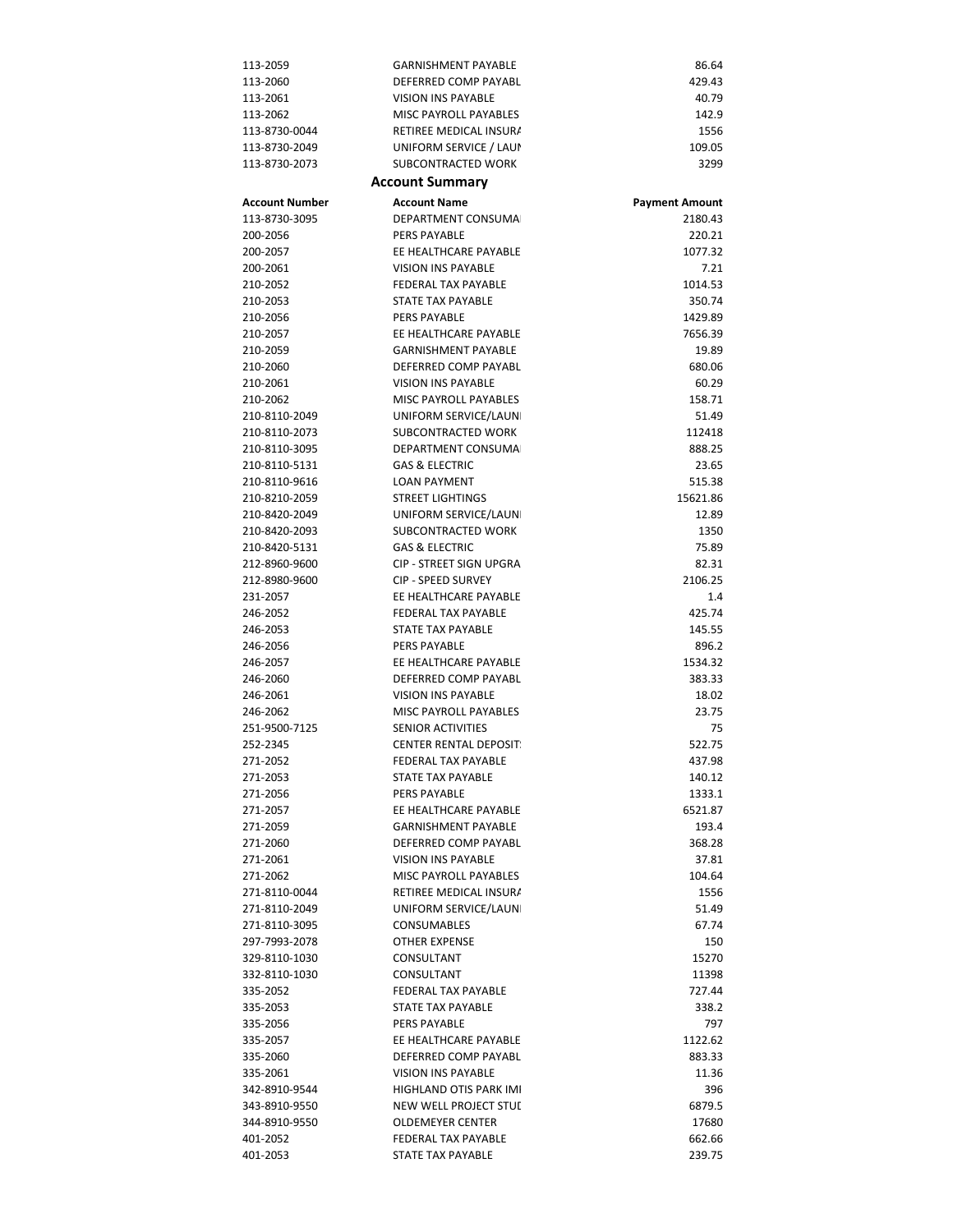|                            | <b>Account Summary</b>            |                       |
|----------------------------|-----------------------------------|-----------------------|
| Account Number             | <b>Account Name</b>               | <b>Payment Amount</b> |
| 401-2056                   | <b>PERS PAYABLE</b>               | 1367.31               |
| 401-2057                   | EE HEALTHCARE PAYABLE             | 6594.34               |
| 401-2060                   | DEFERRED COMP PAYABL              | 384.29                |
| 401-2061                   | VISION INS PAYABLE                | 41.14                 |
| 401-2062                   | MISC PAYROLL PAYABLES             | 78.11                 |
| 401-8620-2049              | UNIFORM SERVICE/LAUN              | 51.49                 |
| 401-8620-3095              | DEPARTMENT CONSUMA                | 184.46                |
| 401-8620-5131              | <b>GAS &amp; ELECTRIC</b>         | 3851.65               |
| 501-2052                   | FEDERAL TAX PAYABLE               | 528.21                |
| 501-2053                   | <b>STATE TAX PAYABLE</b>          | 120.22                |
| 501-2056                   | <b>PERS PAYABLE</b>               | 1058.58               |
| 501-2057                   | EE HEALTHCARE PAYABLE             | 3827.93               |
| 501-2060                   | DEFERRED COMP PAYABL              | 394.1                 |
| 501-2061                   | <b>VISION INS PAYABLE</b>         | 31.11                 |
| 501-2062                   | <b>MISC PAYROLL PAYABLES</b>      | 94.85                 |
| 501-8510-5131              | <b>GAS &amp; ELECTRIC</b>         | 200.34                |
| 501-8520-2049              | UNIFORM SERVICE/LAUN              | 51.54                 |
| 501-8520-3095              | DEPARTMENT CONSUMA                | 62.8                  |
|                            |                                   |                       |
| 501-8520-6144              | <b>VEHICLE PARTS</b>              | 919.2                 |
| 501-8520-6145              | <b>VEHICLE FUEL</b>               | 9001.95               |
| 501-8520-6148              | <b>OUTSIDE REPAIRS</b>            | 355                   |
| 501-8520-6149              | <b>BODY REPAIR &amp; PAINTING</b> | 5497.52               |
| 503-2052                   | FEDERAL TAX PAYABLE               | 1260.68               |
| 503-2053                   | STATE TAX PAYABLE                 | 355.91                |
| 503-2056                   | <b>PERS PAYABLE</b>               | 1418.63               |
| 503-2057                   | EE HEALTHCARE PAYABLE             | 2954.16               |
| 503-2060                   | DEFERRED COMP PAYABL              | 912.5                 |
| 503-2061                   | <b>VISION INS PAYABLE</b>         | 18.02                 |
| 503-4010-1030              | CONSULTANT                        | 1500                  |
| 503-4010-3102              | COMPUTER SUPPLIES/SOI             | 397                   |
| 503-4010-5132              | <b>TELEPHONE</b>                  | 56                    |
| 503-4010-5135              | MOBILE COMMUNICATIO               | 363.27                |
| 503-4010-8182              | <b>COMPUTER EQUIPMENT</b>         | 1363.44               |
| 601-2160                   | STATE DRUG ENFORCEME              | 339                   |
| 601-2190                   | RETIREES DEPENDENT ME             | 6194.36               |
| 601-2312                   | SEASIDE RESORT DEVELOI            | 3415                  |
| 951-2052                   | <b>FEDERAL TAX PAYABLE</b>        | 1144.3                |
| 951-2053                   | STATE TAX PAYABLE                 | 406.9                 |
| 951-2056                   | <b>PERS PAYABLE</b>               | 2029.26               |
| 951-2057                   | EE HEALTHCARE PAYABLE             | 9316.87               |
| 951-2060                   | DEFERRED COMP PAYABL              | 693.42                |
| 951-2061                   | <b>VISION INS PAYABLE</b>         | 39.58                 |
| 951-2062                   | MISC PAYROLL PAYABLES             | 158.17                |
| 951-8820-0044              | RETIREE MEDICAL INSURA            | 1556                  |
| 951-8820-2049              | UNIFORM SERVICE / LAUP            | 51.53                 |
| 951-8820-3095              | DEPARTMENT CONSUMA                | 37.1                  |
| 953-8820-9204              | <b>LIFT STATION UPGRADES</b>      | 568.75                |
|                            | <b>Project Account Summary</b>    |                       |
|                            |                                   |                       |
| <b>Project Account Key</b> |                                   | <b>Payment Amount</b> |
| **None**                   |                                   | 915053.22             |
| 344OLDE02                  |                                   | 17680                 |
| 5005010 AA                 |                                   | 324.16                |
| 5005011 AA                 |                                   | 763.06                |
| 5005012 AA                 |                                   | 166.55                |
| 5005014 AA                 |                                   | 536.82                |
| 5005015 AA                 |                                   | 3299                  |
|                            | <b>Project Account Summary</b>    |                       |
| Project Account Key        |                                   | <b>Payment Amount</b> |
| 5005050 AA                 |                                   | 296.88                |
| 5005054 AA                 |                                   | 24.96                 |
| 5005060 AA                 |                                   | 177.05                |
|                            |                                   |                       |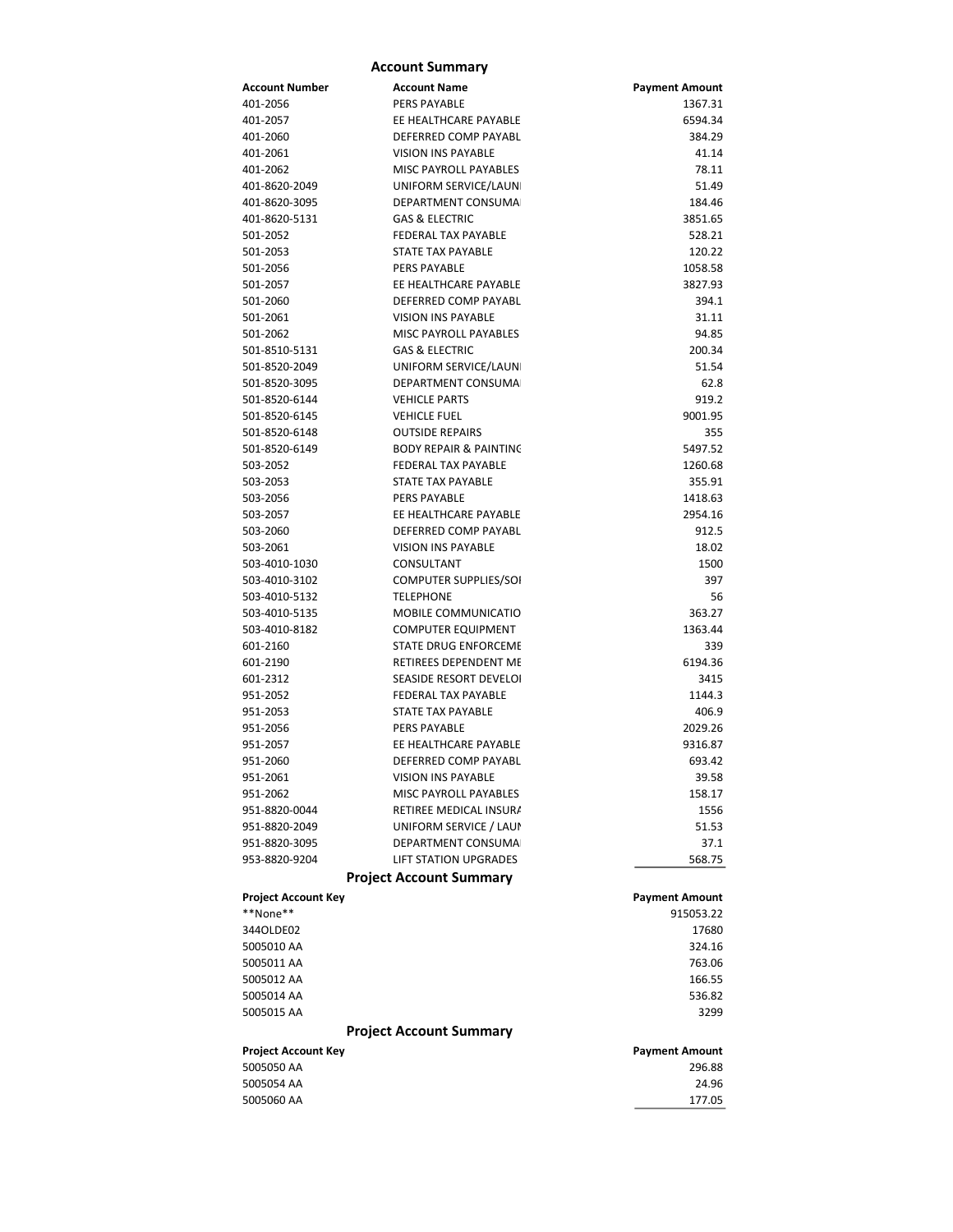

## **Distribution Report**

Seaside, CA Payroll Set: 01 Expense Range - Payment Range 11/20/2021-12/03/2021

| Fund: 100 - GENERAL FUND |                                  |            |
|--------------------------|----------------------------------|------------|
| 100-1010-0001            | <b>SALARIES</b>                  | 2,484.14   |
| 100-2010-0001            | SALARIES                         | 22,140.38  |
| 100-2010-0018            | <b>AUTO ALLOWANCE</b>            | 200.00     |
| 100-2010-0020            | PART-TIME HOURLY WAGES           | 2,036.33   |
| 100-2010-1033            | <b>FITNESS PROGRAM</b>           | 135.00     |
| 100-2021-0001            | SALARIES                         | 806.90     |
| 100-2031-0001            | SALARIES                         | 5,797.54   |
| 100-2031-0020            | PART-TIME HOURLY WAGES           | 283.52     |
| 100-2031-0041            | <b>MEDICAL INSURANCE</b>         | 46.15      |
| 100-2042-0020            | PART-TIME HOURLY WAGES           | 2,071.74   |
| 100-3010-0001            | <b>SALARIES</b>                  | 9,954.14   |
| 100-5110-0001            | SALARIES                         | 22,935.66  |
| 100-5110-0041            | <b>MEDICAL INSURANCE</b>         | 46.15      |
| 100-6110-0001            | SALARIES                         | 29,141.74  |
| 100-6110-0002            | <b>OVERTIME</b>                  | 2,805.47   |
| 100-6110-0003            | <b>HOLIDAY OVERTIME</b>          | 3,008.72   |
| 100-6110-0004            | UNIFORM ALLOWANCE                | 324.00     |
| 100-6110-0099            | TUITION REIMBURSEMENTS           | 741.00     |
| 100-6110-1033            | <b>FITNESS PROGRAM</b>           | 135.00     |
| 100-6120-0001            | SALARIES                         | 118,087.61 |
| 100-6120-0002            | <b>OVERTIME</b>                  | 17,076.73  |
| 100-6120-0003            | <b>HOLIDAY OVERTIME</b>          | 16,283.24  |
| 100-6120-0004            | UNIFORM ALLOWANCE                | 670.06     |
| 100-6120-1029            | <b>TRAINING &amp; EDUCATIONS</b> | 336.00     |
| 100-6120-1033            | <b>FITNESS PROGRAM</b>           | 90.00      |
| 100-6130-0001            | SALARIES                         | 32,905.38  |
| 100-6130-0002            | <b>OVERTIME</b>                  | 8,069.38   |
| 100-6130-0003            | <b>HOLIDAY OVERTIME</b>          | 5,767.11   |
| 100-6130-0004            | UNIFORM ALLOWANCE                | 224.28     |
| 100-6130-1033            | <b>FTINESS PROGRAM</b>           | 45.00      |
| 100-6150-0001            | <b>SALARIES</b>                  | 3,910.77   |
| 100-6150-0004            | UNIFORM ALLOWANCE                | 36.00      |
| 100-6610-0001            | SALARIES                         | 7,930.08   |
| 100-6610-0004            | UNIFORM ALLOWANCE                | 37.38      |
| 100-6640-0001            | SALARIES                         | 112,156.20 |
| 100-6640-0002            | <b>OVERTIME</b>                  | 32,721.46  |
| 100-6640-0003            | <b>HOLIDAY OVERTIME</b>          | 21,926.97  |
| 100-6640-0004            | UNIFORM ALLOWANCE                | 69.24      |
| 100-6640-0008            | OPER COMP DIV CHIEFS ST TIME     | 567.08     |
| 100-6640-0020            | PART-TIME HOURLY WAGES           | 1,671.74   |
| 100-6640-1033            | FITNESS PROGRAM                  | 45.00      |
| 100-7110-0001            | SALARIES                         | 2,709.28   |
| 100-7210-0001            | SALARIES                         | 12,434.46  |
| 100-7220-0001            | SALARIES                         | 6,509.49   |
| 100-7310-0001            | SALARIES                         | 4,334.97   |
| 100-7310-0020            | PART-TIME HOURLY WAGES           | 1,137.93   |
| 100-7310-1033            | <b>FITNESS PROGRAM</b>           | 45.00      |
| 100-7410-0001            | SALARIES                         | 7,951.78   |
| 100-7410-4202            | RENTAL ASSISTANCE PRGM           | 1,782.55   |
| 100-8310-0001            | SALARIES                         | 3,690.27   |
| 100-8310-0002            | OVERTIME                         | 532.75     |
| 100-8310-0097            | UNALLOCATED PAGER                | 2,140.58   |
| 100-8310-1033            | <b>FITNESS PROGRAM</b>           | 13.44      |
|                          |                                  |            |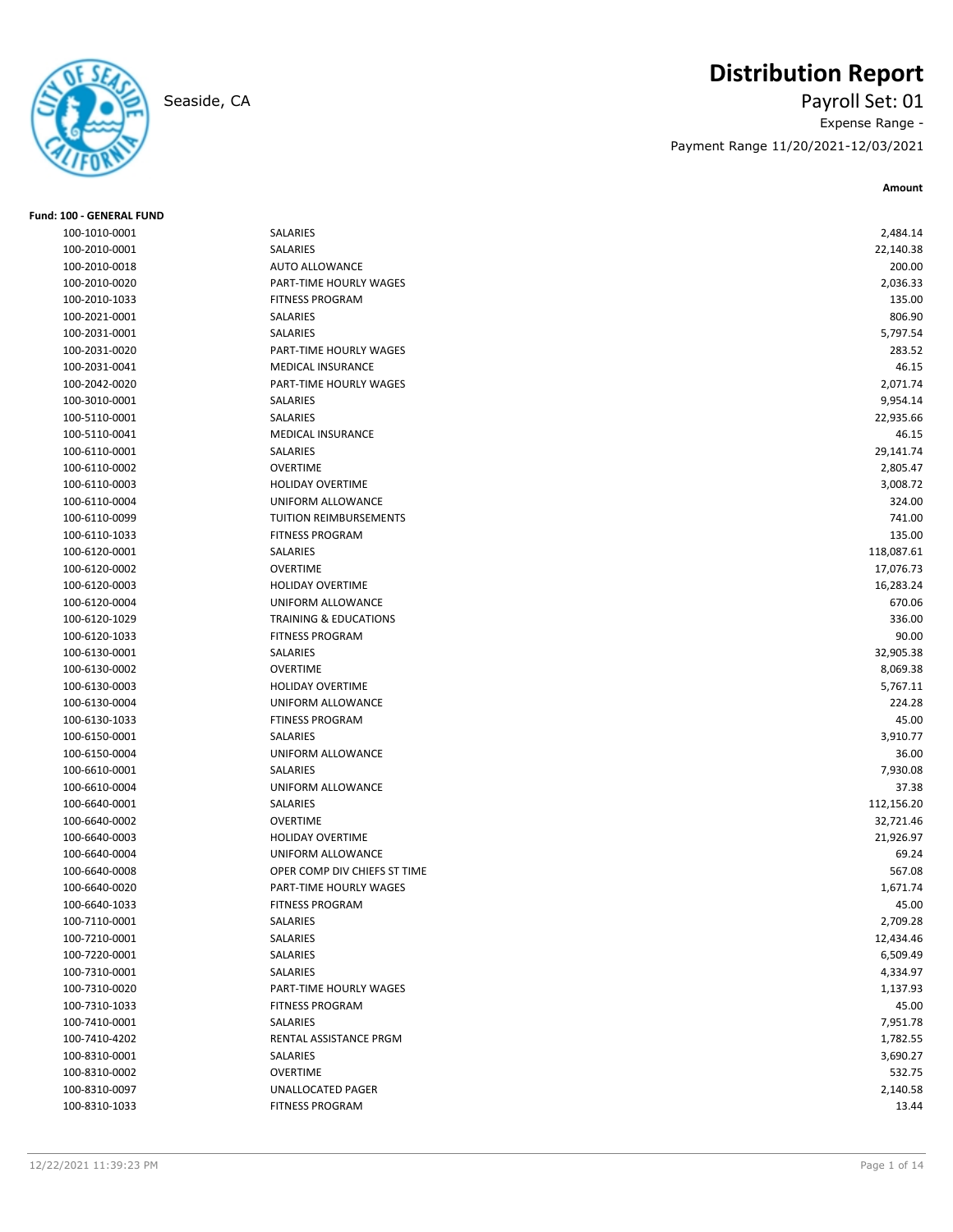| 100-8410-0001 | <b>SALARIES</b>               |                                          | 2,195.42   |
|---------------|-------------------------------|------------------------------------------|------------|
| 100-8410-1033 | <b>FITNESS PROGRAM</b>        |                                          | 26.87      |
| 100-8420-0001 | SALARIES                      |                                          | 9,095.50   |
| 100-8420-0002 | <b>OVERTIME</b>               |                                          | 447.57     |
| 100-8430-0001 | <b>SALARIES</b>               |                                          | 5,203.32   |
| 100-8430-0002 | <b>OVERTIME</b>               |                                          | 73.67      |
| 100-8430-1033 | <b>FITNESS PROGRAM</b>        |                                          | 6.72       |
| 100-8440-0001 | <b>SALARIES</b>               |                                          | 3,647.78   |
| 100-8450-0001 | SALARIES                      |                                          | 3,452.45   |
| 100-8450-0002 | <b>OVERTIME</b>               |                                          | 198.92     |
| 100-8910-0001 | <b>SALARIES</b>               |                                          | 14,479.13  |
| 100-8910-1033 | <b>FITNESS PROGRAM</b>        |                                          | 78.75      |
| 100-9100-0001 | <b>SALARIES</b>               |                                          | 9,241.10   |
| 100-9100-0020 | PART-TIME HOURLY WAGES        |                                          | 3,256.63   |
| 100-9100-0041 | <b>MEDICAL INSURANCE</b>      |                                          | 46.15      |
| 100-9105-0001 | <b>SALARIES</b>               |                                          | 2,398.97   |
| 100-9105-0020 | PART-TIME HOURLY WAGES        |                                          | 5,652.13   |
| 100-9200-0020 | PART-TIME HOURLY WAGES        |                                          | 3,241.77   |
| 100-9250-0001 | <b>SALARIES</b>               |                                          | 5,421.94   |
| 100-9310-0001 | <b>SALARIES</b>               |                                          | 2,953.73   |
| 100-9310-0020 | PART-TIME HOURLY WAGES        |                                          | 12,986.90  |
| 100-9320-0020 | <b>PART-TIME HOURLY WAGES</b> |                                          | 1,528.30   |
| 100-9330-0020 | PART-TIME HOURLY WAGES        |                                          | 6,490.25   |
| 100-9340-0020 | PART-TIME HOURLY WAGES        |                                          | 4,727.82   |
| 100-9350-0020 | PART-TIME HOURLY WAGES        |                                          | 2,011.03   |
| 100-9400-0001 | <b>SALARIES</b>               |                                          | 2,875.60   |
| 100-9400-0020 | PART-TIME HOURLY WAGES        |                                          | 9,554.69   |
| 100-9500-0002 | <b>OVERTIME</b>               |                                          | 16.77      |
| 100-9500-0020 | PART-TIME HOURLY WAGES        |                                          | 2,252.63   |
|               |                               | Fund 100 - GENERAL FUND Total: 13,914.46 | 642,565.30 |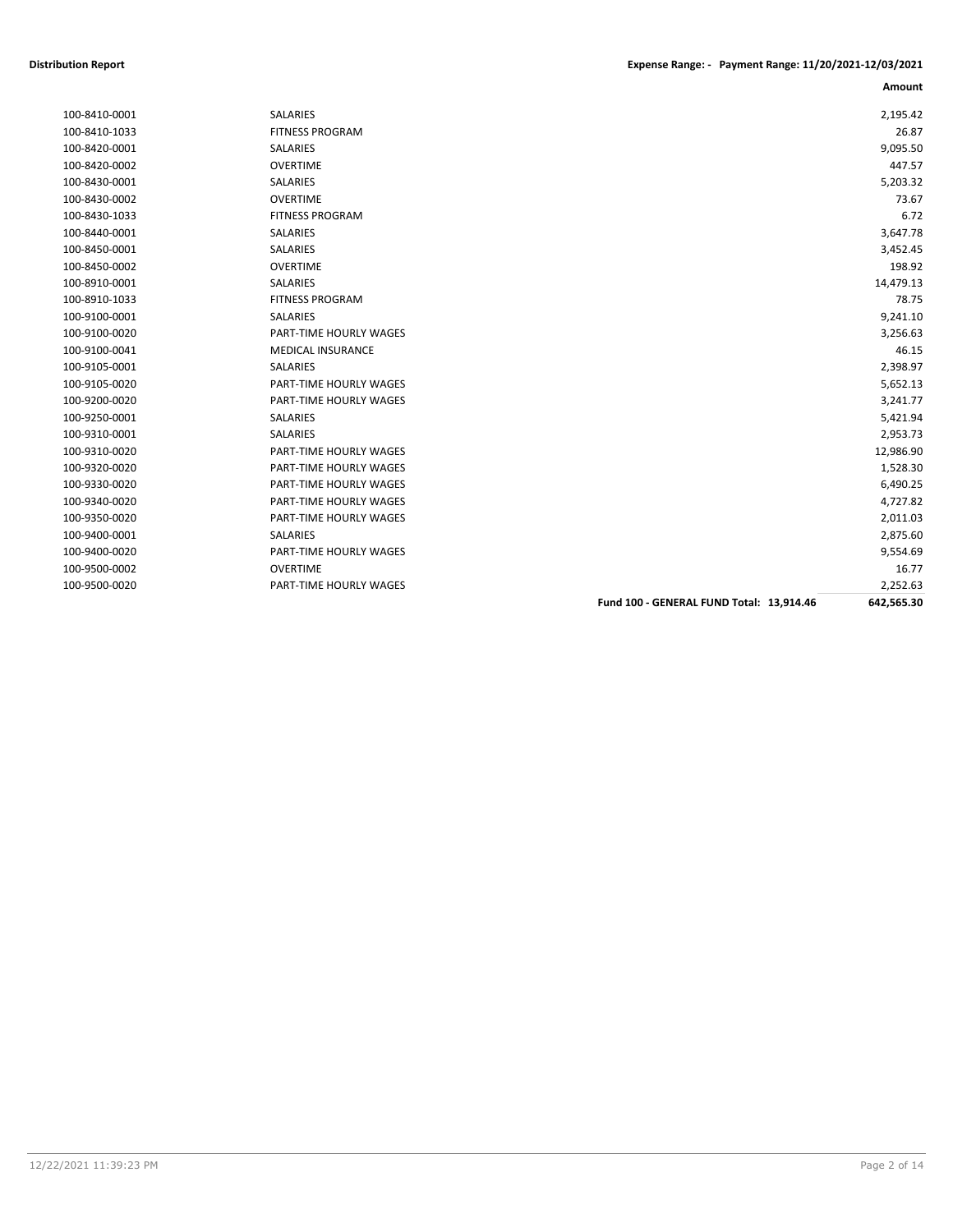| Fund: 113 - POMA & DMDC FUND |                        |                                    |        |           |
|------------------------------|------------------------|------------------------------------|--------|-----------|
| 113-8730-0001                | SALARIES               |                                    |        | 12,742.84 |
| 113-8730-0002                | OVERTIME               |                                    |        | 42.28     |
| 113-8730-0041                | MEDICAL INSURANCE      |                                    |        | 46.15     |
| 113-8730-1033                | <b>FITNESS PROGRAM</b> |                                    |        | 13.44     |
|                              |                        | Fund 113 - POMA & DMDC FUND Total: | 312.00 | 12.844.71 |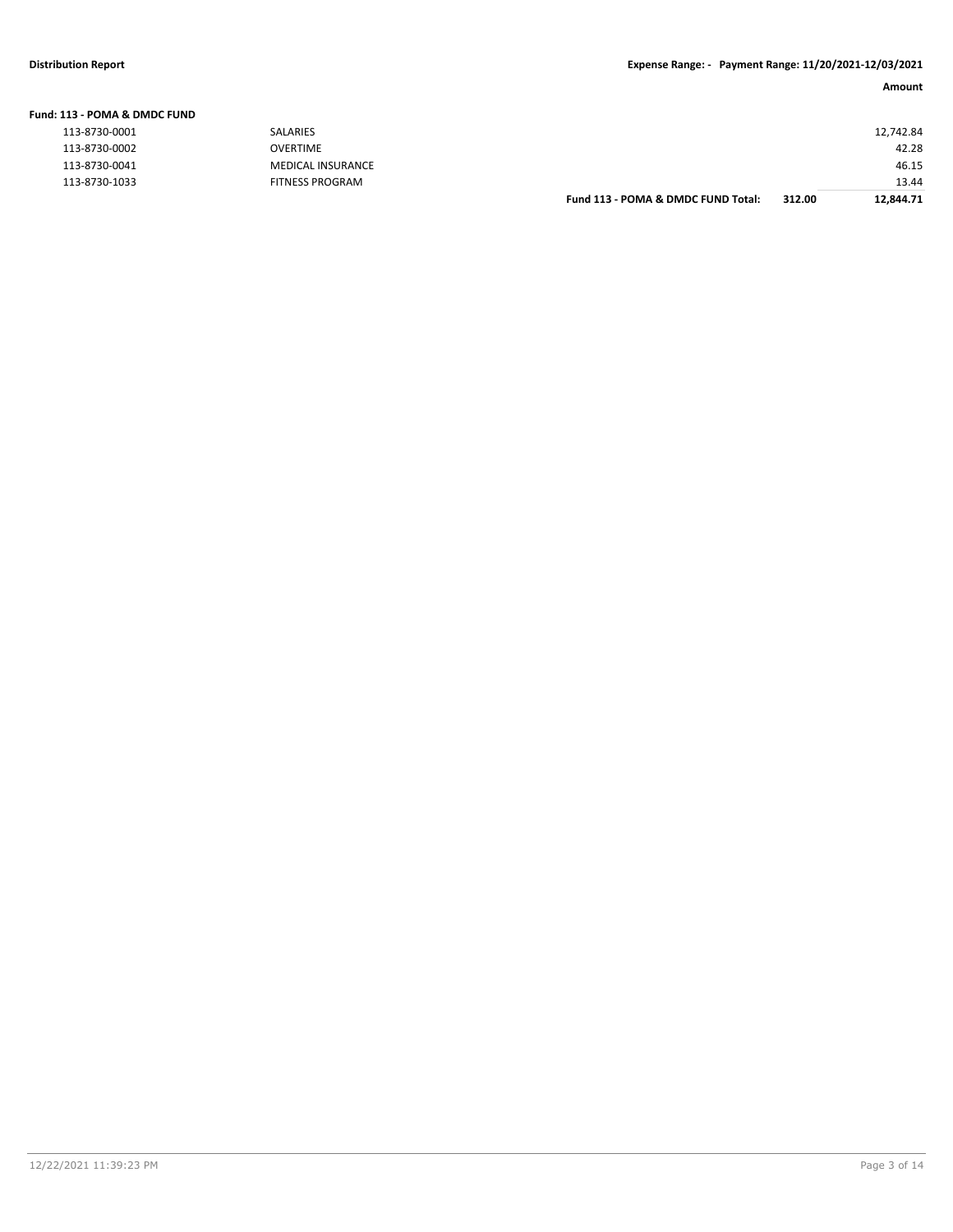**Fund: 200 - CDBG FUND** 200-5410-0001 SALARIES 421.57

**Fund 200 - CDBG FUND Total: 8.80 421.57**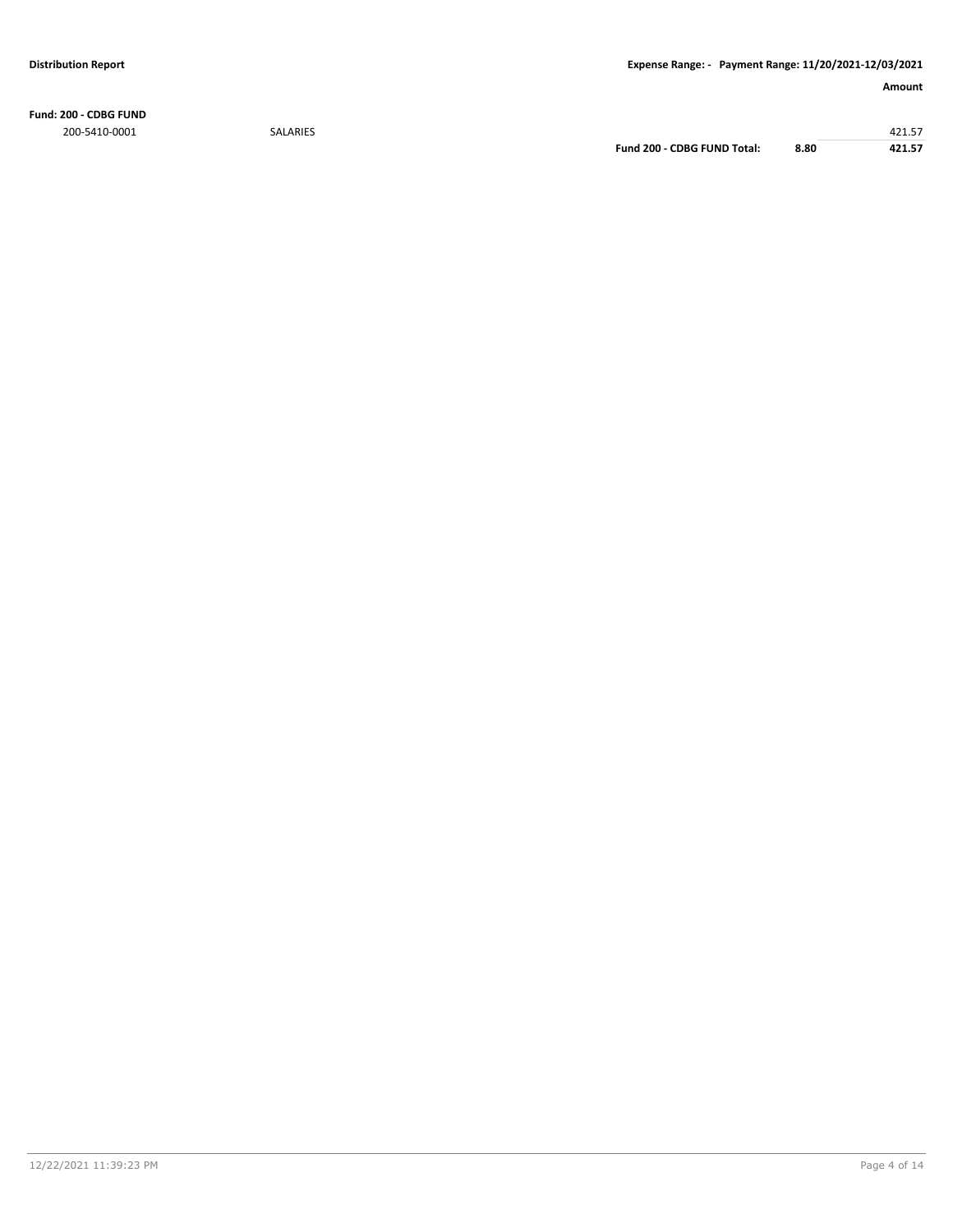#### **Distribution Report Expense Range: - Payment Range: 11/20/2021-12/03/2021**

#### **Amount**

| <b>210 - STREETS FUND</b> |                        |                                       |        |           |
|---------------------------|------------------------|---------------------------------------|--------|-----------|
| 210-8110-0001             | <b>SALARIES</b>        |                                       |        | 12,761.45 |
| 210-8110-0002             | <b>OVERTIME</b>        |                                       |        | 464.69    |
| 210-8110-1033             | <b>FITNESS PROGRAM</b> |                                       |        | 31.37     |
| 210-8420-0001             | <b>SALARIES</b>        |                                       |        | 1,340.24  |
|                           |                        | <b>Fund 210 - STREETS FUND Total:</b> | 428.24 | 14,597.75 |

#### **Fund: 210 - STREETS FUND**

| 210-8110-0001 |
|---------------|
| 210-8110-0002 |
| 210-8110-1033 |
| 210-8420-0001 |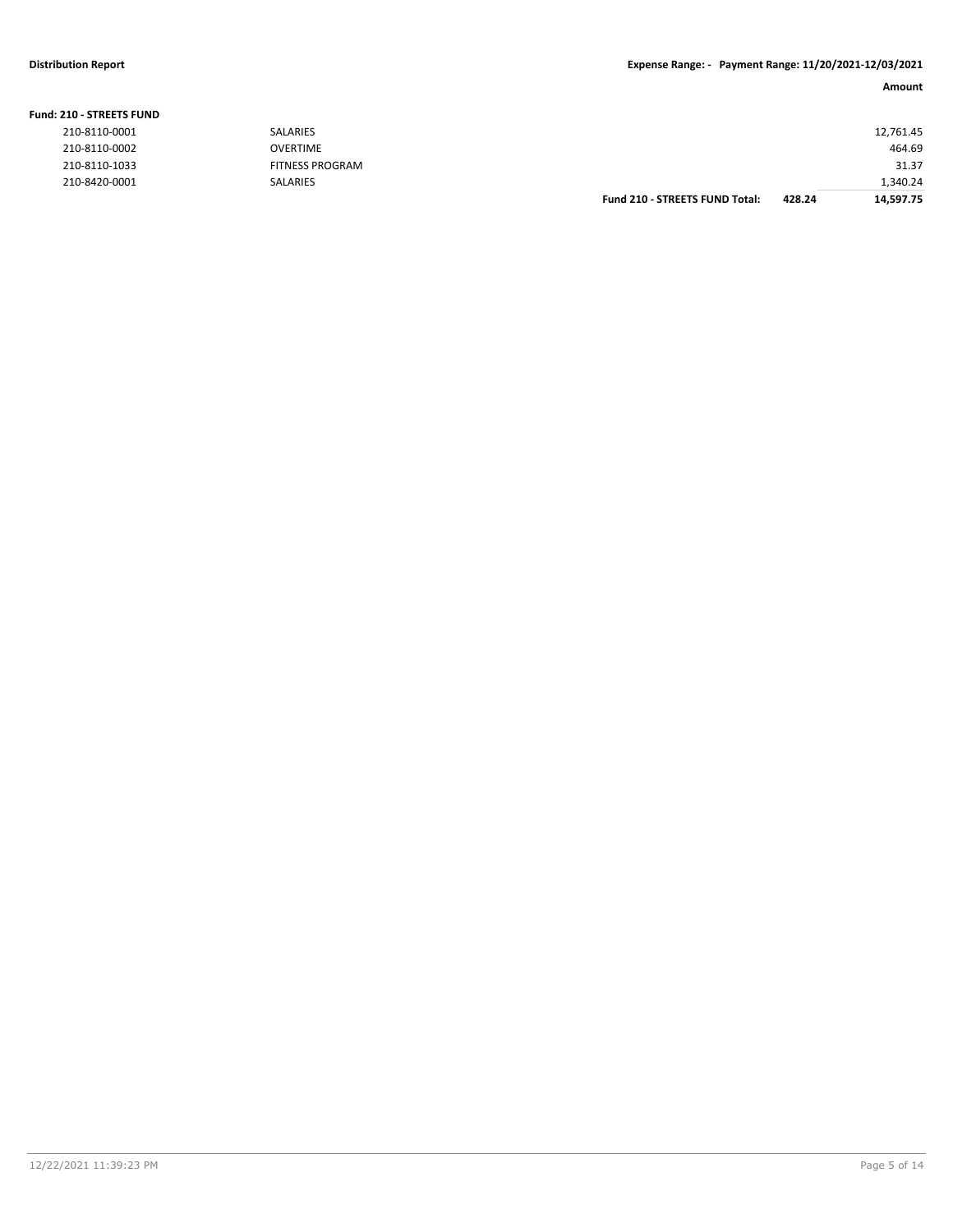**Fund: 231 - SAFER - FEMA GRANT** 231-6660-0020 PART-TIME HOURLY WAGES 48.00

**Fund 231 - SAFER - FEMA GRANT Total: 48.00**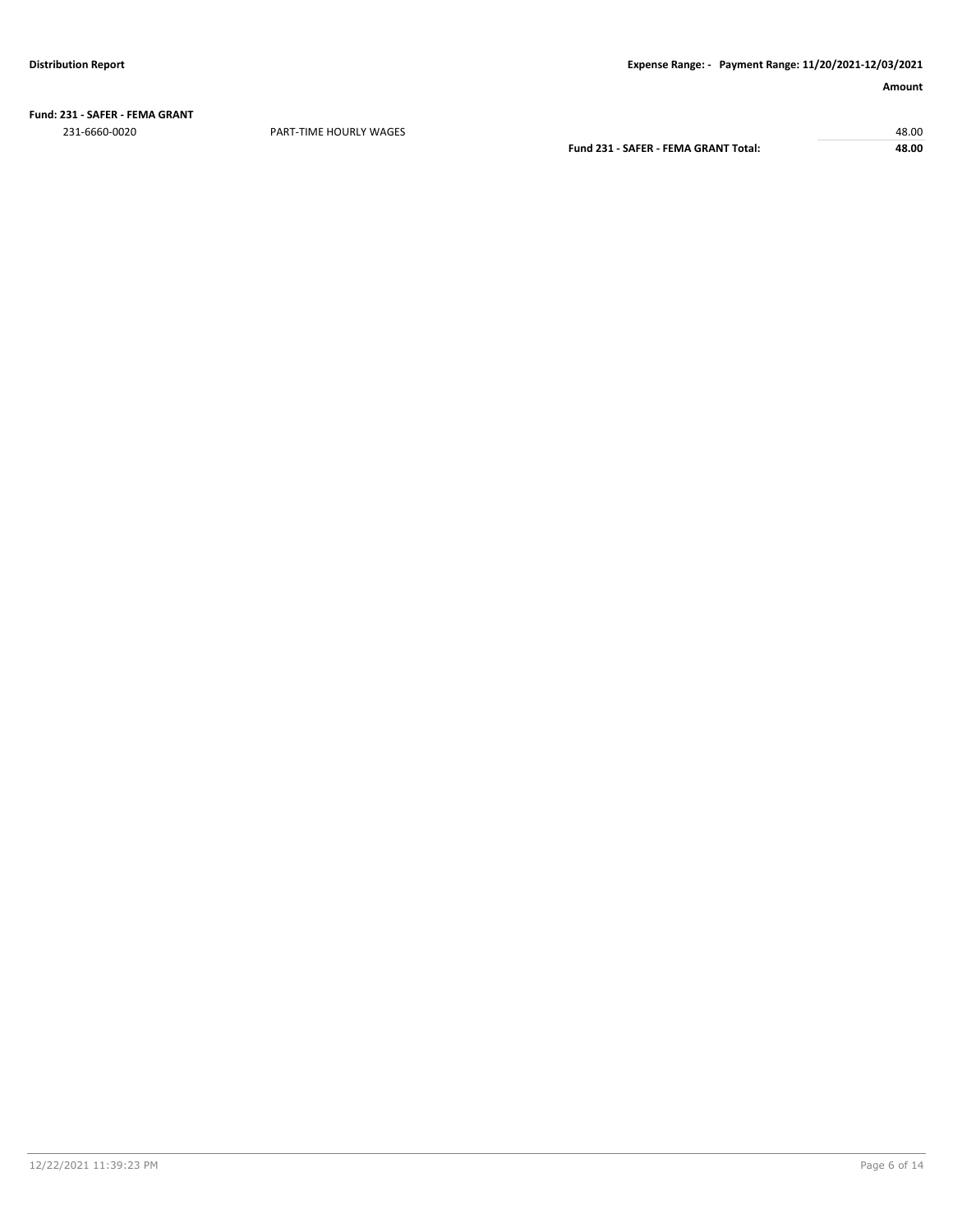#### **Fund: 246 - CITY AFFORDABLE HOUSING FUND**

246-2010-0001 SALARIES 4,476.72

**Fund 246 - CITY AFFORDABLE HOUSING FUND Total: 80.00 4,476.72**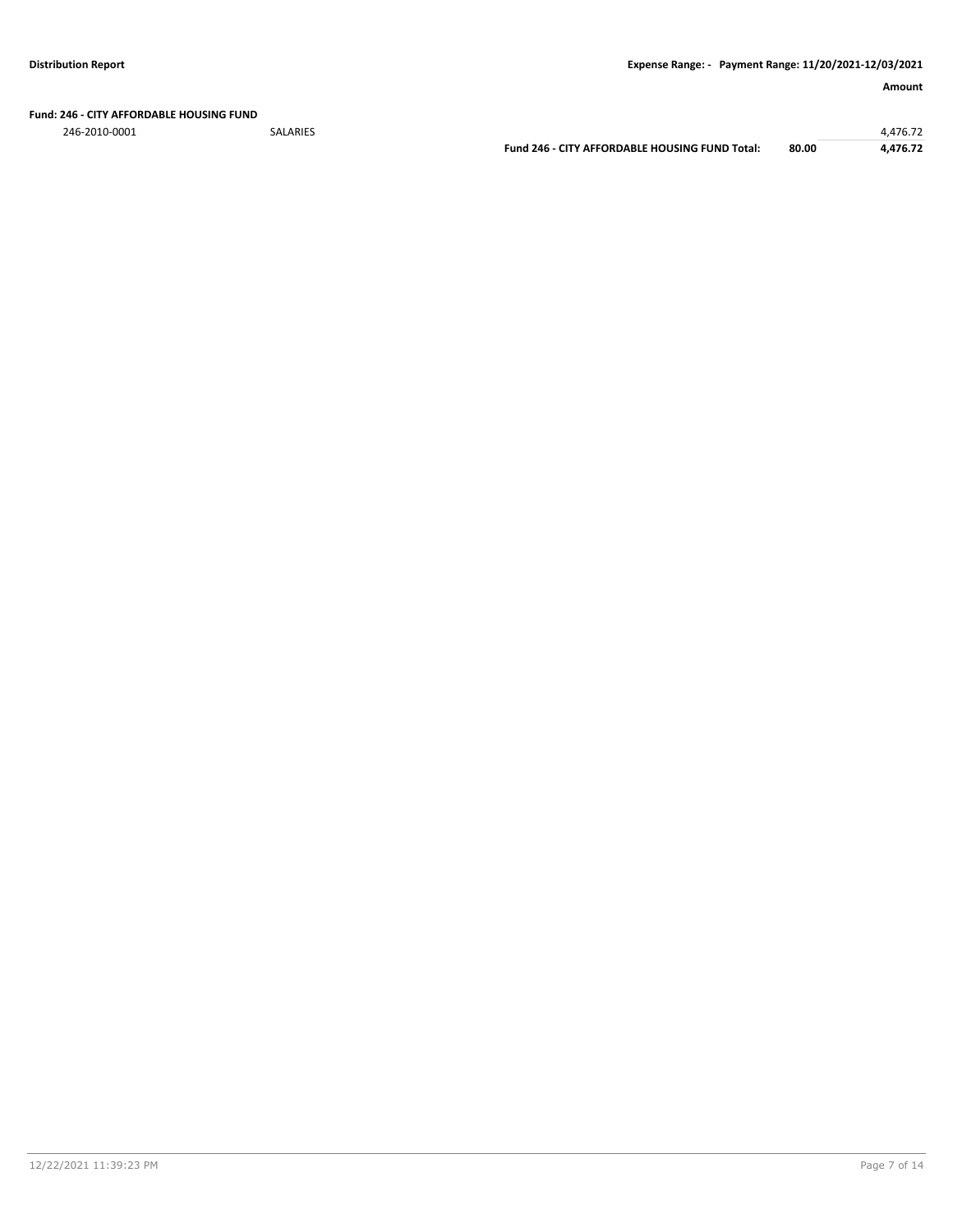| <b>Fund: 271 - STORMWATER FUND</b> |  |
|------------------------------------|--|
|                                    |  |

271-8110-1033 FITNESS PROGRAM

|               |                        | Fund 271 - STORMWATER FUND Total: | 162.00 | 6.314.14 |
|---------------|------------------------|-----------------------------------|--------|----------|
| 271-8110-1033 | <b>FITNESS PROGRAM</b> |                                   |        | 20.19    |
| 271-8110-0001 | <b>SALARIES</b>        |                                   |        | ó.293.95 |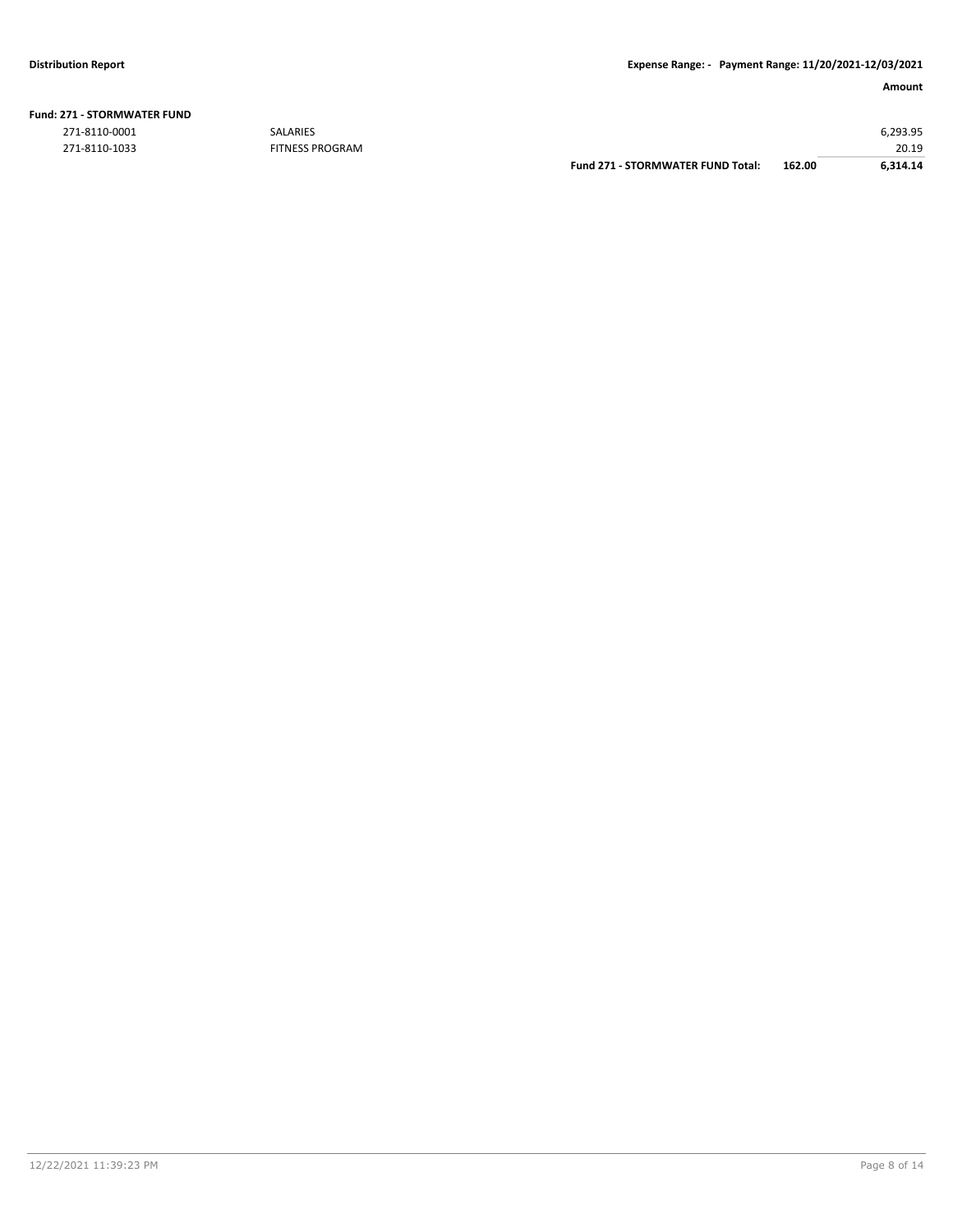**Fund: 335 - ESCA (FORA)** 335-2010-0001 SALARIES 8,704.48

**Fund 335 - ESCA (FORA) Total: 160.00 8,704.48**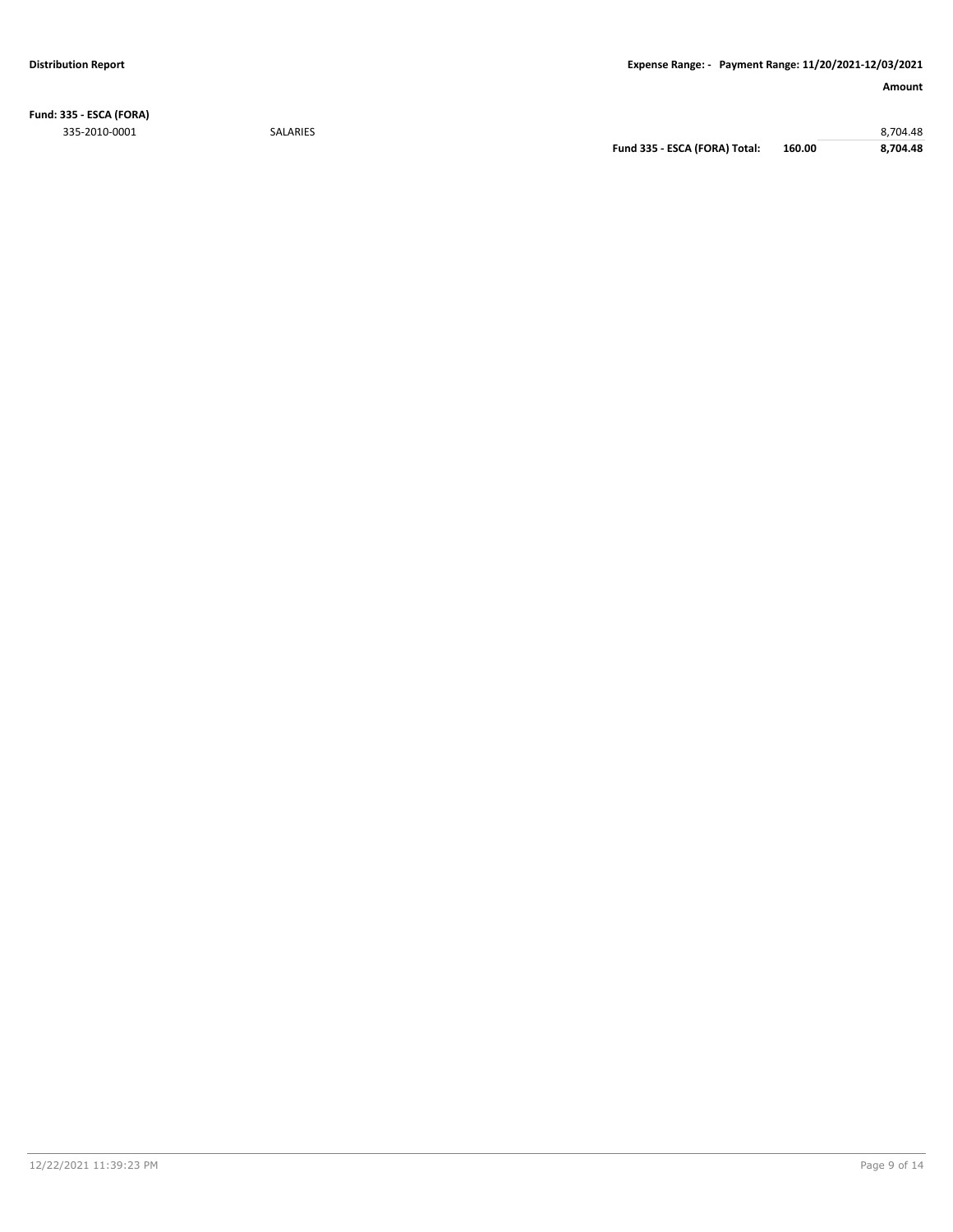| Fund: 401 - WATER FUND |                        |                                     |        |          |
|------------------------|------------------------|-------------------------------------|--------|----------|
| 401-8610-0001          | <b>SALARIES</b>        |                                     |        | 570.33   |
| 401-8610-0002          | <b>OVERTIME</b>        |                                     |        | 98.86    |
| 401-8610-1033          | <b>FITNESS PROGRAM</b> |                                     |        | 6.72     |
| 401-8620-0001          | <b>SALARIES</b>        |                                     |        | 6,456.58 |
| 401-8620-0002          | <b>OVERTIME</b>        |                                     |        | 173.13   |
| 401-8620-1033          | <b>FITNESS PROGRAM</b> |                                     |        | 31.50    |
|                        |                        | <b>Fund 401 - WATER FUND Total:</b> | 181.85 | 7.337.12 |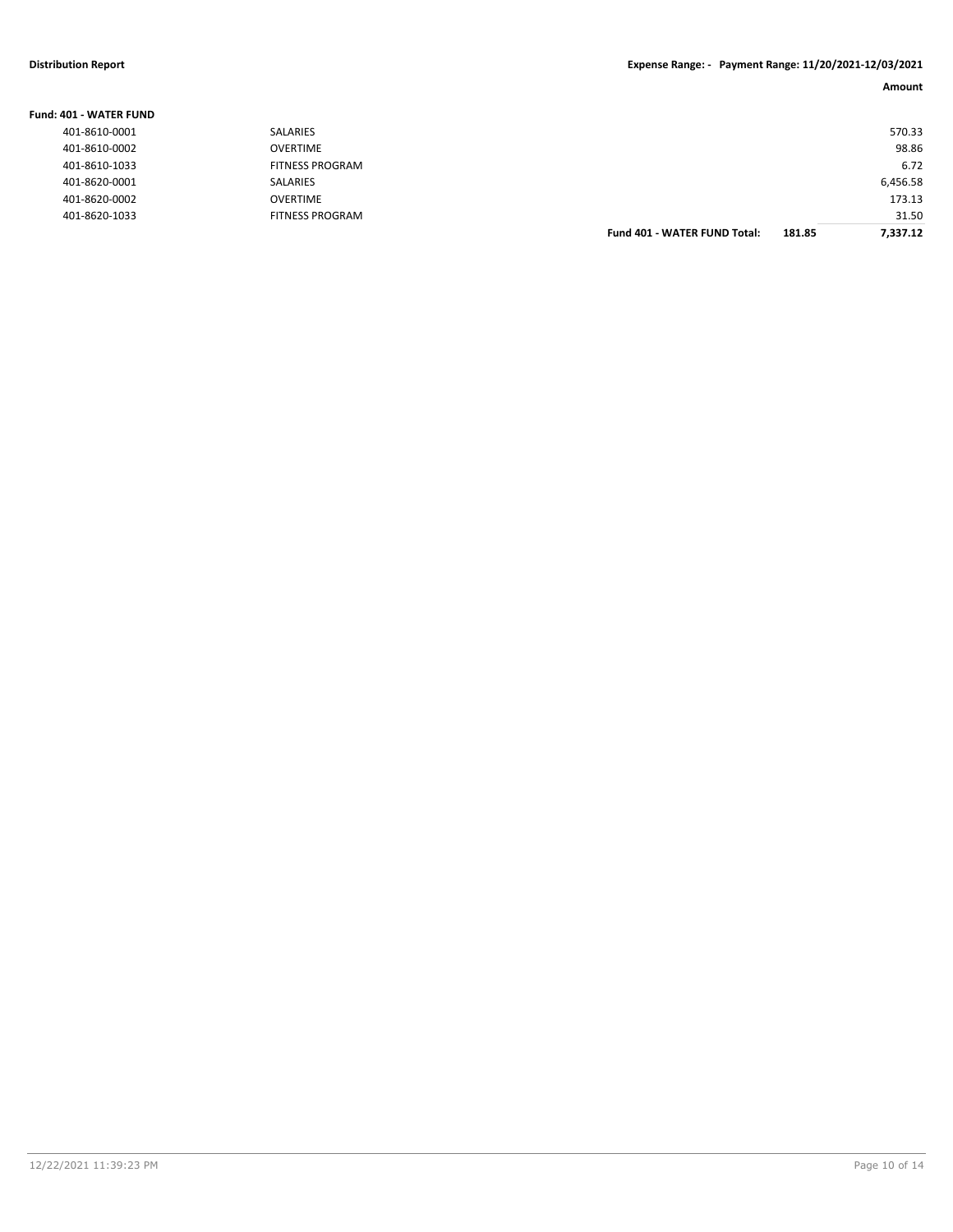| שוטו וואומוזויווש בשט - בטע |                        |                                      |        |          |
|-----------------------------|------------------------|--------------------------------------|--------|----------|
| 501-8510-0001               | SALARIES               |                                      |        | 551.87   |
| 501-8510-1033               | <b>FITNESS PROGRAM</b> |                                      |        | 13.44    |
| 501-8520-0001               | <b>SALARIES</b>        |                                      |        | 5,885.30 |
|                             |                        | Fund 501 - EQUIPMT MAINT FUND Total: | 168.00 | 6,450.61 |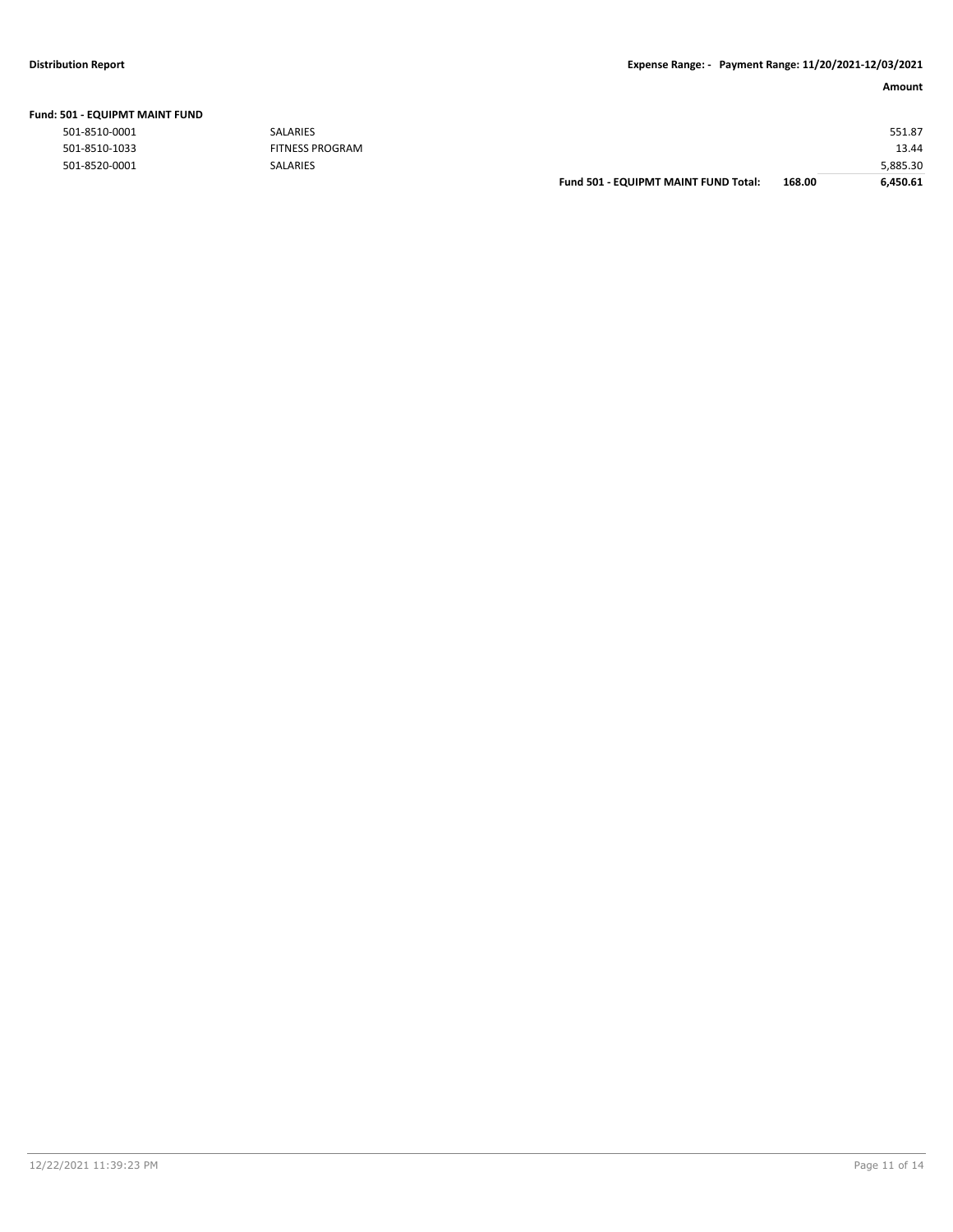**Fund: 503 - MIS FUND**

| 160.00<br>Fund 503 - MIS FUND Total:<br>8,540.25 |
|--------------------------------------------------|
| 46.15                                            |
| 8,494.10                                         |
|                                                  |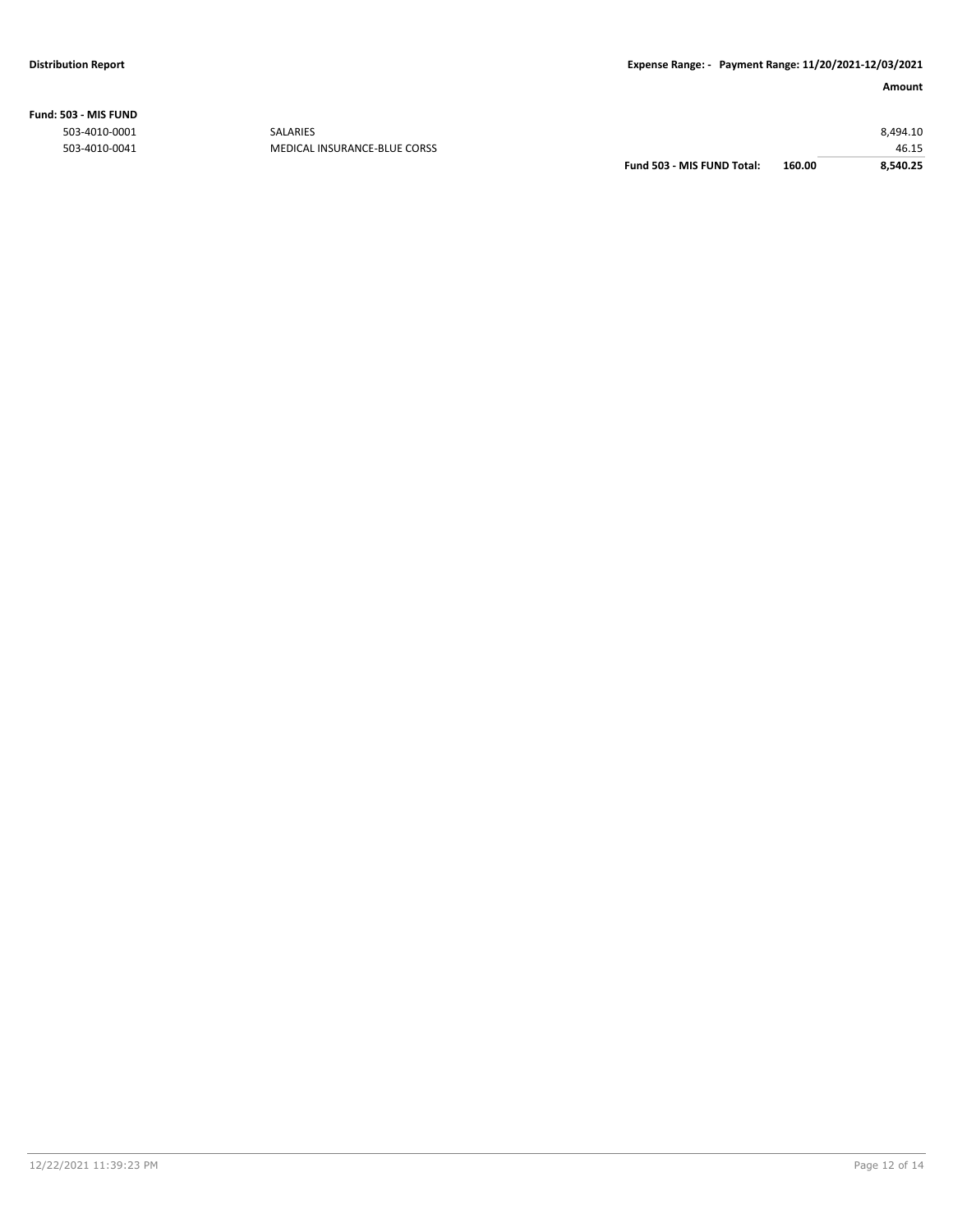#### **Distribution Report Expense Range: - Payment Range: 11/20/2021-12/03/2021**

|  | Fund: 951 - SAN. DISTRICT GEN. FUND |
|--|-------------------------------------|
|--|-------------------------------------|

|               |                        | Fund 951 - SAN, DISTRICT GEN, FUND Total: | 318.30 | 12,660.09 |
|---------------|------------------------|-------------------------------------------|--------|-----------|
| 951-8820-1033 | FITNESS PROGRAM        |                                           |        | 13.50     |
| 951-8820-0002 | <b>OVERTIME</b>        |                                           |        | 125.89    |
| 951-8820-0001 | <b>SALARIES</b>        |                                           |        | 10,467.19 |
| 951-8810-1033 | <b>FITNESS PROGRAM</b> |                                           |        | 13.43     |
| 951-8810-0001 | <b>SALARIES</b>        |                                           |        | 2,040.08  |
|               |                        |                                           |        |           |